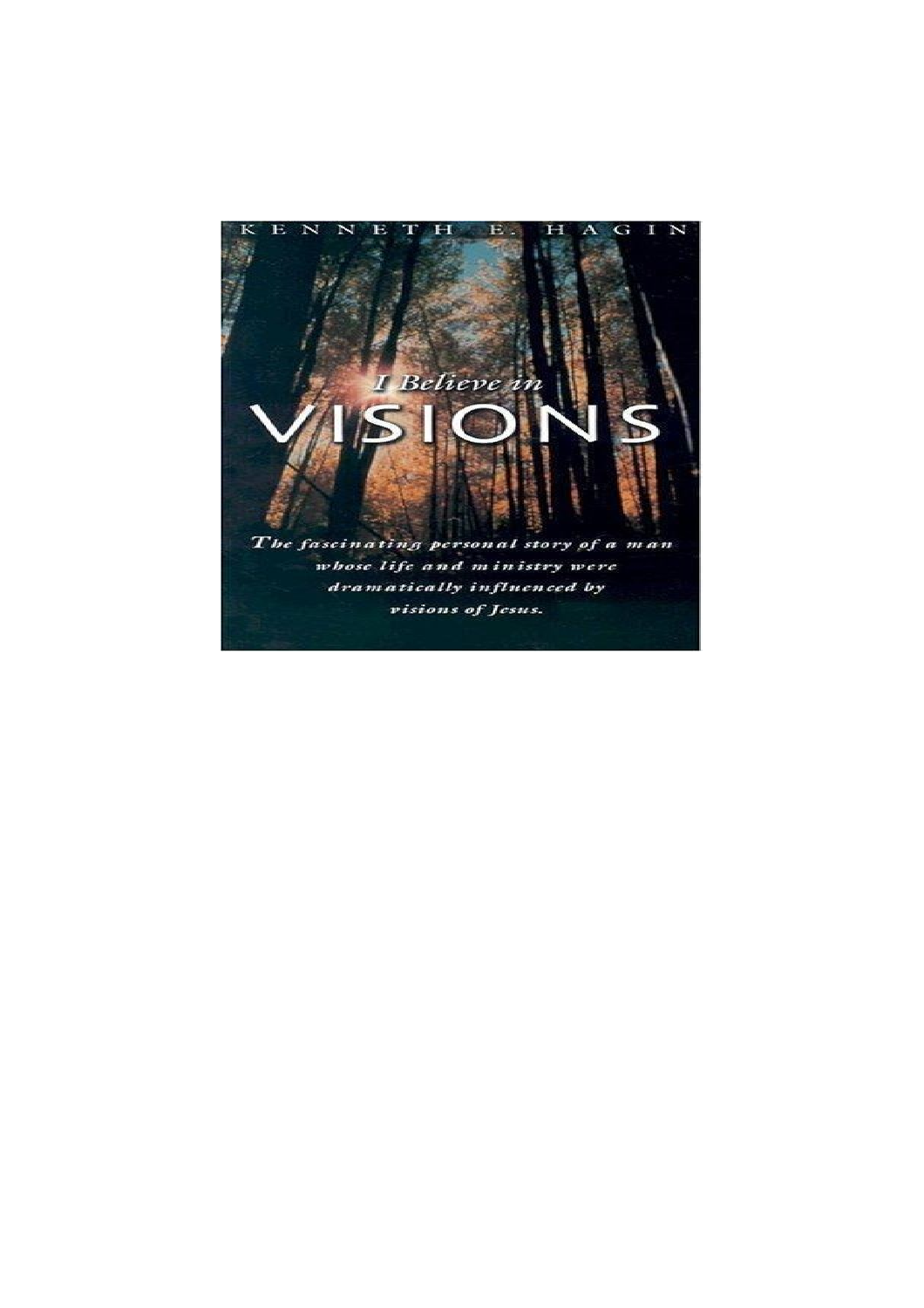*I Believe in Visions*

# *Kenneth E Hagin*

*Preface*

This book does not contain all the visions I have received from the Lord; however, it does contain the major ones.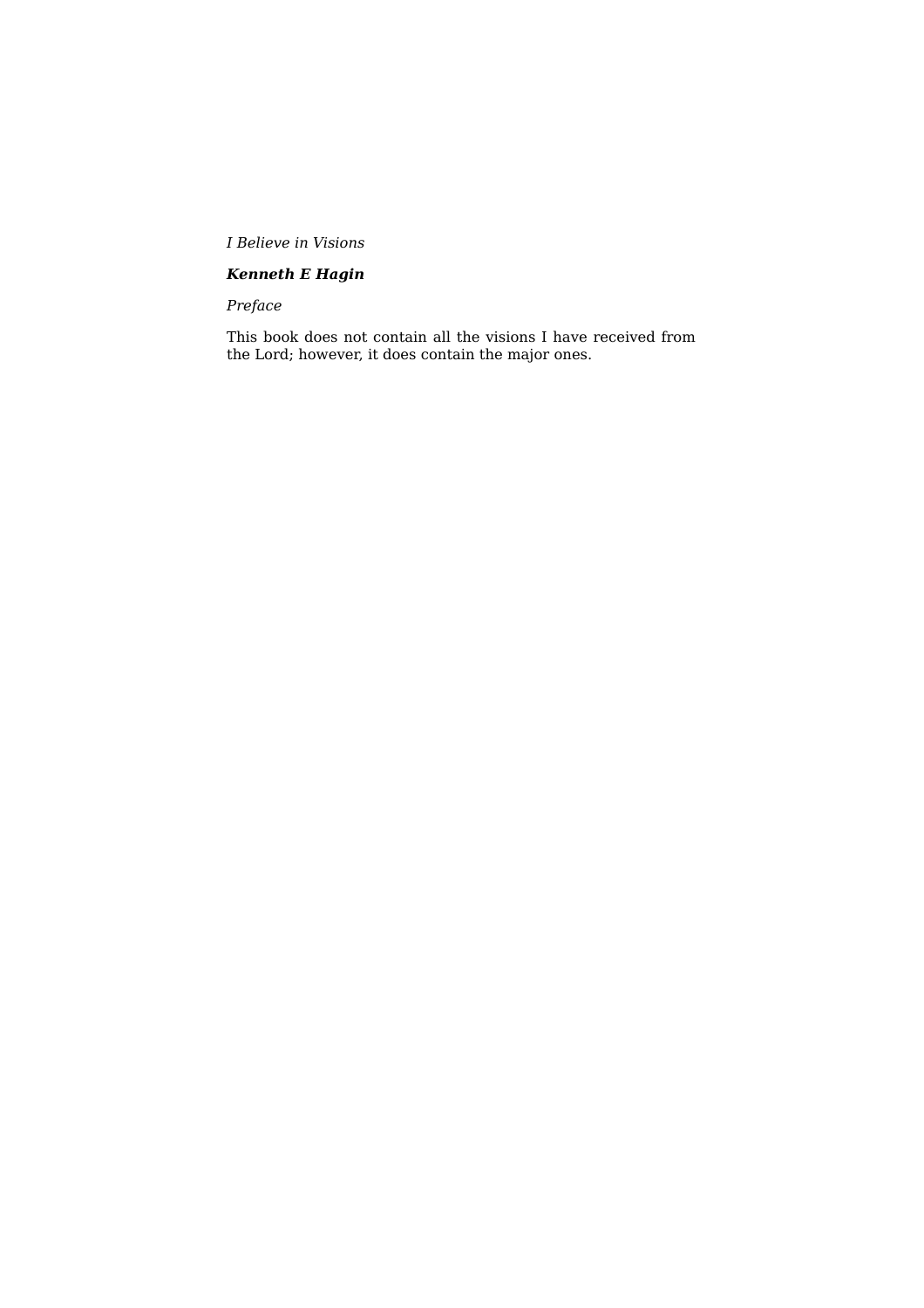#### **Chapter 1** How God Raised Me from a Deathbed

"He is dead," stated the doctor who delivered me. I was born prematurely on August 20, 1917 in a house in the 900 block of East Standifer Street in McKinney, Texas.

My Grandmother Drake, who was present at my birth, later told me there was no sign of life in me. Thinking I was dead, the doctor laid me on the foot of the bed, and he and my grandmother continued to work with my mother, who was in very serious condition. She had been ill for several weeks before I was born.

After about 45 minutes had passed and my mother was doing better, the doctor told my grandmother he would run to his office to get some supplies he needed. While he was gone, my grandmother picked me up to carry me out.

Suddenly she detected a sign of life. She washed me and put a little dress on me, but she had to use a makeshift diaper because the regular kind would have swallowed me.

Then she weighed me, and with the little dress and diaper on I weighed slightly more than two pounds.

Today, even with our advanced medical knowledge and skill and with the incubators we have for premature babies, the chances are practically nil of a baby surviving who weighs fewer than two pounds. I was born in a day when there were no incubators, and I was born in the home, so my chances of living were almost nonexistent.

# *'The Baby Is Dead'*

After a while the doctor returned, and my grandmother asked him what she should feed the baby.

"The baby is dead," he said. "I examined him earlier."

When she told him I was alive and she had washed and dressed me, he reached into his pocket for a sample package of baby formula. "Feed this to him," he said. "It will last longer than he will."

Granny mixed the baby formula and fed it to me. After that was all gone, she gave me milk, feeding it to me a drop at a time with an eye dropper. She said she had never seen anyone so  $tiny$  — she had a large comb that was no longer than I was. She said sometimes even a single drop of milk in my mouth would choke me, causing me to strangle and turn blue.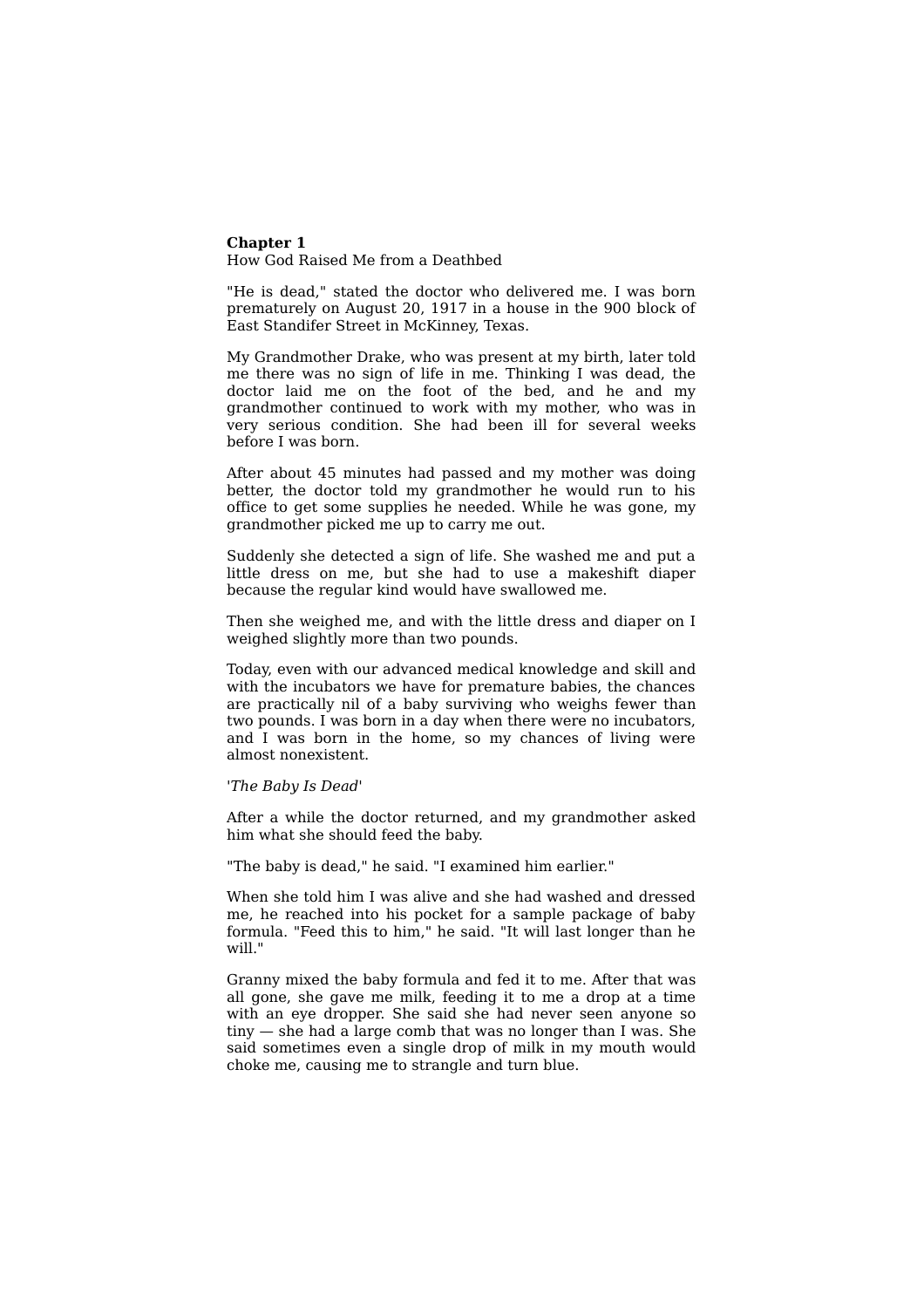My childhood was not like other children's, for I had been born with a deformed heart and was not able to lead a normal, active life. I wasn't completely incapacitated, but my activities were limited. I wasn't able to run and play as other children did.

In those days, children didn't start school until the age of 7. However, I learned to read when I was 6. My brother was already in school, so I read his books. Since I couldn't use my body, I used my mind.

Soon after I started school, I learned that children are prone to take advantage of a weaker child. I guess that proves how big they are. I couldn't fight to defend myself because I would lose my breath, turn blue, and almost pass out, so I decided I would have to have an equalizer.

There was one boy in our class who was the bully of the playground. He was three years older than the rest of us, because he had failed three grades. He would run up to someone and knock him or her down. Knowing I couldn't fight, he seemed to delight in picking on me. One How God Raised Me from a Deathbed

day I found a two-by-four that was about 20 inches long.

The next time he hit me, I got the two-by-four, slipped up on him, and knocked him in the head. He was out cold for 40 minutes. He soon learned to leave me alone. (When a person can't fight, he has to learn to take care of himself some way and I had.) My older brother learned not to fight with me, either, for I knocked him in the head with a hammer once, and he was unconscious for 45 minutes!

During the years when I was growing up, I was always very small for my age. My brother would tell me I would never be any bigger than a 56-year-old man we knew who weighed only 89 pounds and was the size of a 10-year-old boy. When my brother wanted me to do something for him, he would say that if I didn't do it I would turn into a girl when I was 12 years old. Of course, he was always about half a block away and running when he said that, because he knew I would hit him with anything I could get my hands on!

My father left Momma and us children when I was still very young, leaving her with all the responsibility for pro-viding and caring for us. When I was 9 years old I went to live with Momma's parents, because Momma's health was very poor and she needed help in taking care of us.

### *Bedfast at Age 15*

At the age of 15, just four months before my 16th birth-day, I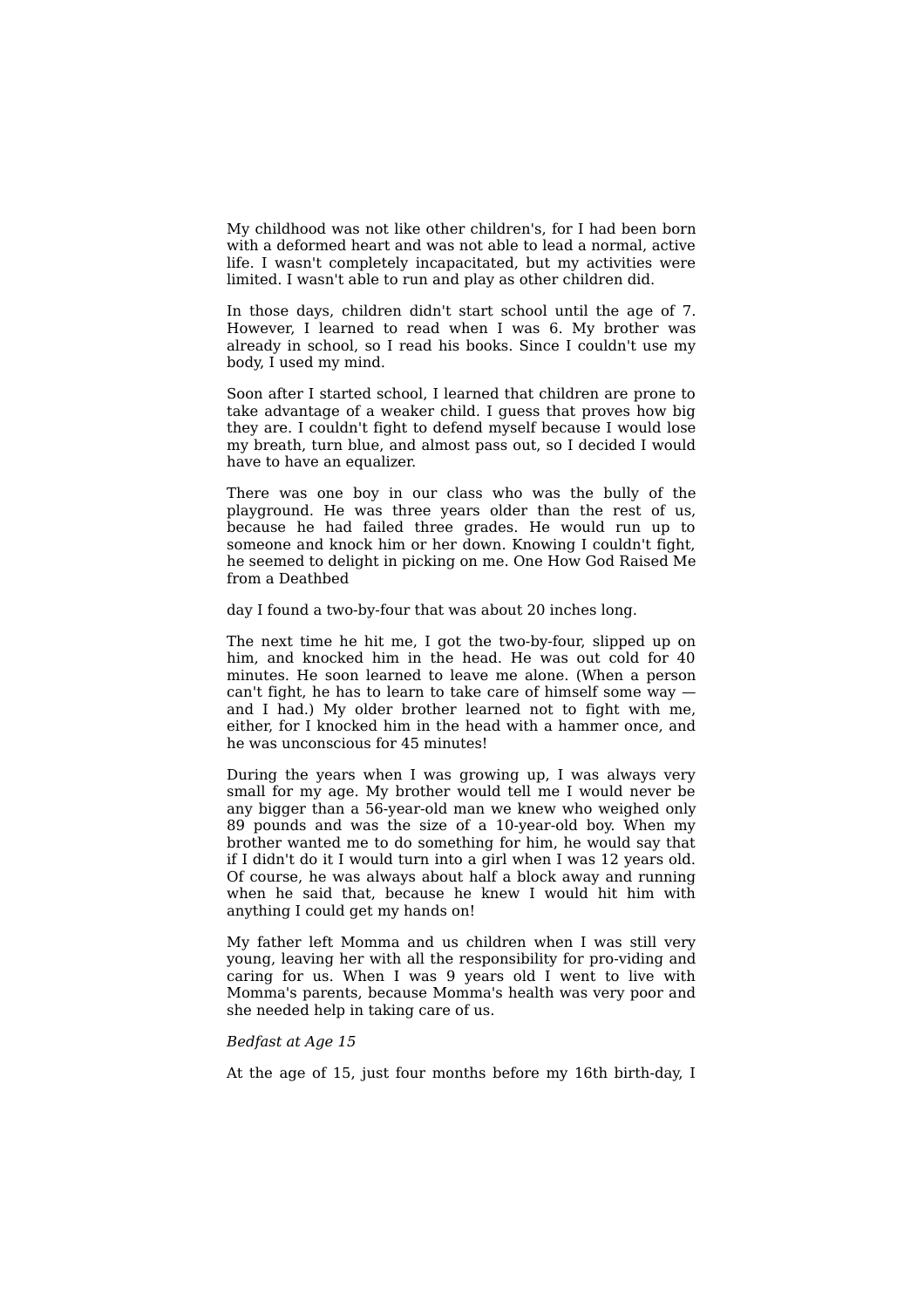became totally bedfast. Five doctors, including one who had practiced at the Mayo Clinic, were on my case.

My Grandfather Drake, although not a wealthy man, was a man of some means. He had quite a bit of property, although this was during the days of the Great Depression when property wasn't worth too much. If the doctors at Mayo Clinic had been able to help me, he would have sent me there. However, our doctors said that the doctor who had been at Mayo was one of the best doctors in America, and if he said nothing could be done, it would be a waste of time and money to make the trip to the Mayo Clinic. They said there was absolutely no hope for me; I didn't have one chance in a million of living. As far as medical science was concerned, to their knowledge, no one in my condition had ever lived past 16 years of age.

Day after day and week after week I lay on the bed of sickness, wondering what was wrong with me. I knew something was wrong with my heart, but I didn't know exactly what it was, because the doctors didn't tell me.

Later I learned that I had two serious organic heart problems.

My body became partially paralyzed. I can remember seeing a glass of water beside my bed, wanting to drink it, and not understanding why I couldn't get it. After strict concentration of all my mental powers on it for 45

minutes, I would be able to reach my hand over to it, but I couldn't pick the glass up. One of the doctors said I was bordering on total paralysis and eventually would become completely paralyzed.

Sometimes three weeks would pass when I didn't know anything. My mother and grandmother fed and cared for me, for I was as helpless as a baby. I reached the point where I could hardly hear them talking to me. They later told me that they would put their mouths down to my ear and shout at the top of their voices, but I could barely hear them. It seemed as if they were a block away. I was somewhere between reality and unreality.

# / *Went to Hell*

I gave my heart to the Lord and was born again the very first night I became bedfast. That was Saturday, April 22, 1933 at 7:40 p.m. in the south bedroom of 405 North College Street in McKinney, Texas.

Earlier that evening, my heart had stopped beating and the spiritual man who lives in my body had departed.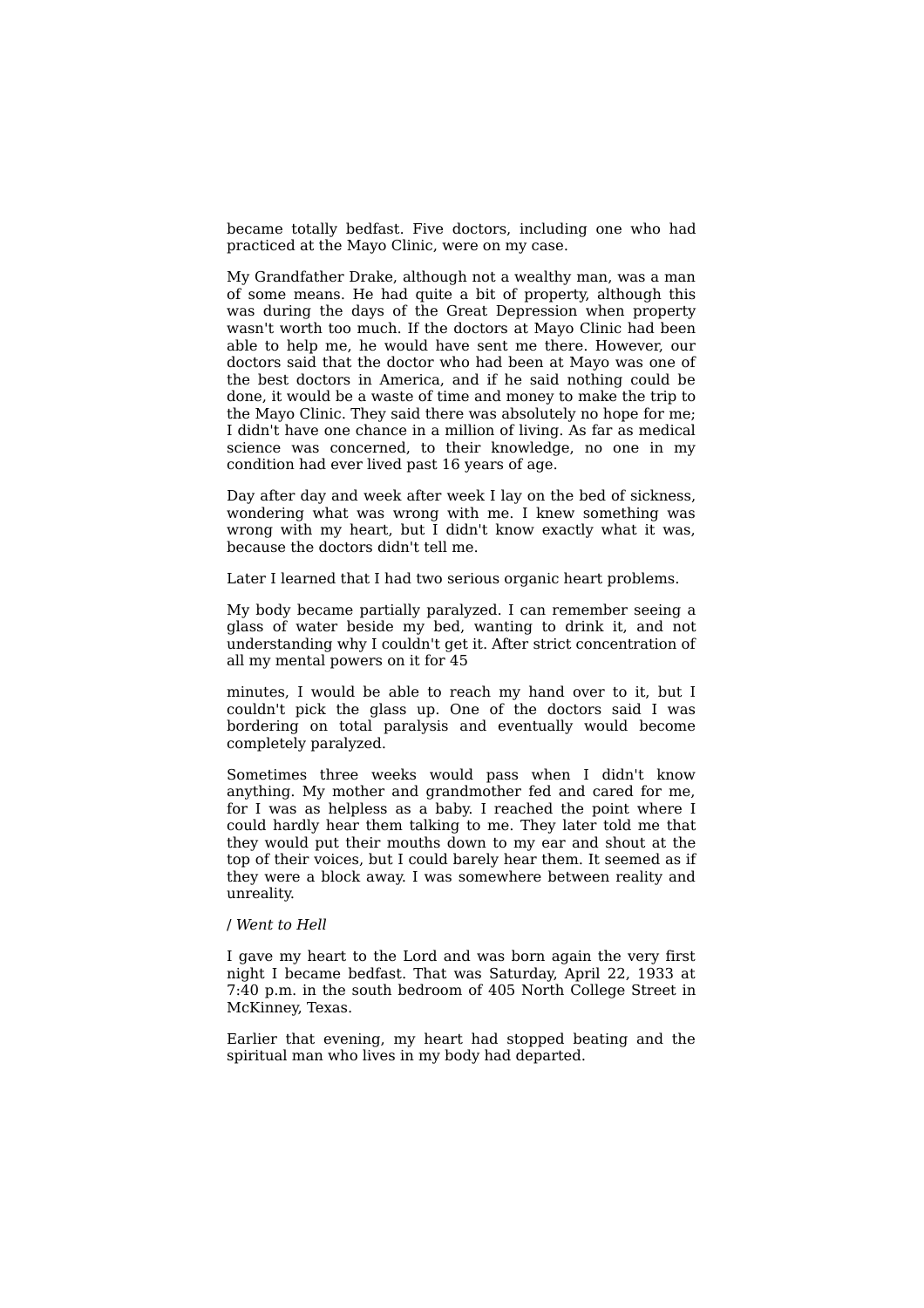When death seized my body, my grandmother, my younger brother, and my mother were sitting in the room.

I had time only to tell them "goodbye." Then the inner man rushed out of my body and left my body lying dead, with eyes set and flesh cold.\*

I went down, down, down until the lights of the earth faded away. I don't mean I fainted — I don't mean I was unconscious — I have proof that I was actually dead. My eyes were set, my heart had stopped beating, and my pulse had ceased.

The Scriptures tell us about the lost being cast into outer darkness where there is weeping and gnashing of teeth (Matt. 25:30). The farther down I went, the blacker it became, until it was all blackness — I could not have seen my hand if it had been one inch in front of my eyes.

And the farther down I went, the hotter and more stifling it became.

Finally, far below me, I could see lights flickering on the walls of the caverns of the damned. The lights were caused by the fires of hell. The giant, white-crested orb of flame pulled me, drawing me as a magnet draws metal to itself. I *did not want to go,* but just as metal jumps

\*For a complete account of this experience, see Rev. Hagin's minibook, I *Went to Hell.*

to the magnet, my spirit was drawn to that place. I could not take my eyes off of it. The heat beat me in the face.

Many years have gone by, yet I can see it just as clearly today as I saw it then. It is as fresh in my memory as if it just happened.

I came to the entrance of hell. People ask, "What does the entrance of hell look like?" I cannot describe it, because if I tried, I would have to have something with which to compare it. (Similarly, if a person had never seen a tree in his life, it would be impossible to tell him what a tree looks like.)

Coming to the entrance, I paused momentarily, because I did not want to go in. I sensed that one more foot, one more step, one more yard, and I would be gone forever and could not come out of that horrible place!

Upon reaching the bottom of the pit, I became conscious of some kind of spirit being by my side. I had not looked at him, because I could not take my gaze off of the fires of hell. But when I paused, the creature laid his hand on my arm to escort me in.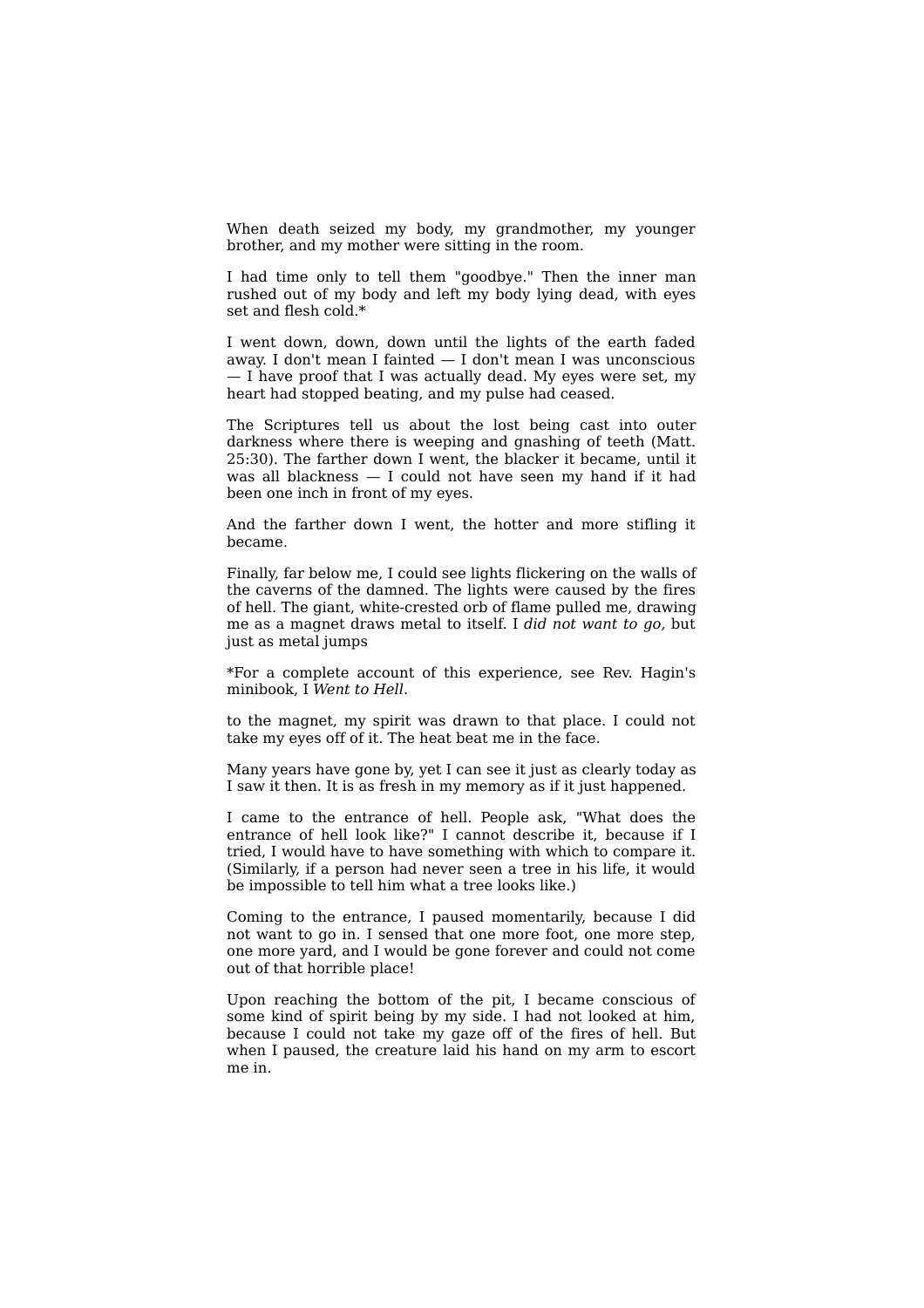At that same moment, a voice spoke from far above the blackness, above the earth, and above the heavens. I don't know if it was the voice of God, Jesus, an angel, or who. I did not see him, and I do not know what he said, because he did not speak in English; he spoke in some other tongue.

When he spoke, his words reverberated throughout the region of the damned, shaking it like a leaf in the wind, and causing the creature to take his hand off my arm.

I did not turn around, but an unseen power, like a suction, pulled me up, away from the fire, away from the heat, and back into the shadows of the absorbing darkness.

I began to ascend until I came to the top of the pit and saw the lights of the earth. I saw my grandparents' home, went through the wall back into my bedroom, and it was just as real to me as it was any time I had entered through the door (my spirit needed no door).

I slipped back into my body as easily as a man slips into his trousers in the morning. It was the same way in which I had gone out — through my mouth.

I began to talk to my grandmother. She said, "Son, I thought you were dead."

My great-grandfather had been a medical doctor, and Granny had worked with him. She later told me, "I dressed many people for burial and laid them out in days gone by.

I have had much experience with death, but I learned more about death in dealing with you and your experiences than I ever knew before. You were dead. You had no pulse or heartbeat, and your eyes were set."

"Granny," I said, "I am going again. I am dying.

Where is Momma?"

"Your mother is out on the porch," she replied. And about that time I heard my mother praying at the top of her voice as she walked up and down the porch.

"Where is my brother?" I asked.

"He ran next door to call the doctor," Granny answered.

If you're not ready to go, you want somebody with you.

You're afraid! I said, "Granny, don't leave me! Don't leave me! I'm afraid I'll go while you're gone! I want somebody with me! Don't leave me!" So she gathered me into her arms again.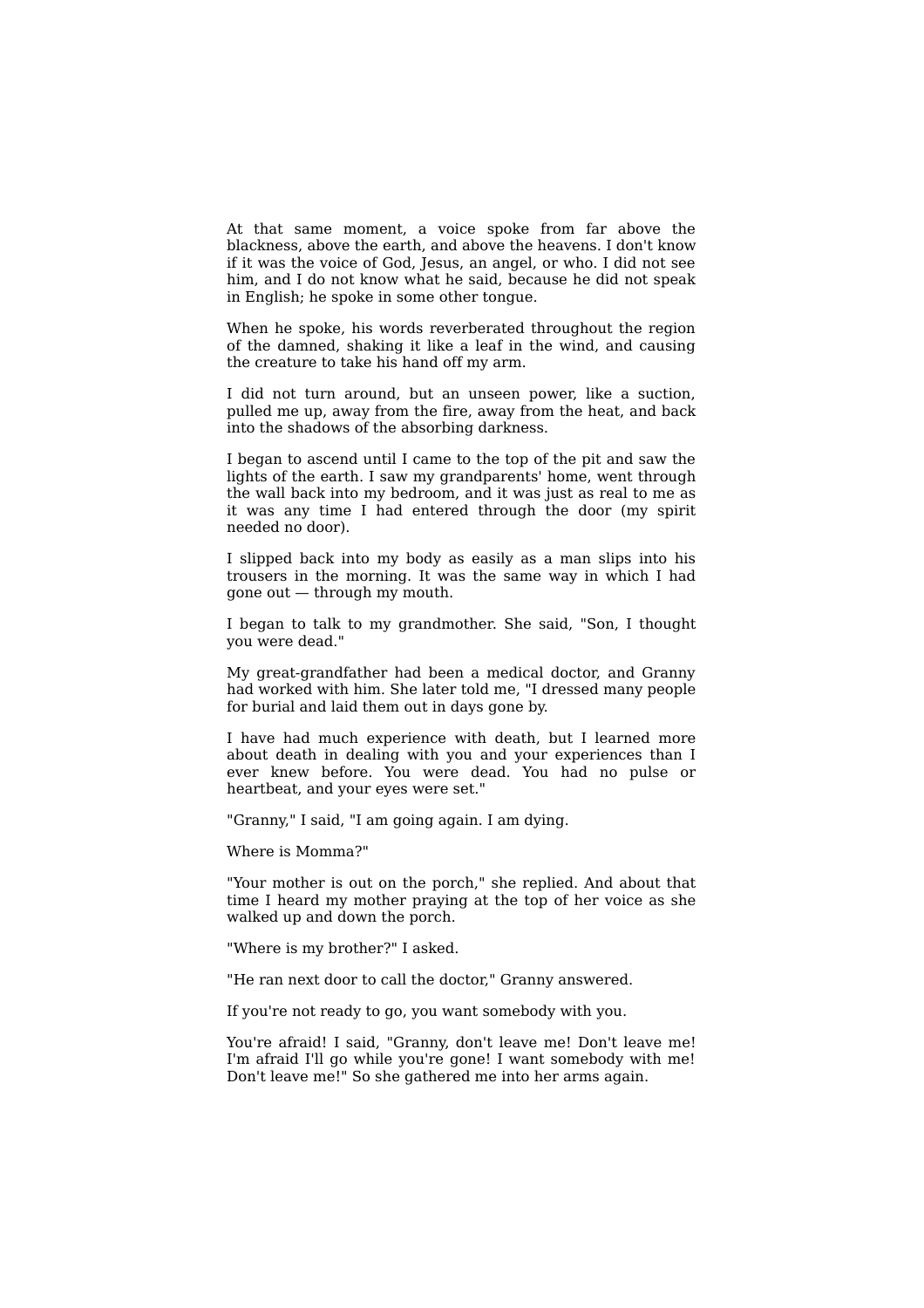I said, "Tell Momma I said goodbye. Tell Momma I love her. Tell Momma I appreciate everything she has ever done for me and for all of us. And you tell Momma that I said if I've ever put a wrinkle in her face, or a gray hair in her head, I'm sorry, and I ask her to forgive me."

I felt myself slipping. I said, "Granny, I'm going again.

You were a second mother to me when Momma's health failed. I appreciate you. Now I'm going, and I won't be back this time." I knew I was dying, unprepared to meet God. I kissed her on the cheek and said goodbye.

My heart stopped beating for the second time. It's almost as real to me today, nearly half a century later, as it was that day. I felt the blood cease to circulate. The tips of my toes went numb — then my feet, ankles, knees, hips, stomach, and heart. I leaped out of my body and began to descend: down, down, down. Oh, I know it was just a few seconds, but it seemed like an eternity.

I began to descend again into the darkness until the lights of earth had faded. Down below, the same experience occurred. The voice spoke from heaven and again my spirit came up out of that place — back into my room and back into my body. The only difference this time was that I came up at the foot of the bed.

I began to talk to Granny again. I said, "I will not be back this time, Granny." I asked, "Where is Grandpa? I want to tell Grandpa goodbye."

She said, "Son, you know your Granddad went down to the east part of town to collect rent off of some of his rent houses."

How God Raised Me from a Deathbed

"Oh," I said, "I remember that now. I just forgot momentarily."

I said, "Granny, tell Grandpa goodbye. I've never known what it means to have a daddy. He's been the nearest to a daddy I've known. He gave me a home when I had none. Tell him I appreciate him. Tell him I love him.

Tell Grandpa that I said goodbye."

Then I left a word for my sister and two brothers, and my heart stopped for the third time. I could feel the circulation as it cut off again — and I leaped out of my body and began to descend.

Until this time, I had thought, *This is not happening to me. This is just a hallucination. It can* 't *be real!*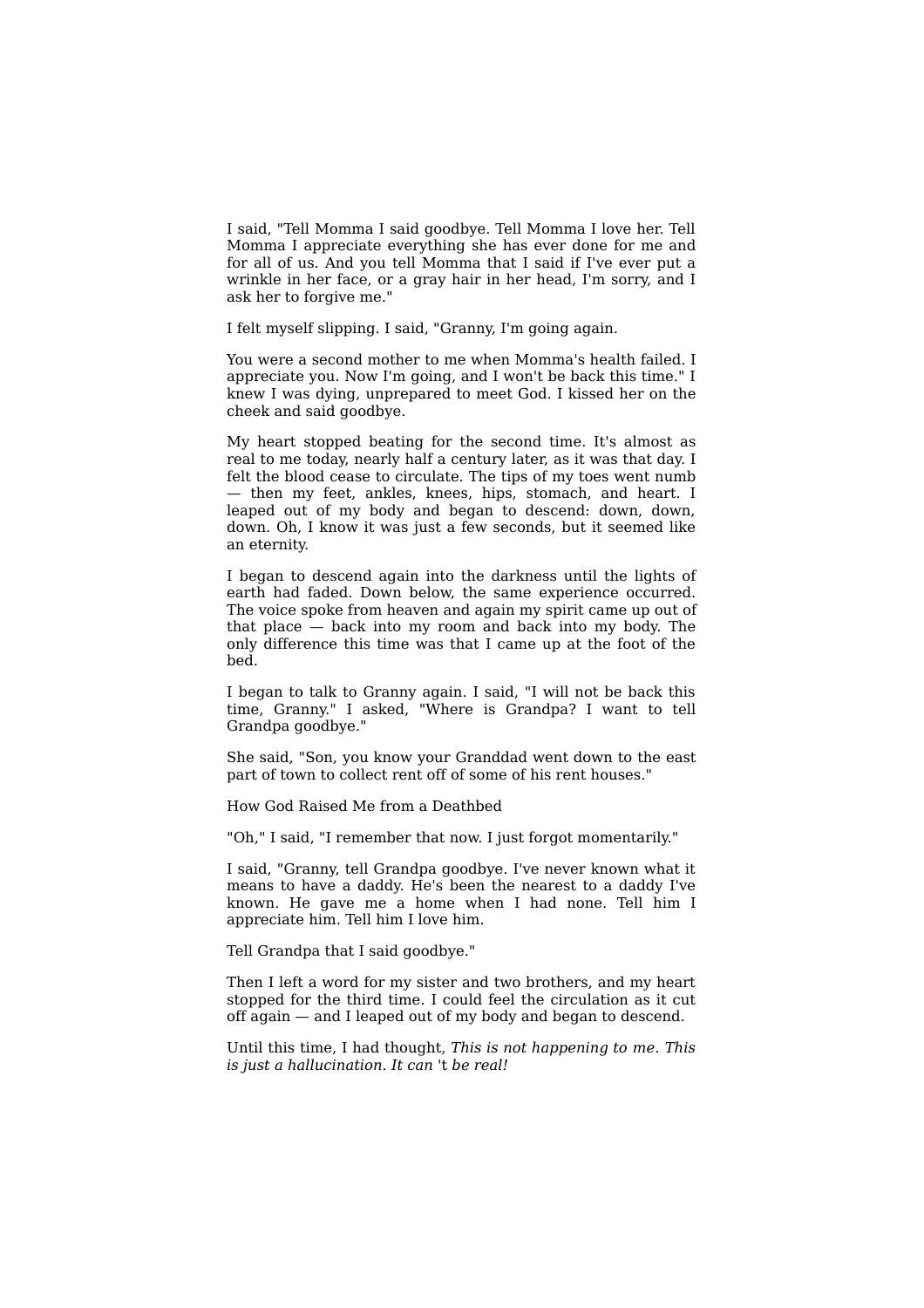But now I thought, *This is the third time. I won* 't *come back this time!* Darkness encompassed me 'round about, darker than any night man has ever seen.

### *The Horrors of Hell*

I wish I had adequate words to describe the horrors of hell. People go through this life so complacently, so unconcerned, as if they will not have to face hell. But God's Word and my own personal experience tell me differently.

I know what it is to be unconscious — it is black when you are unconscious — but *there is no blackness to compare with outer darkness.*

As I began to descend in the darkness this third time, my spirit cried out, "God, I belong to the church! I've been baptized in water!" I waited for Him to answer, but no answer came — only the echo of my own voice as it came back to mock me.

It will take more than church membership — it will take more than being baptized in water — to miss hell and make heaven. Jesus said, ".. *.Ye must be born again"* (John 3:7).

Certainly I believe in being baptized in water — but only after a person is born again. Certainly I believe in joining the church but only after a person is born again.

If you merely join the church and are baptized in water *without being born again,* you will go to hell!

The second time I cried a little louder, "God! I belong to the church! I've been baptized in water!" Again I waited for an answer, but there was no answer, only the echo of my own voice through the darkness.

It would frighten a congregation out of their wits if I ever imitated the way I screamed the third time, although, if I could scare them out of hell and into heaven, I'd do it! I literally screamed, "GOD! GOD! I BELONG TO THE CHURCH! I'VE BEEN BAPTIZED IN WATER!" And all I heard was the echo of my own voice.

I came again to the bottom of that pit. Again I could feel the heat as it beat me in the face. Again I approached the entrance, the gates into hell itself. That creature took me by the arm. I intended to put up a fight if I could to keep from going in. I only managed to slow down my descent just a little, and he took me by the arm.

Thank God that voice spoke. I don't know who it was— I didn't see anybody  $-$  I just heard the voice. I don't know what he said,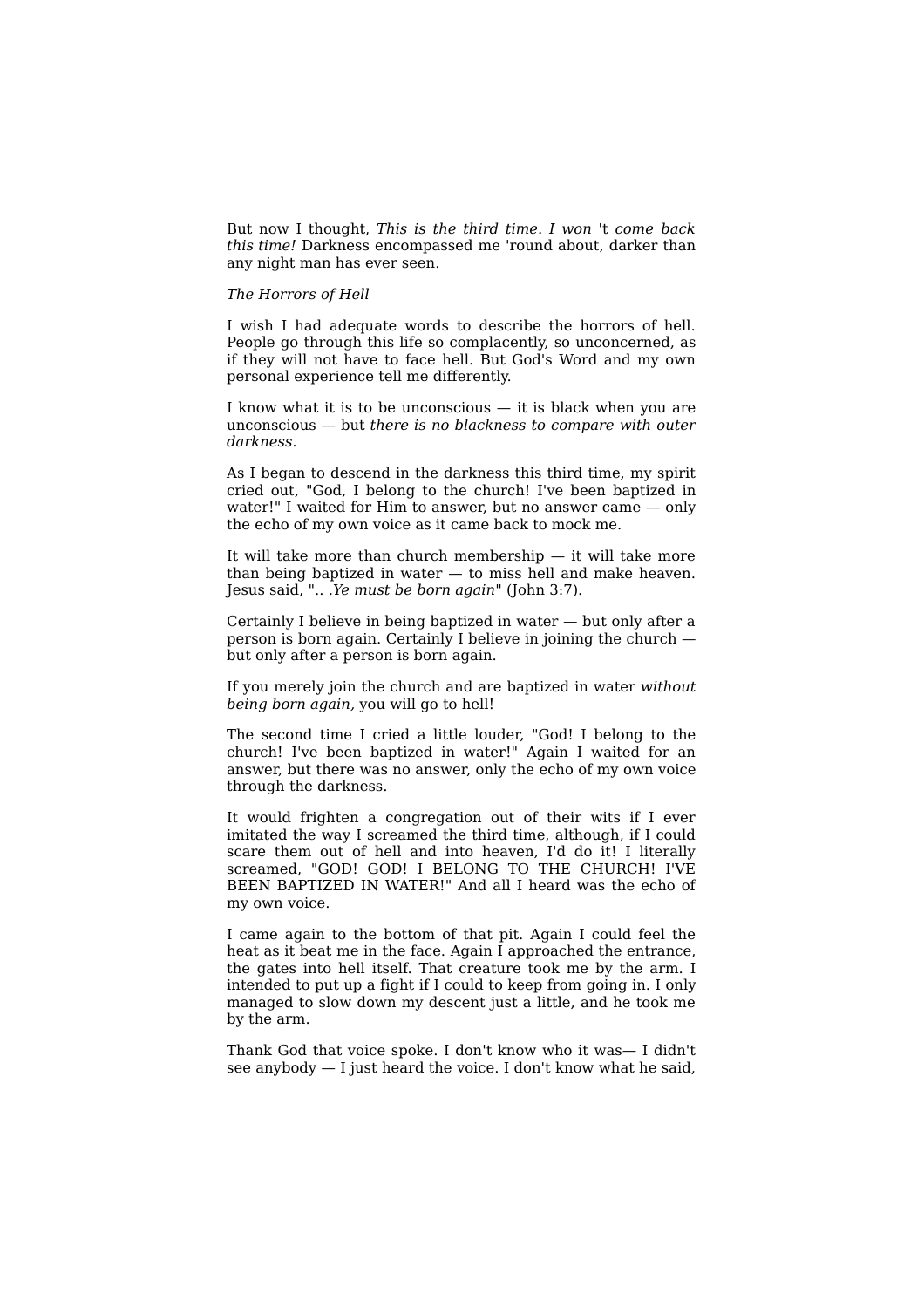but whatever he said, that place shook; it just trembled. And that creature took his hand off my arm.

It was just as if there was a suction to my back parts.

It pulled me back, away from the entrance to hell, until I stood in the shadows. Then it pulled me up headfirst.

As I was going up through the darkness, I began to pray. My spirit, the man who lives inside this physical body, is an eternal being, a spirit man. I began to pray,

"0 God! I come to You in the Name of the Lord Jesus Christ. I ask You to forgive me of my sins and to cleanse me from all sin."

I came up beside the bed. The difference between the three experiences was that I came up on the porch the first time; I came up at the foot of the bed the second time; and I came up right beside the bed the third time.

When I got inside my body, my physical voice picked up and continued my prayer right in the middle of the sentence. I was already praying out of my spirit.

Now, we didn't have all the automobiles in 1933 that we have today — that was in the Depression. But they tell me that between me and Momma praying so loud, traffic was lined up for two blocks on either side of our house!

They heard me praying from inside the house, and they heard my mother as she walked the porch praying at the top of her voice.

I looked at the clock and saw it was 20 minutes before 8 o'clock. That was the very hour I was born again due to the mercy of God through the prayers of my mother.

I felt wonderful — it was just like a two-ton weight had rolled off of my chest. Although I was rejoicing and was happy in my spirit — although I felt wonderful spiritually— I felt no better physically. The doctors had been called, and they told my family that I was going to die. I thought I would die that night, but it no longer bothered me. I knew I was ready to go.

My experience of being brought back from the dead is not new. Jesus raised three people from the dead: Lazarus, Jairus' daughter, and the widow's son. The Apostle Peter raised Dorcas from the dead; the Apostle Paul raised a young man from the dead; and others throughout Church history have had similar experiences.

*The Best Thing in the World*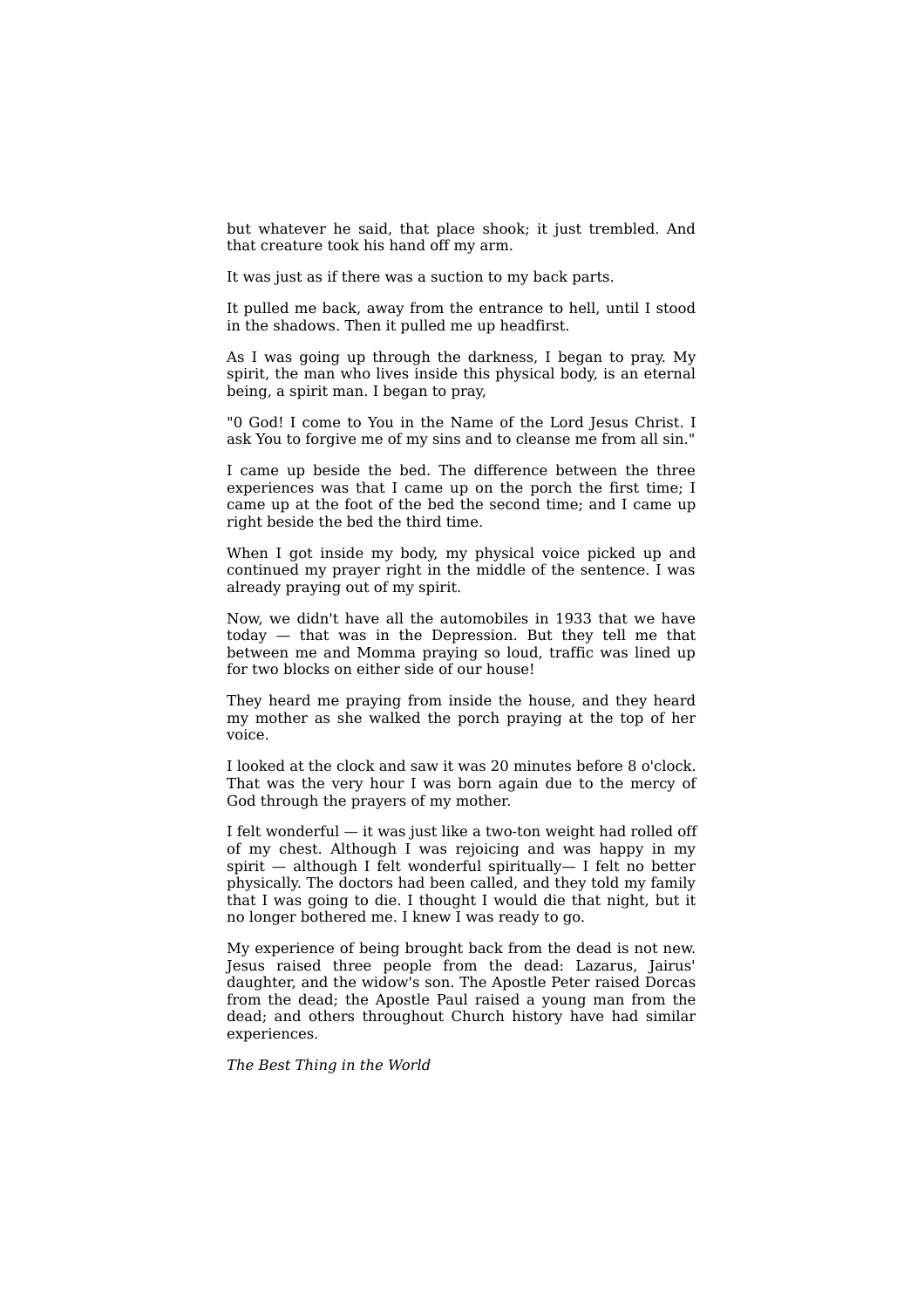Through my experience, God brought me to a knowledge of salvation, which is the best thing in the world to know. I was so thankful to know that my heart was right with God, and to know that if I should die before morning I would go to be with Him.

Every night when the lights were out and my family was in bed, I was left alone with my thoughts. I did a lot of thinking and praying. I remember thanking God that I was saved and was His child.

I told the Lord I was going to go to sleep smiling and praising Him, and if I should die during the night, they would find me with a smile on my face and a praise in my heart. While praising the Lord, I would drift off to sleep.

I never had to take anything to help me sleep, and this is still true today.

The Bible tells us that God *"giveth his beloved sleep"* (Ps.  $127:2$ ).

I am His beloved, as is every Christian, so we can simply take that verse, thank Him for it, and go to sleep peacefully. We don't need any tranquilizers.

The next morning I was awakened by the sun streaming across my bed. The first thing I did was to praise God.

I thanked Him for the light of another day. I thanked Him for the sun, trees, flowers, grass, and leaves. I thanked Him for the songs the birds sang. I praised Him for all of these little things that are so wonderful, marvelous, and beautiful.

I had never heard anyone praise God like this, but when one's heart is in tune with God and he knows he is ready for heaven, there is an automatic praise in his soul. I didn't know anything about divine healing. I didn't know that God answered that kind of prayer. But I thanked God that I didn't *die* and go to hell!

At noon, when Granny would bring my lunch to me on a tray, I would pray and thank God for food. Then I would say, "Lord, I guess I won't be here by the time the evening shadows fall. I'll probably slip away this afternoon. But I'm so glad I am saved! I'm so glad You didn't let me die and go to hell! I 'm so glad I didn't have to stay down there! "

After a while, evening would come, and soon I would be alone in the dark once more. Again I would praise the Lord for salvation. I would tell Him that I probably would pass away during the night, but I was thankful to be saved and ready to meet Him. I would go to sleep smiling and praising the . Day after day, week after week, month after month I did this.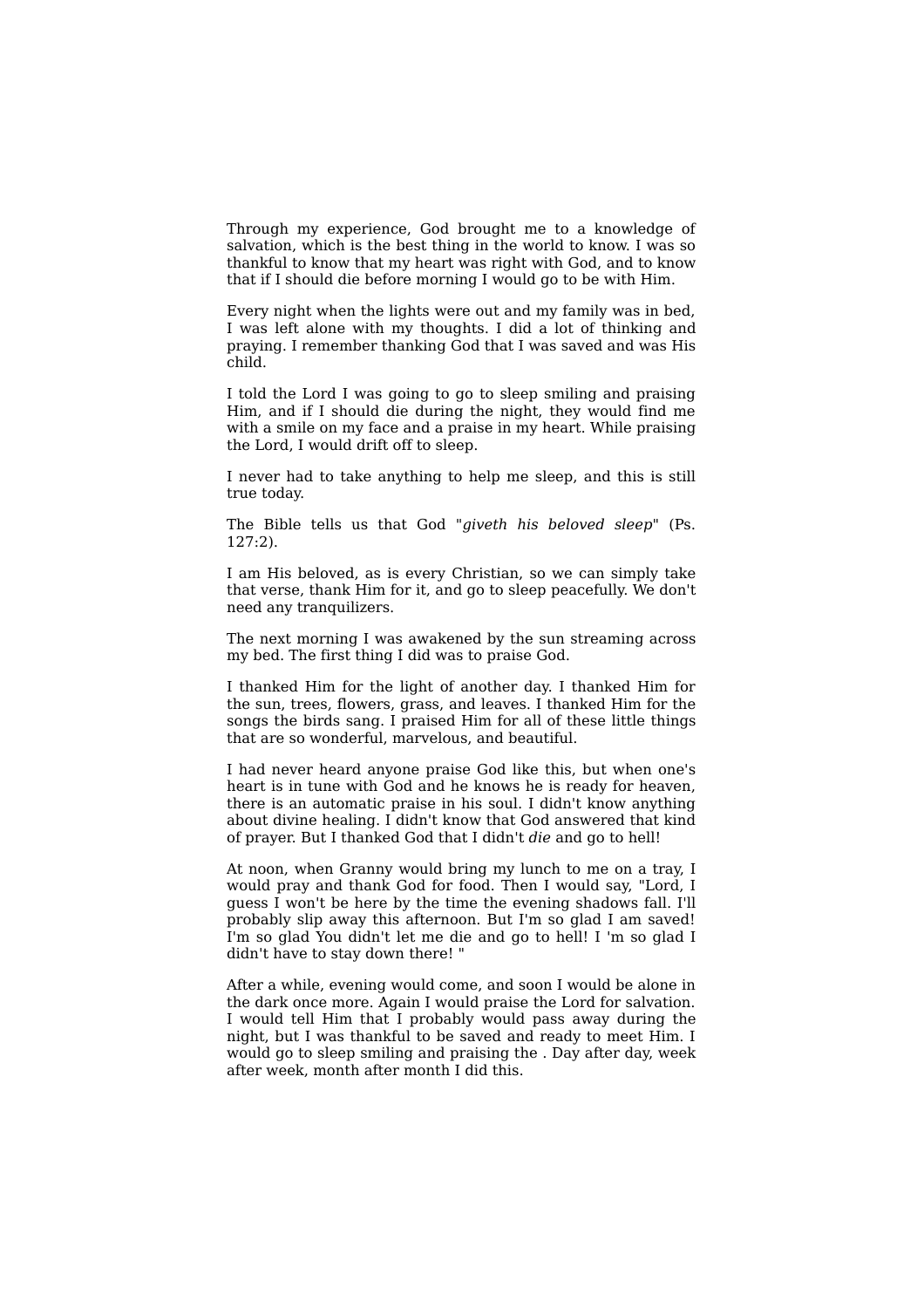In the fall of that year, when the weather became cooler, I began to feel somewhat better. Granny would prop me up in bed. Then she would bring her Bible to me and prop it up in front of me. I often say that I was a Baptist boy reading my grandmother's "Methodist" Bible.

When I first started reading the Bible I could read only 10 minutes at a time  $-$  I couldn't see after that. The next day I would read for another 10 or 15 minutes. After a few weeks of reading this way, I could read for an hour at a time. Finally I could read for as long as I liked.

I had been brought up in Sunday School. I can't remember the first time I went to church, nor can I remember the first time I ever read the Bible. It seems, too, that I have prayed all my life. But until that Satur -

day night when God permitted me to have a glimpse of hell, I really had never been born again.

You can be religious and not be a born-again child of God. When you are born again, however, the same Bible that you have been reading all your life suddenly looks different. As I read Granny's Bible, I found that Jesus Christ is the same yesterday, today, and forever.

The doctors said that I could die at any time, so when I began reading the Bible I began with the New Testament. I reasoned, "I have to utilize this 10 minutes, or whatever time I have, so I will start with the New Testament."

# *The Verse That Changed My Life*

I read through the Book of Matthew and began reading in the Book of Mark. There I read a verse which was to transform my life: *"Therefore I say unto you, What things soever ye desire, when ye pray, believe that ye receive them, and ye shall have them"* (Mark 11:24).

Salvation is, of course, the most important thing that can happen to a person. But you cannot possibly understand the allconsuming desire a person can have for health, healing, and life when he never has had a normal childhood, has been sick all of his life, and then lies bedfast month after month, knowing that this will be his deathbed before long.

The greatest desire of my heart was to be well and strong. And here in this verse of Scripture Jesus said,

*"What things soever ye desire, whenyepray, believe that ye receive them, and ye shall have them. "* It seemed as if someone had turned on a bright light in a very dark room. And you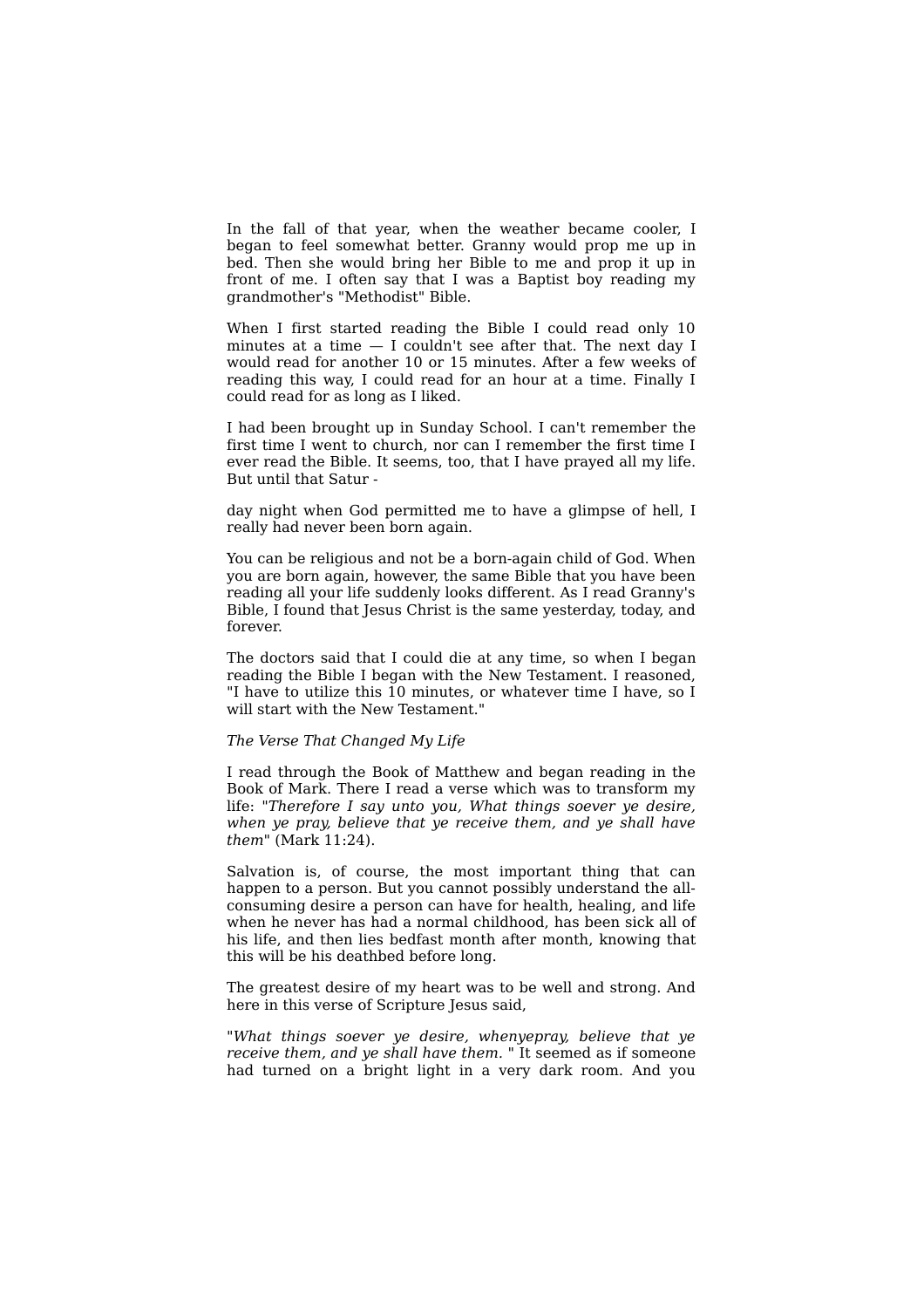cannot imagine how dark it can be, even in the daytime, when you are shut in between four walls and are staring at the ceiling all the time with a feeling of utter hopelessness.

I didn't know that the Psalmist had said, *"Thy word is a lamp unto my feet, and a light unto my path"*

(Ps. 119:105). But without knowing the Word, I had the experience. The whole room suddenly seemed engulfed in light, and there seemed to be light on the inside of me.

I never have forgotten that experience or that Scripture.

It is as if it were branded on my heart.

Naturally, the devil was right there to plant doubt in my heart. The minute the light came, he came, too. I didn't know at the time, however, that it was the devil. I didn't have enough spiritual discernment or knowledge of the Word to know.

Subtly the thought came that maybe the words

" . . .what things soever ye desire" didn't apply to physical things, but just to spiritual things. Maybe it just meant

" . . .what things soever ye desire" spiritually.

The light went out. Doubt had blown out the candle of faith, and I was in the dark again. I had believed what the devil had told me, and again I thought there was no hope. I thought I had to die!

I decided to send for my pastor and ask him exactly what Mark 11:24 meant. Looking back now, I see how foolish it was to send for someone to ask if Jesus really told the truth or not! But this was all so new to me, and I had great confidence in my pastor up until this time. I would have believed anything he told me. I was just like so many other people who are following men and not really following God.

*Live by the Word*

I try to tell people whom I minister to not to believe something just because I say it. That doesn't make it so.

If I cannot prove by the Bible that what I am saying is truth, then don't believe it. Don't accept it. I have no right to force any of my theories or pet doctrines on someone else. I would not want to impose any of my convictions on others. Let us live by the Word of God.

Longing to talk to my pastor about this Scripture, I called Granny to my bedside and asked her to go get the pastor, who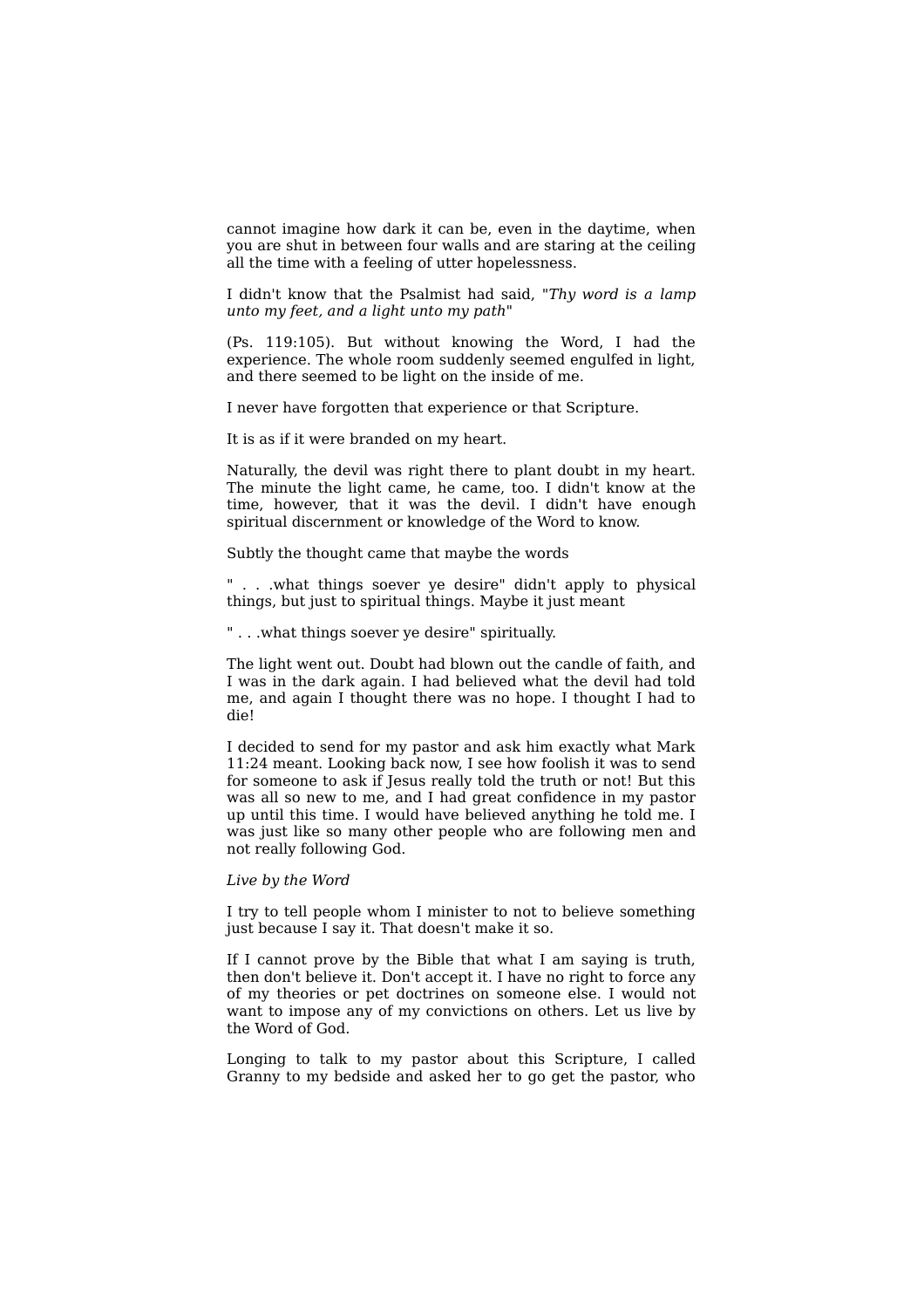lived about four blocks from our house. She walked to the parsonage, asked to see the pastor, and told him that I wanted him to come to see me. He said he was very busy that day, but he would come two days later.

She suggested that he come early in the morning, because I was more rested and alert then than later in the day.

(After about 10 o'clock in the morning, I usually lay in a stupor for the rest of the day.) He said he would come about 8:30 in the morning.

During the years before I became bedfast, I had been very faithful in attending Sunday School. I never had missed. Yet in all the time I had been sick, the pastor had not been to see me once.

When Thursday morning came, the day appointed for his visit, I eagerly looked forward to seeing him and ask-ing him the questions that burned on my heart. Eight-thirty came and went. Nine o'clock came, and I looked anxiously for my pastor. Ninethirty, then 10 o'clock, but still no word from him. And even though I lay on that bed for another entire year, he never did come to see me.

Although I was crushed with disappointment and disillusionment at the time, I could look back later and see that it was best that the pastor did not come, for he would have told me the wrong thing. Rather than inspiring my faith to believe God for my physical healing, he simply would have reinforced the doubts I already had.

When my pastor didn't come to see me, my grandmother walked to another part of town to see yet another preacher in whom she had great confidence. She told him about my condition, and that I had asked to see a preacher.

He told her that he would come, but he, too, failed to keep his promise. Again I cried with disappointment when he did not arrive, and again it really was a blessing that he didn't. (Many things we cry about are for our own good, but we don't realize it at the time. We wouldn't be crying if we could just see into the future.) My aunt, who was a member of another church, said *her* pastor would come to see me. However, by this time I was certain that he, too, would not come. My aunt was superintendent of the Junior Department in the Sunday School of her church. During the years I was eligible to go in her department, when I was 9 through 11 years of age, I went to Sunday School with her and never had missed a Sunday. I had met her pastor, of course.

*Job's Comforter Arrives*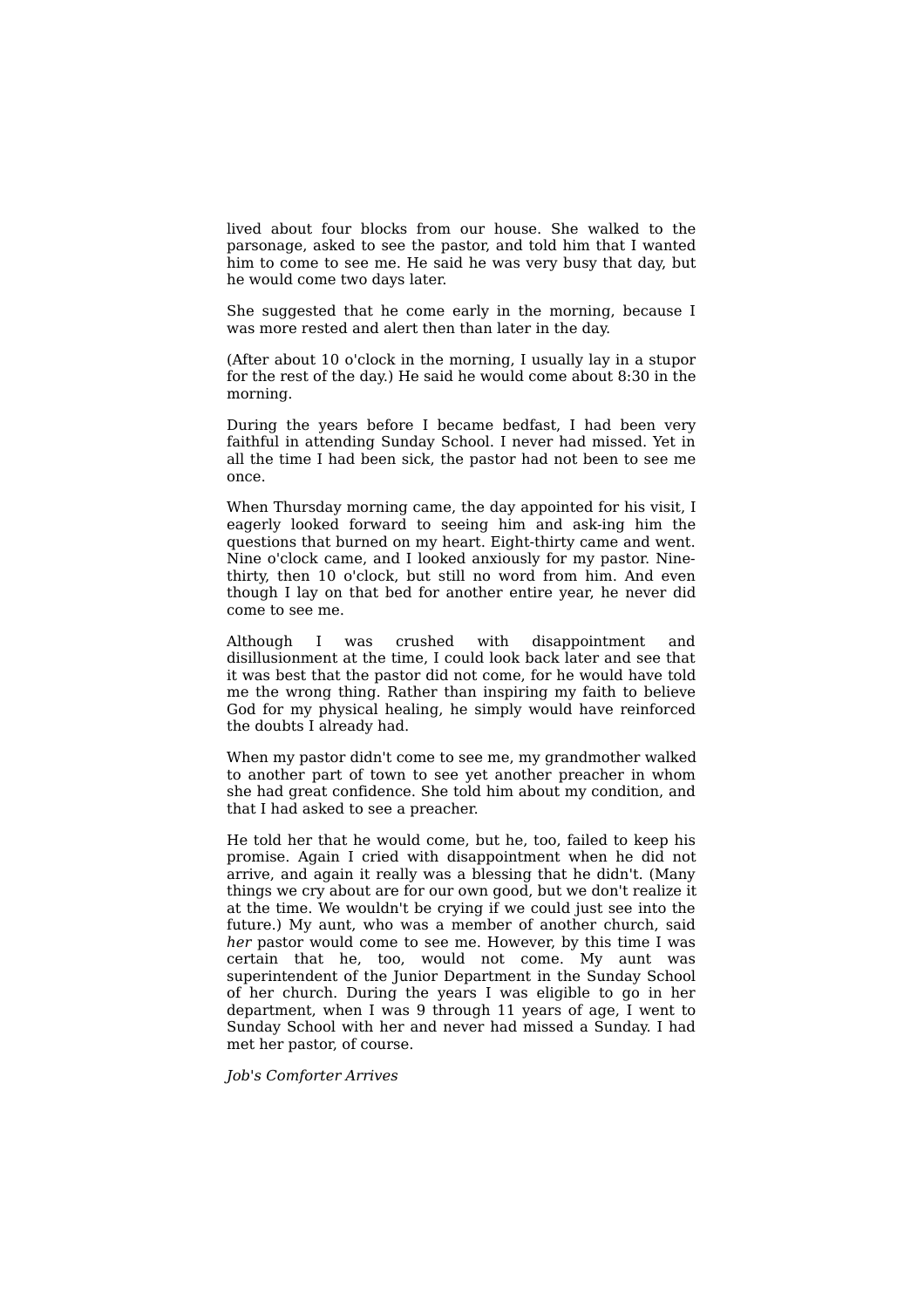One day I heard someone knocking on the front door.

A member of my family answered the door, and the minute I heard the voice of the caller, I recognized it as the voice of my aunt's pastor. Suddenly my heart leaped with joy because I thought I could ask him what this Scripture meant. Surely he would know and could clear up this con-fusion in my mind. I knew if this Scripture meant what I *thought* it meant, I was coming off of that bed!

At that time only one person at a time was allowed in my room, so the pastor came in alone. Until he stooped over me, I couldn't see him too clearly. Then his face came into focus.

Partially paralyzed in my throat and tongue, I could not speak distinctly, and I would say a lot of things backwards. Sometimes it would take me a long time to get my words out. Often I would have to stumble around for 10 minutes before I could ask a question. My brain didn't seem to work right.

I moved my mouth and lips, trying to say something.

I tried to call his name. I tried to tell him to get my Bible and turn to Mark 11:24 and tell me what it meant, but I couldn't get the words out. I was just stuttering; I couldn't frame the words.

Before I could say anything, he thought that I was unable to talk. He patted my hand and drawled in his pro-fessionally pious voice, "Just be patient, my boy. In a few more days *it will ALL be over."* Then he laid my hand down and left the room.

Although this pastor had prayed no prayer with me, he went into the living room and said a prayer with my family. For some reason, my hearing was very keen at this time, and I could distinctly hear every word he said, although he didn't pray very loudly. He said, "Heavenly Father, we ask You to bless this dear grandmother and grandfather who are about to be bereaved of their grandson. Prepare their hearts for the dark hour that is about to come upon them."

As I listened to this prayer, I was like the naughty little boy who was being punished by his schoolteacher by having to stand in a corner. He might have been standing up outwardly, but he thought to himself that on the inside he was sitting down. I felt just as rebellious as that little boy. Although I couldn't speak the words audibly, on the inside of me I was shouting, "I' m not dead yet!"

I listened as this pastor continued his prayer. "Bless this dear, brokenhearted mother who is about to lose her son." My mother had had some hope until then, but he robbed her of what she had, and she started crying.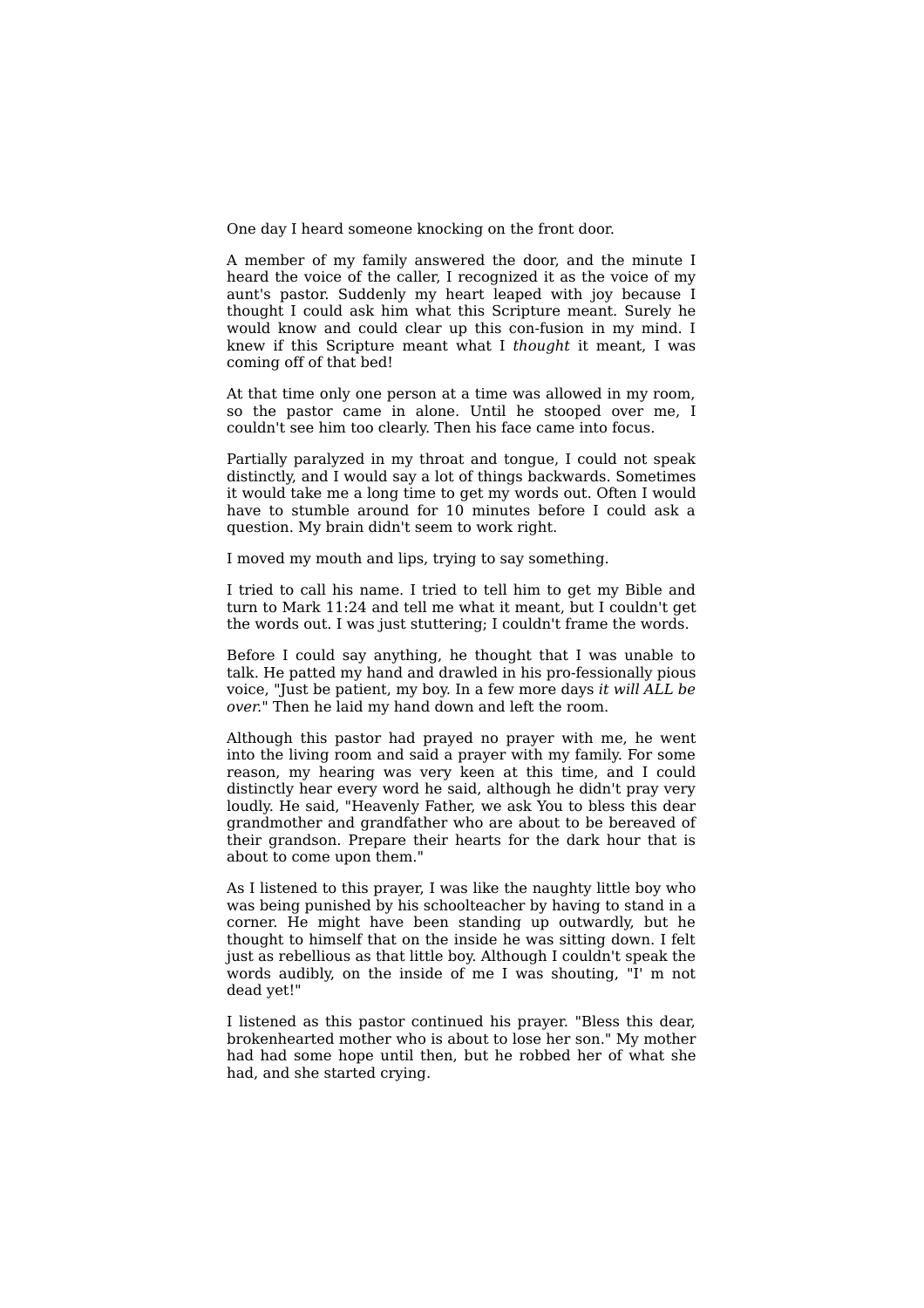### *Planning My Funeral*

After the preacher left, my grandmother came into my room and asked me if it would be all right for this preacher to preach at my funeral, as he was the only one who had come to see me. I agreed that this would be all right.

Granny then asked me what songs I wanted sung at my funeral. I told her I didn't have any favorites. They could sing whatever they wanted. She suggested two or three, and I said they would be all right. Then she asked me about pallbearers. She suggested some, and I told her they would be all right. My mother asked me if I wanted to be buried in a certain place that she mentioned, and I agreed. Then they left my room. Although the sun was still shining brightly outside, it seemed ever so dark in my room.

All of this so stunned me that I lay motionless on my bed for 30 days. 1 gave up and wanted to die. After about 30 days, I began to read the Bible again. I still couldn't seem to get away from Mark 11:24: *"What things soever ye desire, when ye pray, believe that ye receive them, and ye shall have them."*

Later in the fall I became bolder. I told the Lord I had sent for two preachers who didn't come. The third came, but I realized that it would have been better if he hadn't.

I told the Lord that when He was on earth He said,

*"What things soever ye desire, when ye pray, believe that ye receive them, and ye shall have them,"* and that I desired to be healed.

I told Him I was going to take Him at His Word: I was going to believe He told the truth, and this verse meant what it said. If the New Testament was true, then I was going to come off this bed.

I told Him I was going to live and not die. "If I don't get off this bed, then the Bible isn't so, and I am going to have them take it and throw it in the trash can." I meant business!

I was determined to get up from that bed, but I still didn't know how to act my faith in that verse of Scripture. A person can cry, pray, and do everything he knows to do, but if he doesn't have faith, he will remain the same.

Jesus didn't say just to pray. The key word in this Scripture is *believe.*

*Feelings vs. Faith*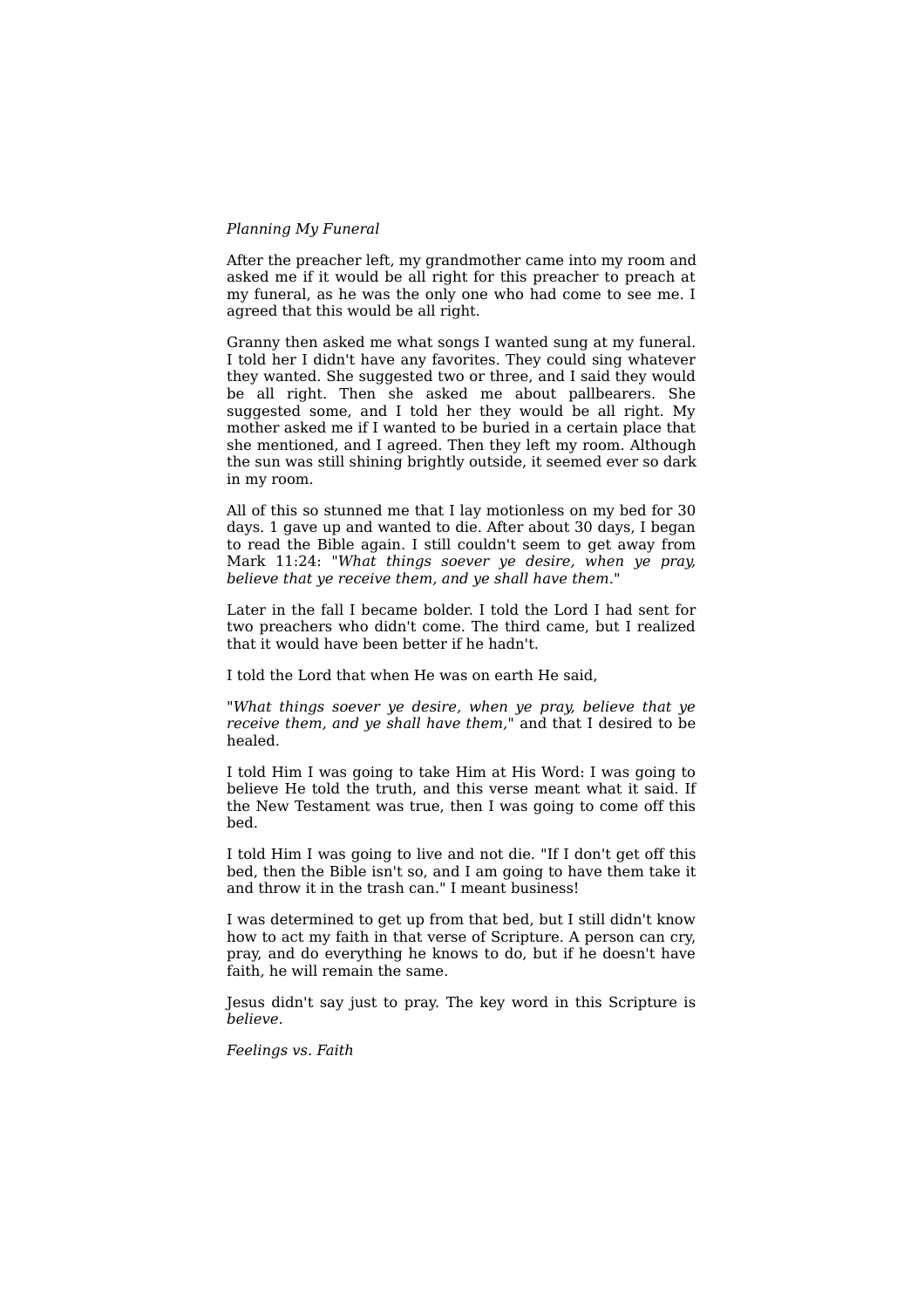At this time, I didn't fully understand faith. I prayed and prayed, but I didn't get any results. I was sure that God heard me, and I had a good feeling inside me. Yet my heart still wasn't beating normally.

What I didn't know then is that we have to go by faith, not by our feelings. We have to stand on the promises in God's Word and not look at the circumstances surrounding us.

I did improve to the extent that I was able to use my hands. Sometimes Granny would prop me up in bed for a short time. I would reach down and feel my legs. There was no muscle at all, just bone. I was extremely skinny.

I seemed to be making no real headway, and I said,

"Lord, I thought You would heal me." I was so sure that He had heard me, but I felt no better. I know now that just feeling better after you pray is no sign that God heard you; likewise, feeling no better after you pray is no sign that God *didn't* hear you.

*We cannot rely on how we feel.* We have to come back to what God's Word says about the matter. For months I struggled this way.

When New Year's Day 1934 rolled around, it was moving day. Grandpa owned several houses in town, and he decided to move into another one of them. He had told the people who were renting this certain house that he wanted it for his own use. When they moved, he had it redecorated, and then we were ready to move in.

When the movers came, they moved the furniture from the other parts of the house first, saving the furniture in my bedroom until last. When they came to move my furniture, an ambulance came and moved me.

While I was riding along in the ambulance, one of the attendants remarked that he had heard I had been in bed for about a year now.

"Nine months, to be exact," I told him.

He said that if I felt like it, they would take me for a little ride through the residential areas so I could see the scenery. I was so happy for this chance to see things I had been missing for so many months. The smallest joys, which we so often take for granted, can bring immense pleasure to one who has been deprived of them for so long.

I was able to move my head to look out **the** window as they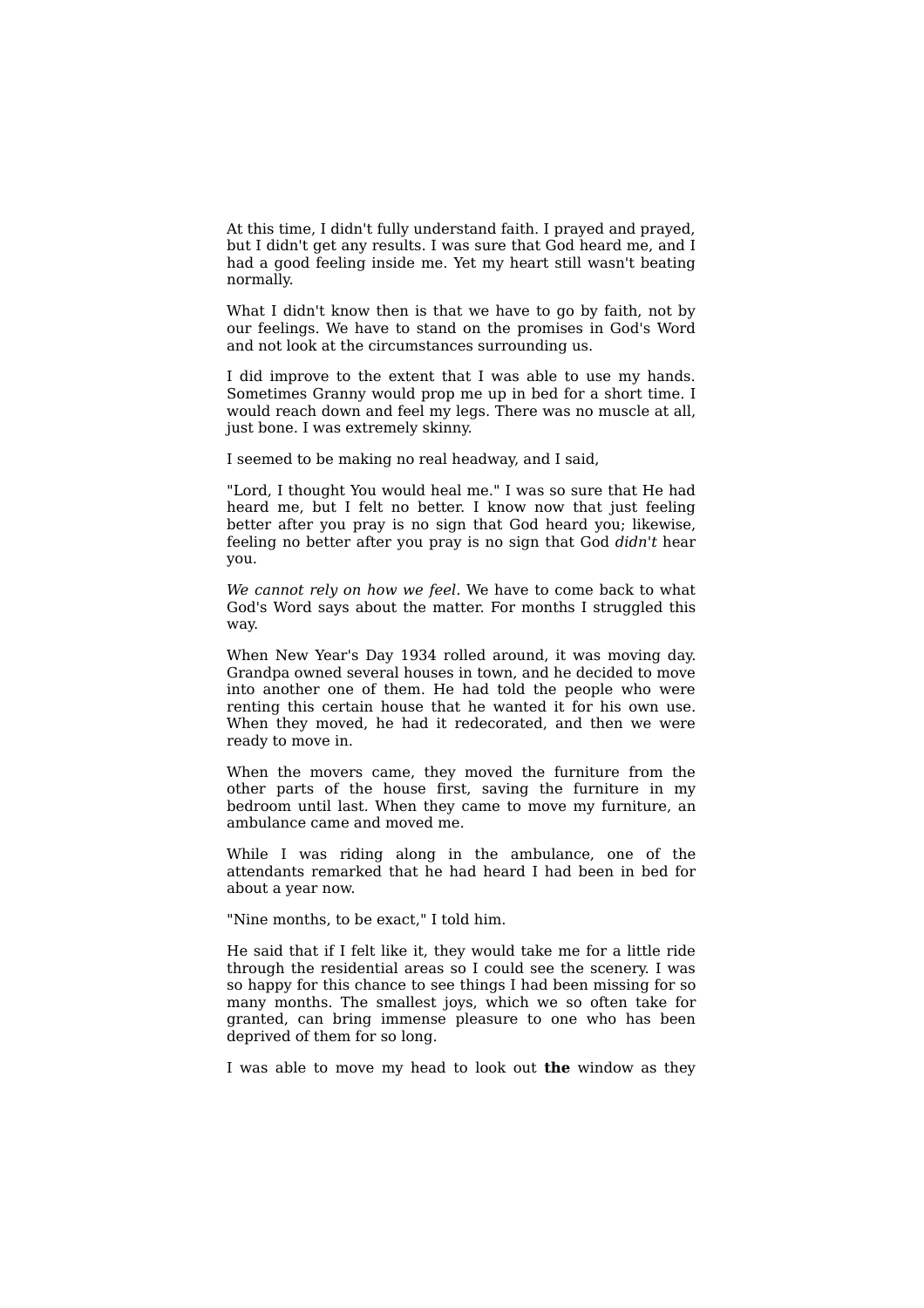drove slowly through the town. Then the ambulance attendant said, "Son, if you feel up to it, we'll drive down to the square. Since it is a holiday, there probably won't be much traffic, and you might enjoy it." How wonderful, I thought, to get to see that old courthouse again, the stores, and other buildings in this beloved little town of McKinney with its population of 8,000 or 9,000.

I saw the familiar old drugstore on the corner. I saw the J. C. Penney's store. Next to that was the Mode O'Day dress shop and next to that was Woolworth's. On down was a shoe store and on the next corner a ladies' ready-to-wear shop. Then we turned to go down the south side of the square. I drank in all of these sights, not knowing when, if ever, I might see them again.

Just as we turned the corner and started down the south side of the square, I turned and looked at the old courthouse that sat in the middle of the square. I shall never forget that moment as long as I live. In that instant something said to me, "Well, you never did think you would ever see these old buildings again. And you wouldn't have, if it hadn't been for the kindness of the man **who** is taking you."

*One Gleam of Light* Then I remembered the verse in Mark 11:24: *"What things soever ye desire, when ye pray, believe that ye receive them, and ye shall have them,* " and I recalled the verse that went before it which said, ".. *.he shall have whatsoever he saith."*

As I said it in that ambulance that day, tears **rolled** down my face. I didn't understand all that I know now.

I had just one small gleam of light. It was like a little light that might peep through a crack in the door, but it was a beginning point for me this first day of January 1934

about 2 o'clock in the afternoon.

I said, "Yes, I will see these buildings and this courthouse again. I will come and stand in this courthouse square, because Jesus said that what you believe in your heart and say with your mouth shall come to pass." I had committed myself.

January and February went by, and I was still bedfast. March, April, May, June, and July went by. The devil might have said it wasn't working, but I held onto my con-fession and refused to give up. I kept telling the Lord that I was going to hold on, that I was standing on His Word, and it had to work!

Finally I saw what I had been doing wrong: I *wasn 't really believing what God's Word said.* I was *saying* it in my mind, but I wasn't *believing* it with my heart or *acting* upon it with my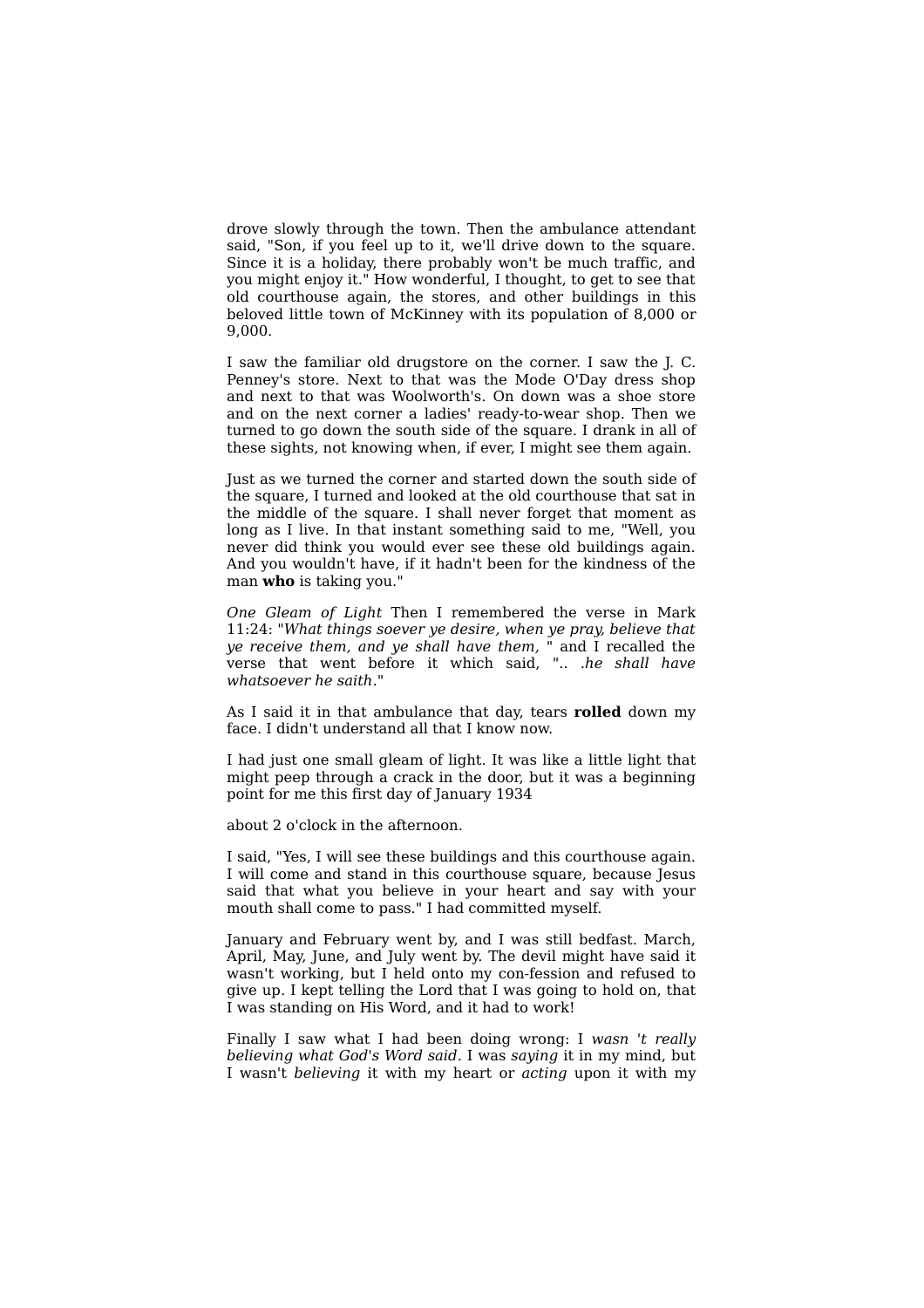## heart.

I realized that for months I had been hoping I would grow better gradually. I was praying with *hope,* not *faith,* and that won't get the job done.

I realized that my faith was not yet based on what God's Word said, but only on what I could see and feel.

I could *feel* that my heart wasn't beating right yet. I often would *look* at my legs and arms and start crying because they were unchanged. I *was believing only what I could see with my physical eyes.*

Thus I came to the second week of August 1934. That Tuesday, I prayed through the early morning hours. At the usual time my mother came in and helped me with my bath. It was about 8:30 when she left the room. I continued to pray.

# *My Struggle With Mark 11:24*

I had been struggling with Mark 11:24 for a long time, but I still wasn't any better. I told the Lord, "You said when You were on earth that *'what things soever ye desire, when ye pray, believe that ye receive them, and ye shall have them.* ' I desire to be healed, and I believe. If You were to stand here in my room and I could see You with my physical eyes and take hold of your hand, and if You were to tell me my trouble is that I'm not believing, I would have to say this isn't true. I *am* believing."

Then a voice on the inside of me spoke so clearly it seemed as if someone had spoken audibly: "Yes, you are believing as far as you know, but the last clause of that verse says, *'and ye shall have them.* ' "

I believed as much as I knew how to believe, but I didn't know enough. A person cannot pray and get faith.

The Bible says that faith comes ".. *.by hearing, and hearing by the Word of God"* (Rom. 10:17). We need knowledge of the Word. When this light of knowledge from the Word comes, faith is *automatically* there.

In this moment, I saw exactly what that verse in Mark 11:24 meant. Until then I was going to wait till I was actually healed. I was looking at my body and testing my heartbeat to see if I had been healed. But I saw that the verse says that you have to believe *when* you pray. The *having* comes after the *believing.* I had been reversing it.

I was trying to *have* first and then *believe* second. That is what most people do.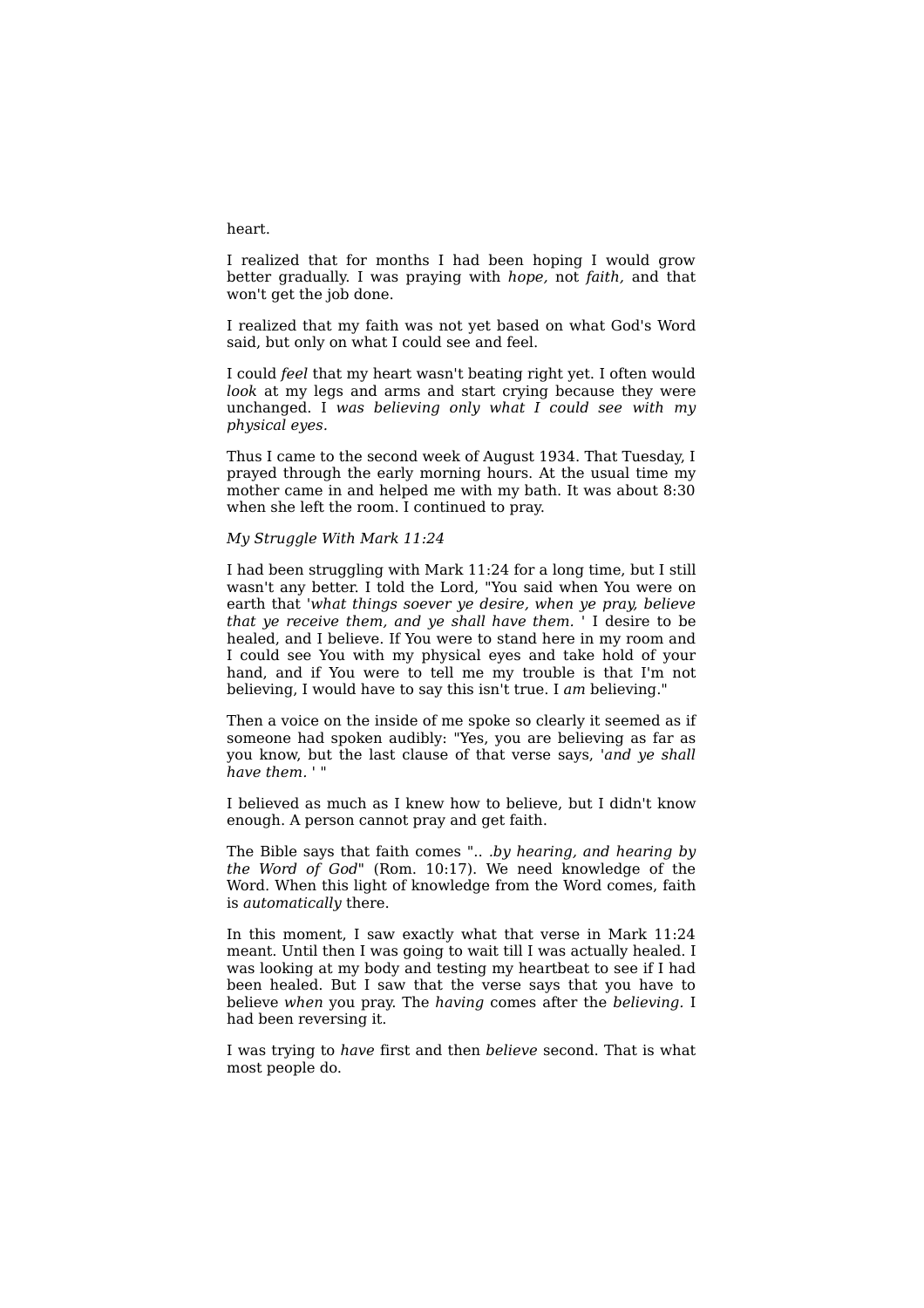# 7 *See It!'*

"I see it. I see it!" I said with joy. "I see what I've got to do, Lord. I've got to believe that my heart is well while I'm still lying here on this bed, and while my heart is not beating right. I've got to believe that my paralysis is gone while I'm still lying here helpless, flat on my back.

"I believe in my heart that You have heard my prayer!

I believe that my heart is healed and that my paralysis is gone! I believe in my heart that I have received healing for my body!"

As I said this, the thought came to me, "You're a pretty thing. Just look at you, claiming to be a Christian and here you are lying. Don't you know the Bible says that all liars will have their part in the lake that burneth with fire and brimstone?"

"I am not a liar," I declared.

"Certainly you are, because you said you are healed and you're not."

"I didn't say that I am healed because I *feel* like it,"

I stated. "I'm healed because I *believe* it. And, devil, if you say I am not, then you are a liar. I am acting on the Word of God. If I am not healed, then Jesus is a liar. Go argue with God about it; don't fuss with me."

With this, the devil left me alone. Then I said, "Thank God, I'm healed." I lifted my hands and praised God.

Momentarily, I started to feel my heart to see if it was beating normally, but I caught myself and stated that I wasn't going by feelings but by faith. I kept saying that my heart was well. I praised the Lord in this manner for about 10 minutes.

*Up and Out of Bed*

Then the Holy Spirit spoke as an inner witness on the inside of me and said, "You believe that you are healed.

If you are healed, then you should be up and out of that bed."

I felt this was right, so I pushed myself up to a sitting position with my hands. Then I reached down, got hold of my feet, and swung them around to the side of the bed.

I couldn't feel them, but I could see them. Then I said that I was going to stand and walk.

The devil fought me every inch of the way. He kept telling me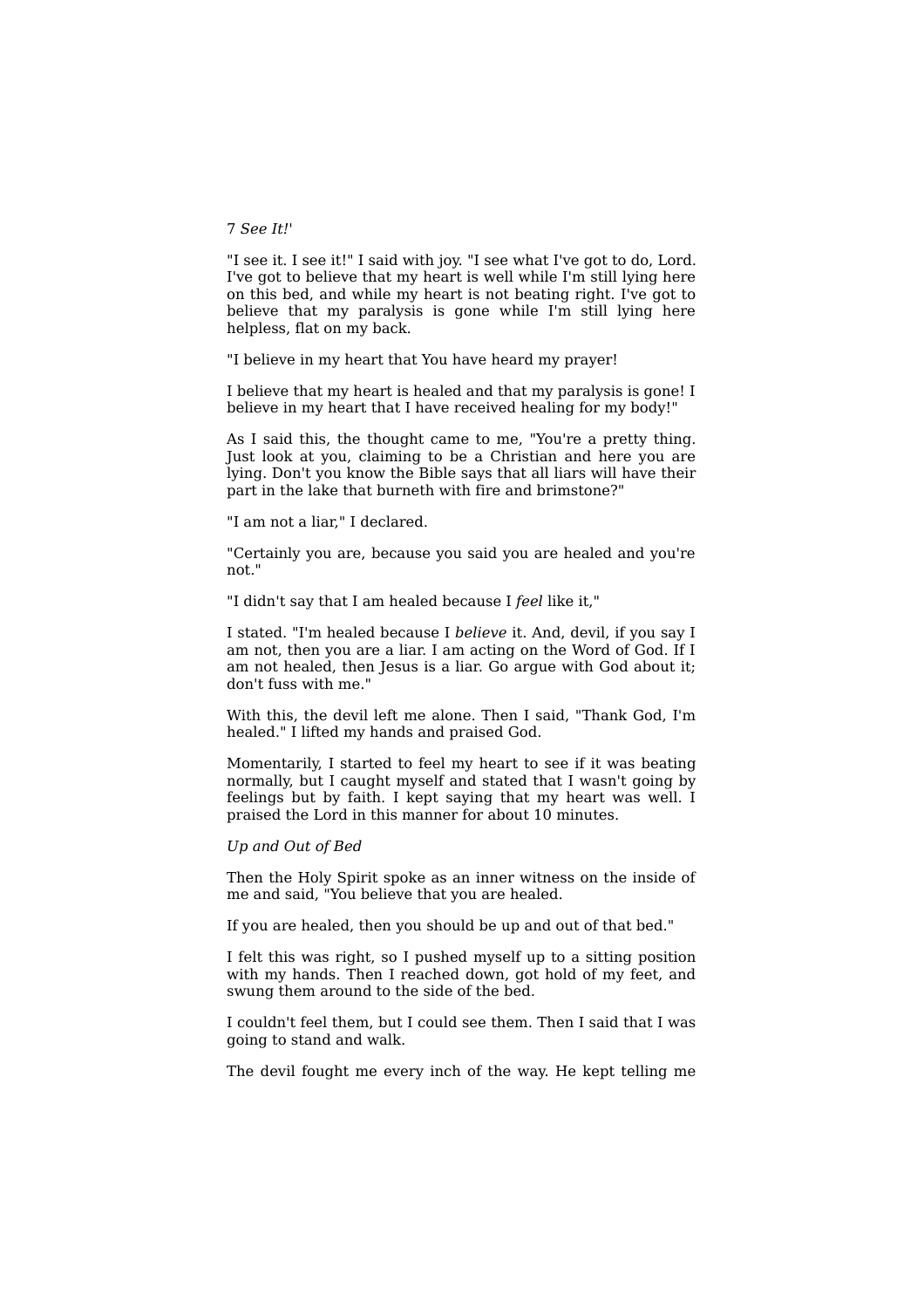that I was a fool. Of course I couldn't walk, he would tell me. (As long as the devil can keep us in the *sense* realm, he will defeat us. But if we will stay in the *faith* realm, we will defeat him!

I got hold of the bedpost and pulled myself up. The room started spinning, for I had been in this bed for 16 months. I closed my eyes, wrapped my arms around the bedpost, and stood there for a few minutes. Finally I opened my eyes and everything had stopped spinning.

I declared I was healed and I was going to walk. Feeling began to return to my legs! It seemed as if two million pins were pricking me. The nerves were being reactivated.

I rejoiced because it was so wonderful to have feeling back in those lifeless legs, in spite of the painful prickling sensation. After a short time, the pain left and I felt normal.

Determined now more than ever to walk, I held onto the bedpost and cautiously took a step. Then I took another. Holding onto pieces of furniture, I managed to walk around the room one time.

I told no one of this, but the next morning I got up and did the same thing. That night I asked my mother to bring me some clothes because I was going to get up and go to the breakfast table the next morning. She was shocked, but she did as I asked. On the third morning I got out of bed, dressed myself, walked into the kitchen, and joined my family at the breakfast table. And I 've been doing it ever since.

# *Return to the Courthouse Square*

On the second Saturday of August 1934, I walked to the courthouse square. It was crowded downtown, because people always came to town on Saturday to do their shop-ping. I had to elbow my way through the crowd to get to the outside curb of the square. As I stood there, tears coursed down my face and I thanked God for His good-ness.

I took out my New Testament, which I had brought along with me. I don't know what people thought as they watched me standing on the corner with tears streaming down my face as I opened the New Testament to read, but I didn't care. I had read the Scripture which says, *"Prove all things; hold fast that which is good"* (1 Thess. 5:21).

I had proved the verse in Mark 11:24, which I had come to love, and had found it true in my life. I knew that God's Word was true. It was possible to have "what things soever ye desire" by right believing in God's Word.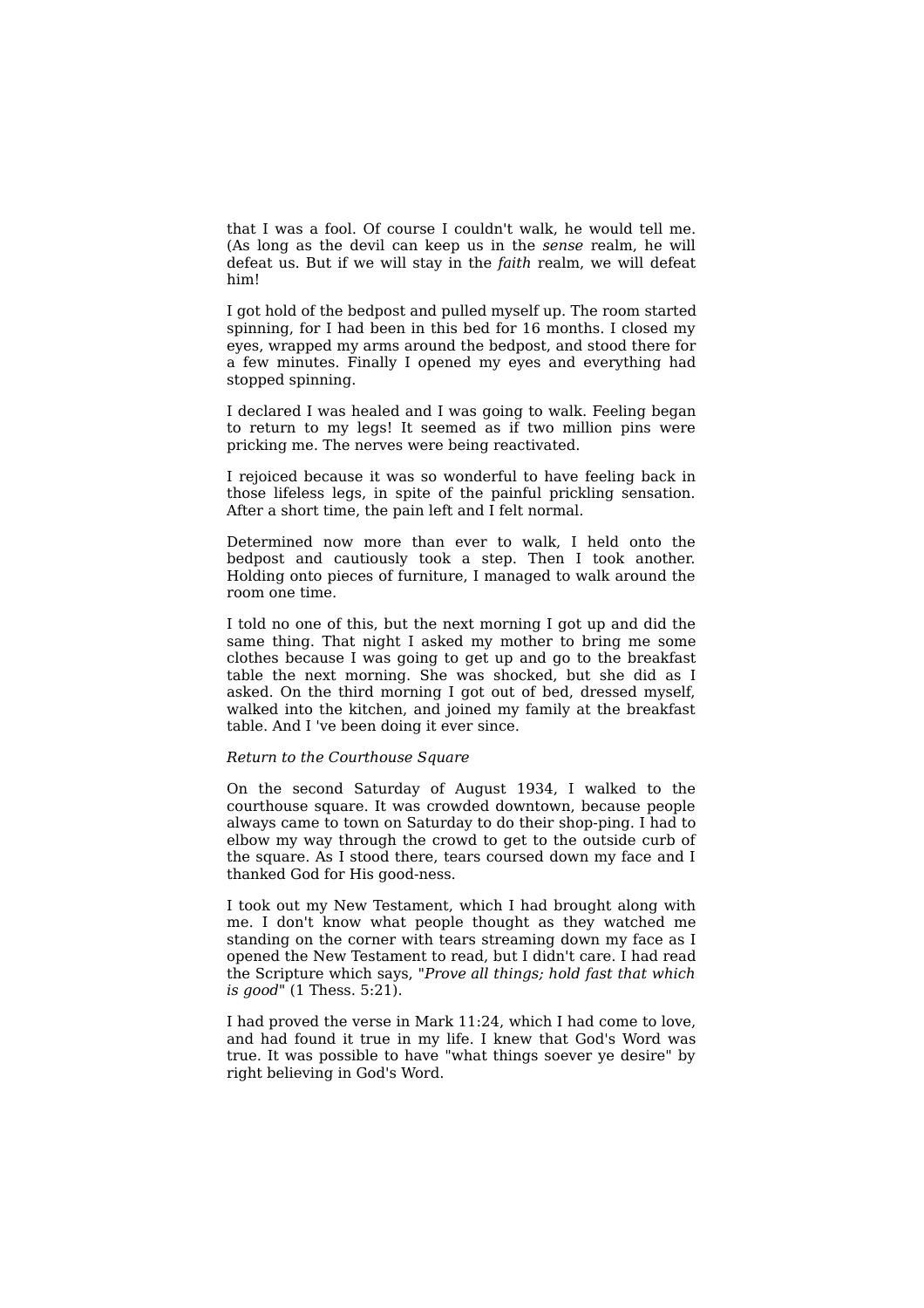Some time later, a doctor checked my heart and said that I no longer had any kind of heart trouble. He said that people with the type of heart condition I had almost never get well. This had to be a real miracle, because now he could find nothing wrong with me.

# *My Ministry Begins*

I soon began my ministry as a young Baptist preacher, and pastored a community church just eight miles from that courthouse square. The first year I pastored, I wore out four pairs of shoes walking to preach. I walked down dusty old roads to preach the Gospel, to tell how Jesus had saved and healed me.

I used to say, "I'll preach from the Red River to the Gulf of Mexico, telling everywhere I go that Jesus saves, heals, and is coming again. And I'll preach it from the Louisiana border to the New Mexico state line." I thought at the time that covering Texas would be covering quite a bit of territory!

Because I believed in divine healing, I began associat-ing with Full Gospel people who also believed and preached divine healing. I liked to go to their services, because I enjoyed the fellowship, and hearing others who believed in divine healing made my faith grow stronger.

They also preached about being filled with the Holy Spirit and speaking in other tongues, something I didn't quite understand or altogether agree with, but I tolerated it in order to have fellowship on the subject of divine healing.

The thing that bothered me the most, however, was when everyone would pray at once. I wasn't accustomed to it and I started to say something a time or two to straighten these people out. Then I heard someone else tell them, "Don't you know God isn't hard of hearing?"

"He's not nervous, either," they replied.

When they invited believers to pray at the altar, I would go forward to pray with them, but I would stay as far away as I could, because their praying in unison bothered me. I would get off in a corner somewhere and pray quietly.

After a while it occurred to me that these people knew about divine healing and my denomination apparently didn't; therefore, they might know more about the Holy Spirit than I did, too. I decided to read through the Acts of the Apostles to see how the Early Church prayed.

As I read, I couldn't find one place where they called on Deacon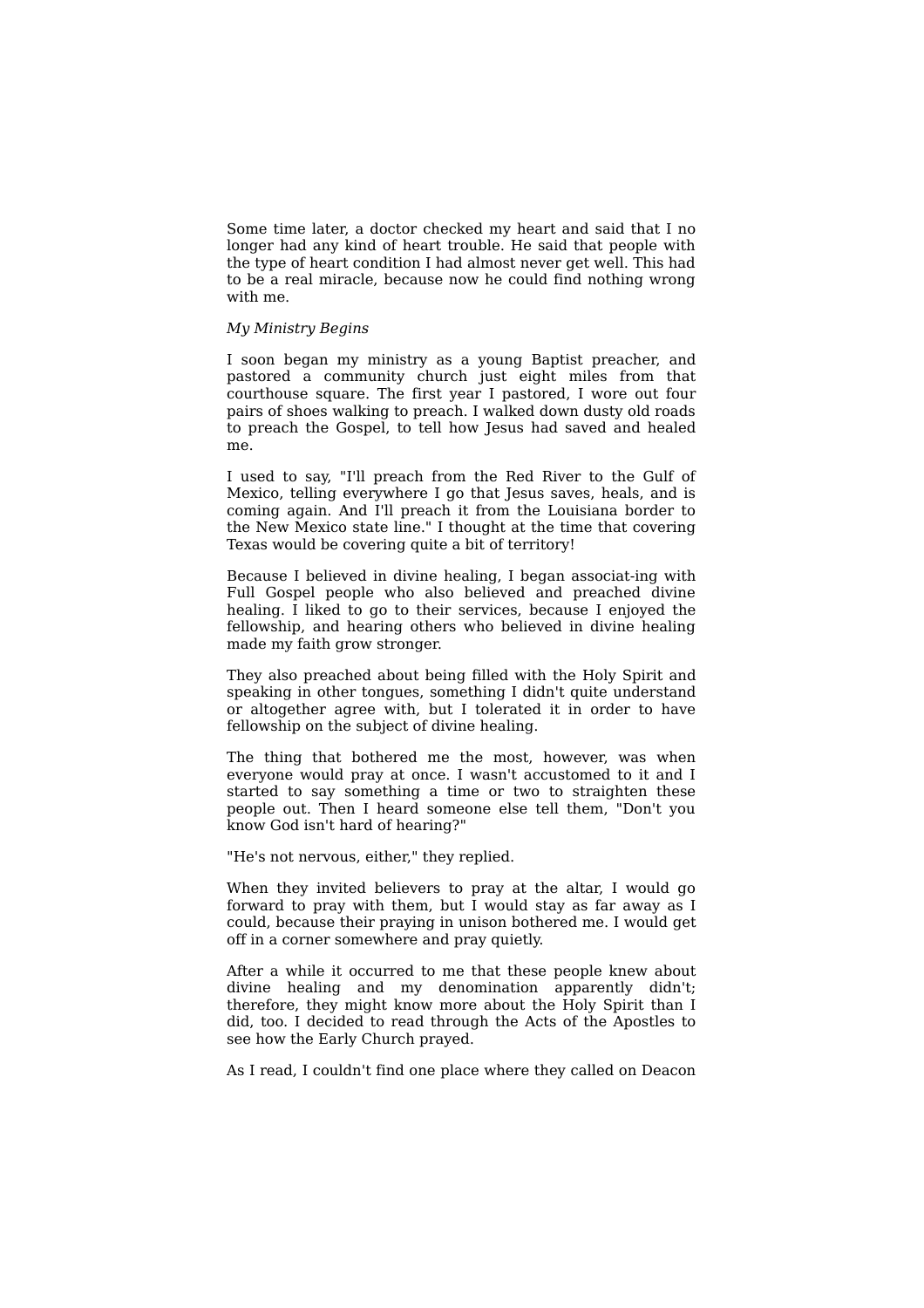Brown or Sister Jones to lead in prayer. I found to my utter amazement that in the Early Church everybody prayed at once. *"And being let go, they went to their own company, and reported all that the chief priests and elders had said unto them. And when they heard that, they lifted up their voice to God WITH ONE ACCORD . . . .* "

(Acts 4:23,24).

The thing that cinched it with me was the 16th chapter of Acts, where I read that Paul and Silas were in jail at midnight. Their backs were bleeding. Their feet were in stocks. Yet at midnight they prayed and sang praises to God, ".. *.and the prisoners heard them" (Acts* 16:25). Until then I had believed in praying to God, but I believed in being quiet about it. But here I saw that Paul and Silas weren't quiet, even in jail.

The next time I went to the Full Gospel service and they invited everyone to the altar to pray, I got right in the middle of them and lifted my voice just like they did.

I felt wonderful release and freedom in prayer. Jesus said,

*"And ye shall know the truth, and the truth shall make you free"* (John 8:32). God's Word is truth, and it will set you free.

## *'That Tongues Business'*

But the subject of the baptism of the Holy Spirit and speaking with other tongues which these Full Gospel people preached was quite another matter. That "tongues"

business was a bitter pill to swallow. I had been warned against it. But as a fellow down in East Texas had said about going around with these Full Gospel people, "It is like a slippery creek bank. You keep fooling around and you'll slip in!"

I meditated and thought on the Scriptures concerning the Holy Spirit and came to the conclusion that the Full Gospel people were wrong. Tongues weren't necessary; they weren't for us today. A believer could receive this enduement of power without speaking in tongues. That was my own judgment, of course. It certainly wasn't Scripture.

I said to the Lord, "These are good people, I know. They are thoroughly saved and they knew about divine healing when my church didn't. I certainly believe in the Holy Spirit. And I believe in the infilling, the enduement of power, from on high. I sense a lack of power in my own life **and I know I need the infilling of** the Holy Spirit. And I expect to receive, all right, but I am of the opinion that the tongues don't go along with it and are not for us today."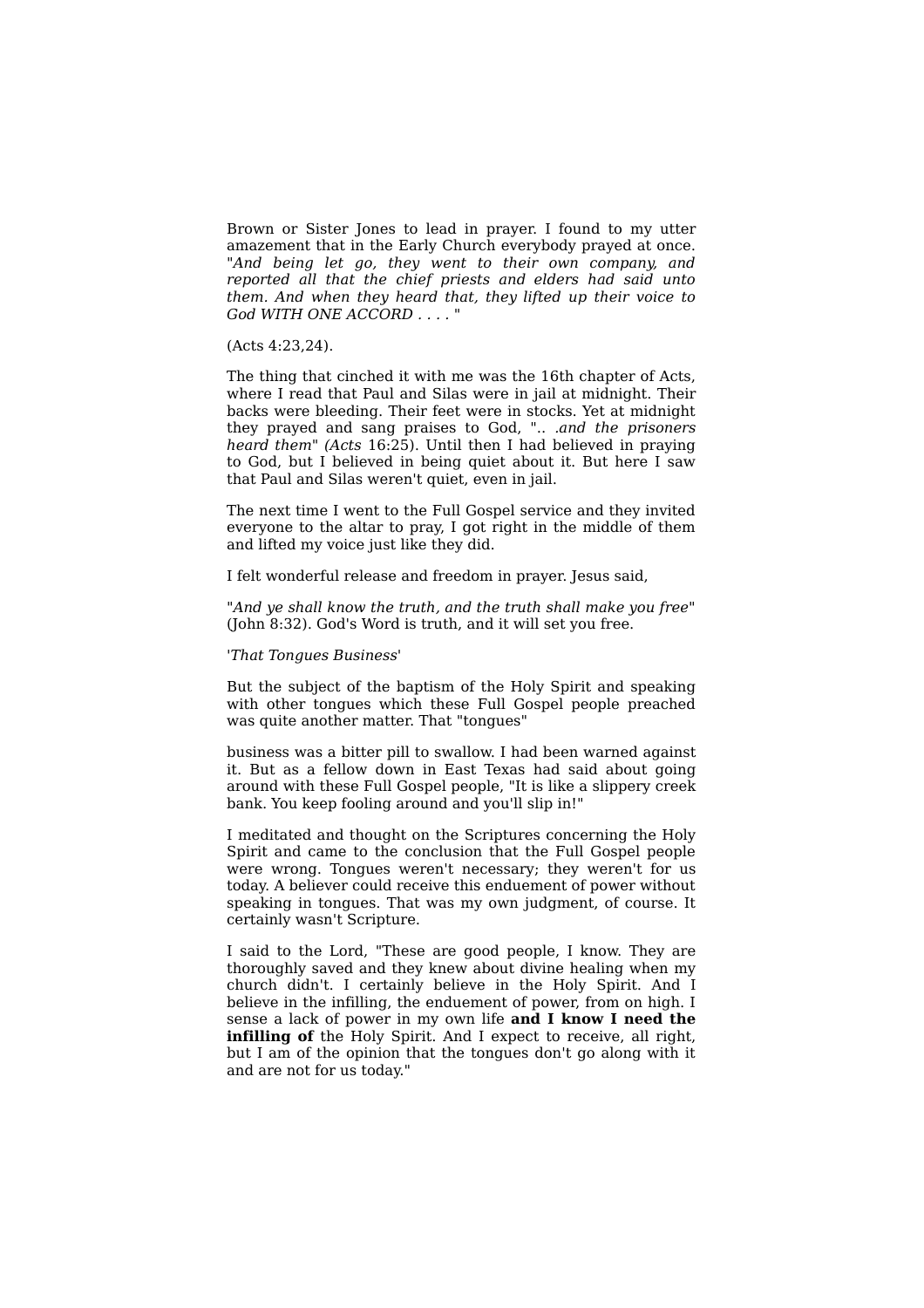### *'What Does the Bible Say?'*

Immediately the Lord spoke to my heart. I knew it was the Holy Spirit speaking through the Word. That same still small voice that had brought me off a bed of sickness and into divine healing asked me, "What does the Bible say?"

I quoted the Scripture, *"For the promise is unto you, and to your children, and to all that are afar off, even as many as the Lord our God shall call"* (Acts 2:39).

Then the voice said, "What promise is that?"

*". . .And ye shall receive the gift of the Holy Ghost"*

(Acts 2:38). "The reference here, Lord, is to the promise of the gift of the Holy Spirit." Then I hastened to add,

"But Lord, I believe in the Holy Spirit. It is the tongues I am not so sure about."

The Holy Spirit always leads us in line with the Word.

The Word and the Spirit agree. I am not in favor of following voices, for a person can go wrong following voices. But we can never go wrong following any voice that leads us to walk in line with the Word of God.

Jesus said, ". . *.he shall receive of mine, and shall shew it unto* you "(John 16:14). And, ". . *.he shall not speak of himself* "Thank God, He does speak. ".. *.But whatsoever he shall hear, that shall he speak"* (v. 13).

The born-again Christian has the Holy Spirit in a measure. However, this is not the same as an enduement of power; he is not filled with the Holy Spirit. But there is the work of the Holy Spirit in the New Birth: *"The Spirit itself beareth witness with our spirit, that we are the children of God"* (Rom. 8:16).

Then the Lord said to me, "What does Acts 2:4 say?"

**I could quote the Scripture, of course. But just because you have it in your mind does not mean that you really know what it says. You have to have the revelation of it in your spirit to really know what the Word of God** means.

**I quoted,** *"And they were all filled with the Holy Ghost, and began to speak with other tongues, as the Spirit gave them utterance.* " **I got this far and said, " 'And they were all filled with the Holy Ghost, and began to sp .. .' Oh, I** see **it, I see it! 'They were all filled with the Holy Ghost,** and began to speak.' *When I get filled with the Holy Spirit, I will*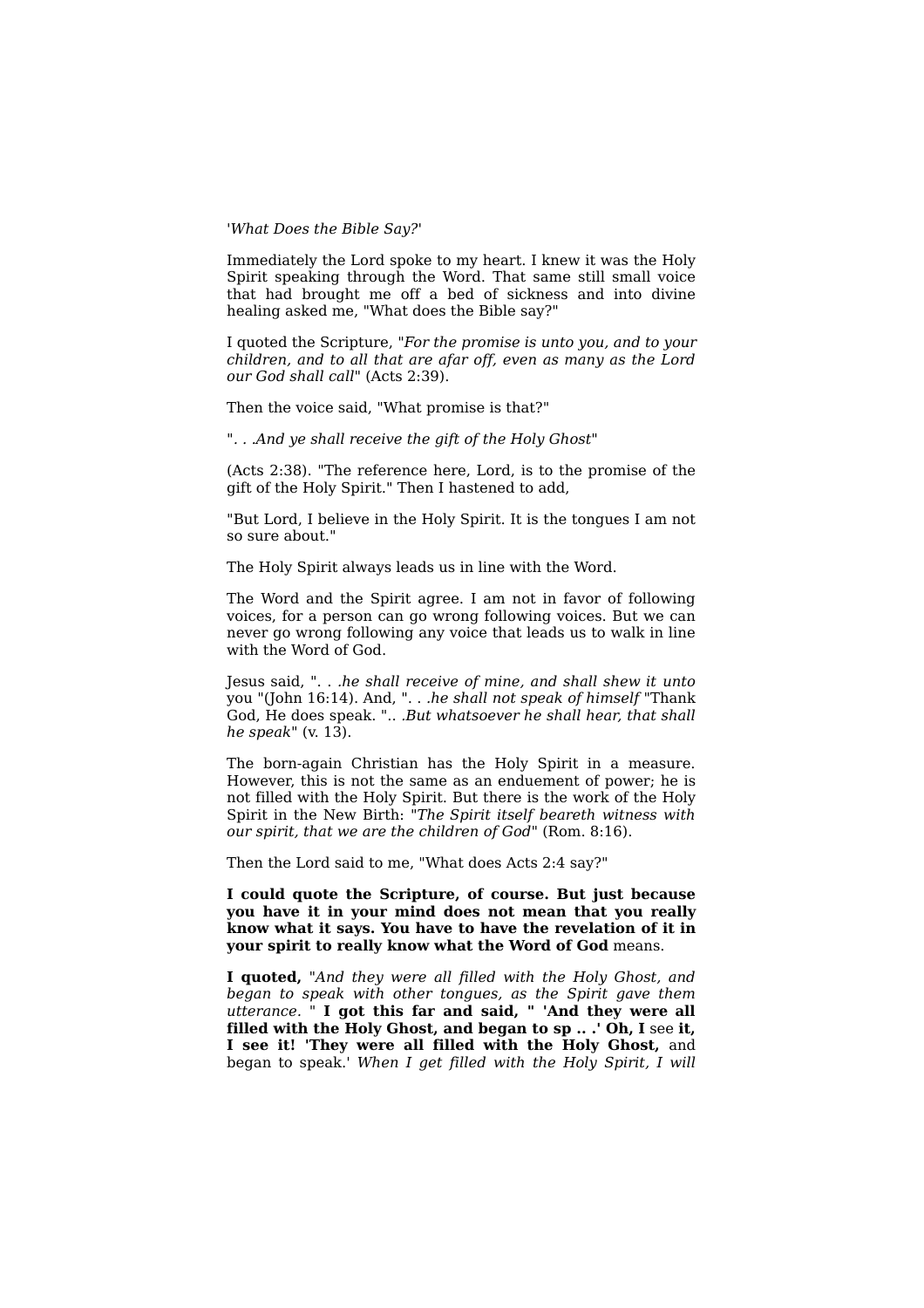*begin to speak in other tongues.* **Lord, that settles it. I am going down right now to the Full Gospel preacher's house and receive the Holy Spirit!"**

**I walked over to the parsonage and knocked on the door. I said, "I've come to get the Holy Spirit."**

**The preacher said, "Wait." From that day until this I have never been able to figure out** why **anyone would ever tell someone to** *wait* **to get the Holy Spirit.**

#### *Why Tarrying Isn't Necessary*

**Some will say, "Didn't you read where Jesus told His disciples to tarry, and 'to tarry' means 'to wait'?" Yes, but that is not a formula for receiving the Holy Spirit. If that were the formula for receiving the Holy Spirit, then** why take out the word "Jerusalem"? Jesus said, " . . *.tarry ye in the city of Jerusalem, until ye be endued with power*

*from on high"* **(Luke 24:49). It was just as necessary for that group — the 120 — to be in Jerusalem as it was that they wait.**

**Also, they weren't waiting — getting ready and preparing themselves — to be filled with the Holy Spirit. They** How God Raised Me from a Deathbed

33

were waiting for the Day of Pentecost. The Holy Spirit could not be given until then. If they had been waiting and preparing themselves, the Bible would have read,

"When they were ready .. .. " But it reads, *"And when the day of Pentecost was fully come.*... "( Acts 2 : 1 ) .

Someone said, "Well, waiting gets you ready." No, it doesn't. Getting saved gets you ready. A fellow down in East Texas said, "I had to take back a pig I had stolen before I could get the Holy Spirit."

That is trying to clean yourself up, but you can't clean yourself up: *"...the blood of Jesus Christ his Son cleanseth us from all sin"* (1 John 1:7). If you are blood-washed, you are ready right nowl

Cornelius and his household were not only saved but also were filled with the Holy Spirit  $-$  in almost the same instant (Acts 11:14,15). They didn't have time to get ready.

The Holy Spirit fell upon them, and they began to speak with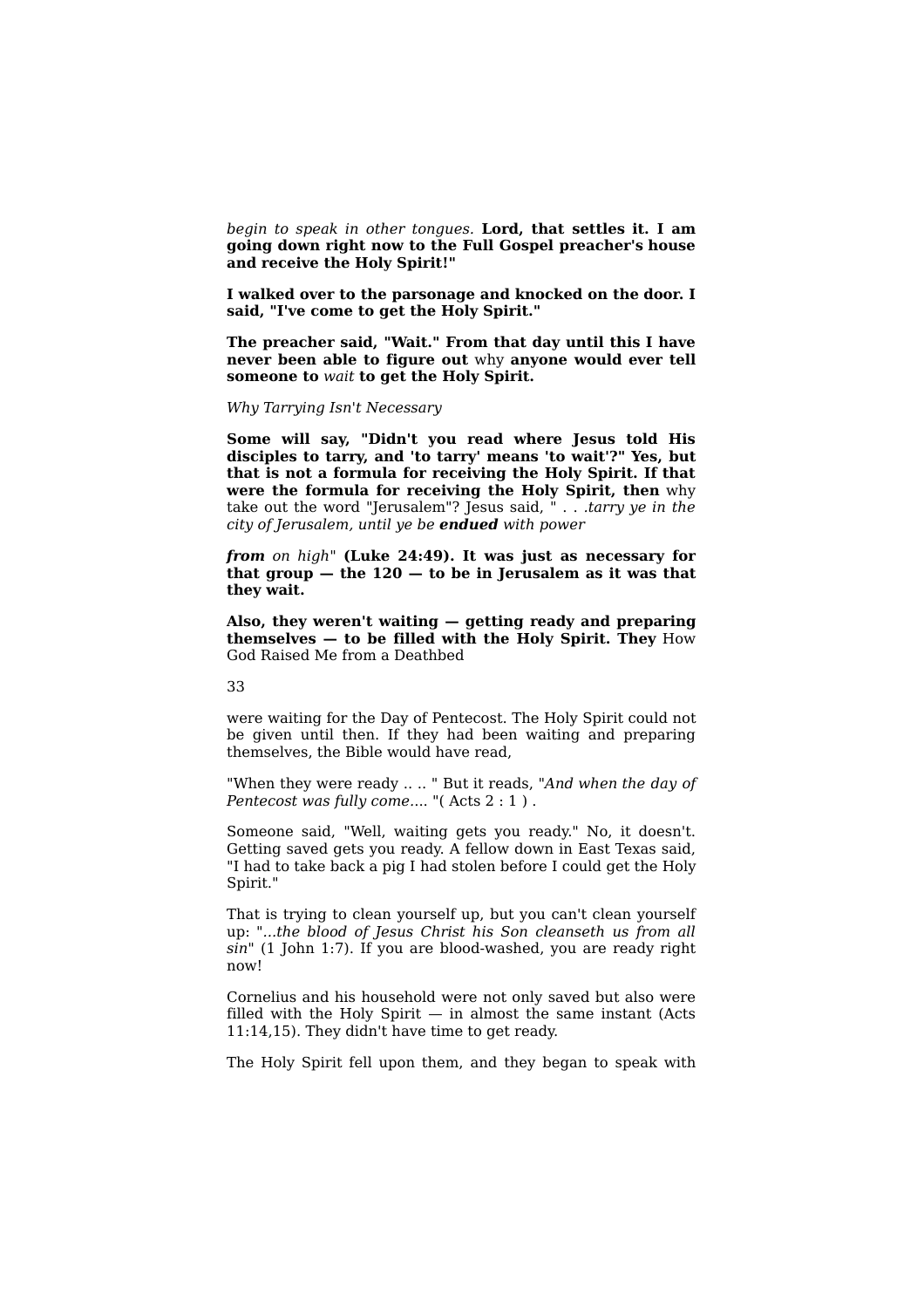#### tongues.

If it hadn't been for speaking in tongues, we Gentiles never would have gotten in the Church. It was strictly Jewish until then. Even Peter himself didn't know that the Gentiles could be saved until he had the vision which is recorded in the tenth chapter of Acts. It astonished the Jews who came with Peter when the Holy Spirit was poured out on the Gentiles. *"For they* heard them speak with to n g ue s, a nd m a g n if  $y$  Go d ....  $" (A c t s 1 0 : 4 6).$ 

When I told the Full Gospel pastor, "I have come here to get the Holy Spirit," and he told me to wait, I blurted out, "But it won't take me long to receive."

Because the church was having a revival service that night and it was already 6 o'clock, he wanted me to wait and seek for the baptism in the service. But I knew I would have to wait until the preliminaries and the preaching were over. It would have been 9 o'clock before I could have gotten to the altar, and who wants to wait for a gift?

I have been associated with Full Gospel people for many years now, and in all that time I have never told anyone to wait for the baptism in the Holy Spirit. If people say they want to get saved tonight, you don't say, "Wait and come to church on Sunday and seek for it." If someone wants you to pray for their healing, you don't say, "Wait." They want to get healed immediately, especially if they are in pain. Salvation is a gift, healing is a gift, and so is the baptism in the Holy Spirit.

A pastor once said, "I know you can receive the Holy Spirit right away, because we read about it in the Acts of the Apostles. But when you have to wait a long time, the experience means so much more to you. Take me, for instance. It took me three years and six months to get the Holy Spirit. I waited and waited. Now the Holy Spirit really means something to me."

I said, "Well, poor old Paul didn't know that. I wish you could have gotten to him and told him about it. He got the Holy Spirit immediately when Ananias laid hands on him. He didn't wait, tarry, or seek. But then, all he ever did was write half of the New Testament. Of course, he did more singlehandedly in his 38 years of ministry than any denomination has done in 500 years. But if you could have gotten to him and told him to wait for three years and six months, maybe the Holy Spirit would have meant something to him."

Seeing my eagerness to receive, the Full Gospel pastor reluctantly said, "Well, come on in, then." I went into the living room and knelt down in front of a large chair. I How God Raised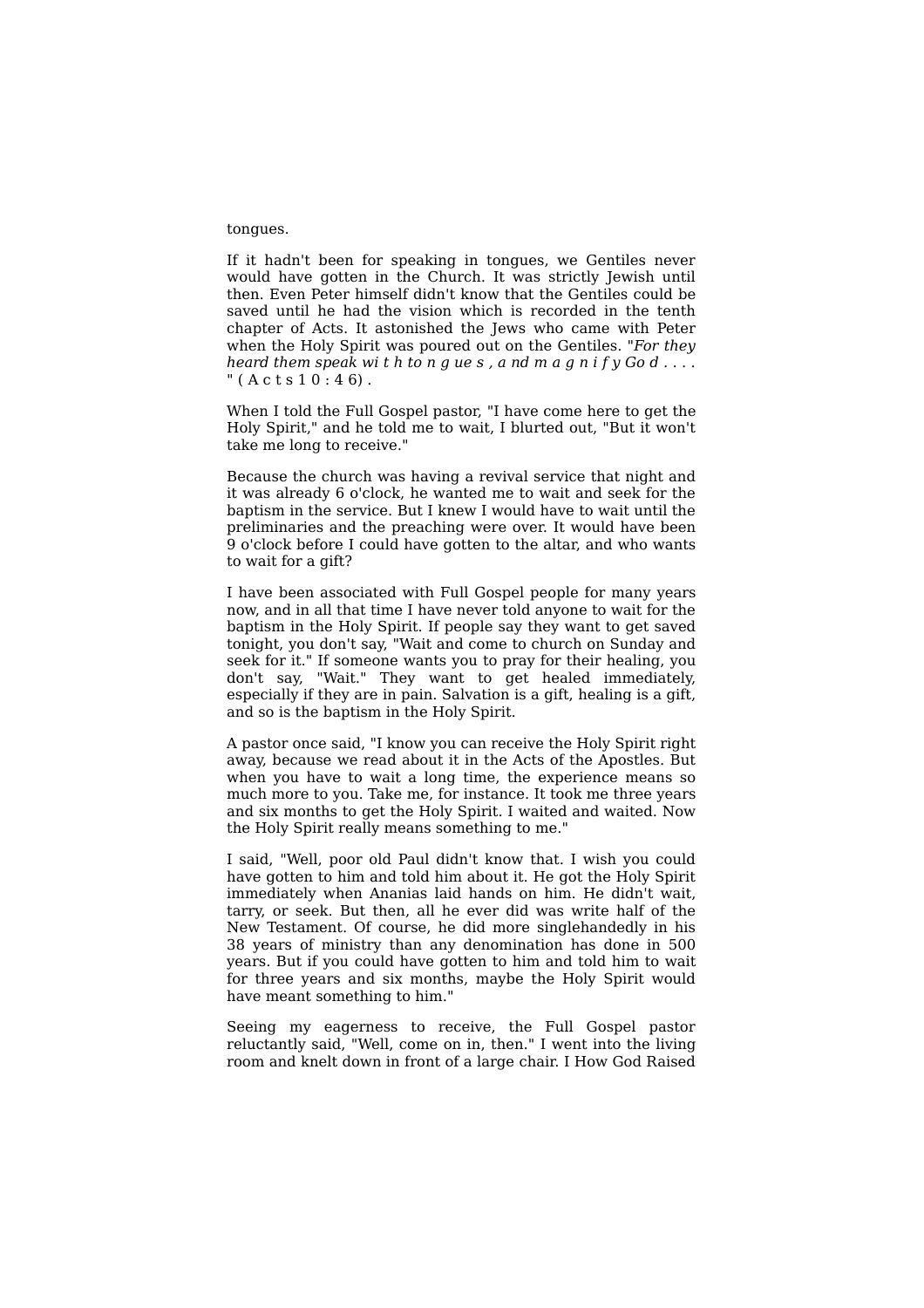Me from a closed out everything around me, shut my eyes, and lifted my hands. No one told me to do it; I just lifted my hands.

#### *How To Receive a Gift*

I said, "Dear Lord, I have come here to receive the Holy Spirit." I repeated in my prayer what I had just learned from Acts 2:39 and Acts 2:4. Then I said, "Your Word says that the Holy Spirit is a gift. Therefore, I realize that the Holy Spirit is received by faith. I received the gift of salvation by faith. I received healing for my body by faith.

Now I receive the gift You offer."

Let me point out here that the Holy Spirit was given on the Day of Pentecost, and He has been here ever since.

God hasn't "given" Him to anyone since the Day of Pentecost. It is a matter now of our *receiving* Him.

I can't find in the Acts of the Apostles where the disciples ever asked anyone, "Has God given you the Holy Spirit?" I do read where they asked, "Have you received?"

Paul didn't ask the Ephesians, "Has God given you the Holy Spirit?" He said, *"Have ye RECEIVED the Holy Ghost since ye believed?"* (Acts 19:2).

The emphasis is not on God's giving, because He has already done that. The emphasis is on man's receiving.

In the Scripture, the Word says, *"Therefore being by the right hand of God exalted, and having received of the Father the promise of the Holy Ghost, he hath shed forth this, which ye now see and hear"* (Acts 2:33).

ACTS 8:14,15

**14 Now when the apostles which were at Jerusalem heard that Samaria had received the word of God, they sent unto them Peter and John:**

**15 Who, when they were come down, prayed for them, that they might RECEIVE the Holy Ghost.**

Notice that it says "that they might *receive."* Peter and John didn't pray that God would give the people in Samaria the Holy Spirit. They didn't even pray that God would pour the Holy Spirit out on them; they prayed that they might *receive* the Holy Spirit: *"Then laid they their hands on them, and they RECEIVED the Holy Ghost"* (Acts 8:17).

# **ACTS 9:17**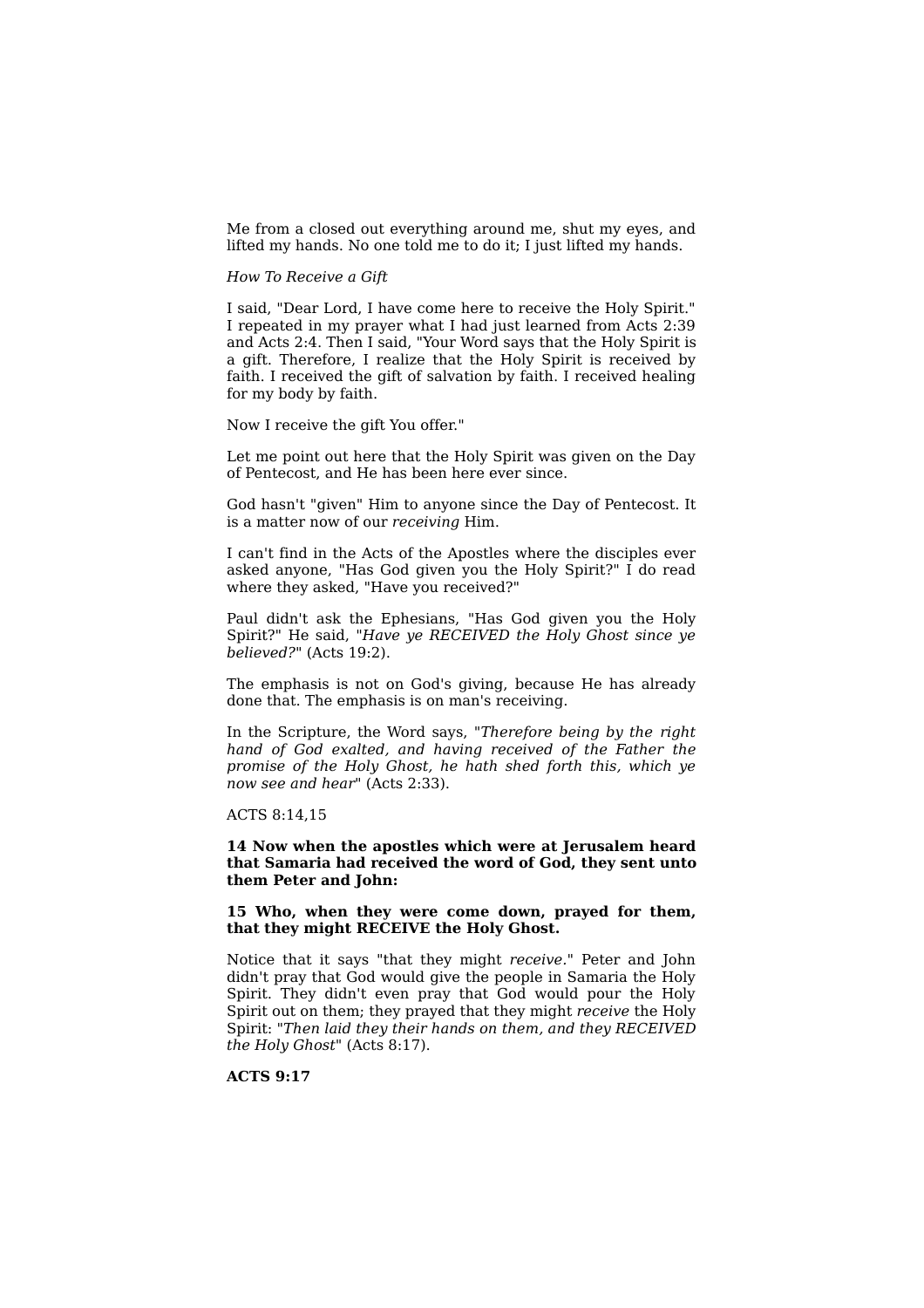**17 And Ananias went his way, and entered into the house; and putting his hands on him said, Brother Saul, the Lord, even Jesus, that appeared unto thee in the way as thou camest, hath sent me, that thou mightest receive thy sight, and be filled with the Holy Ghost.**

Ananias didn't say, "God has sent me to pray for you that He would give you the Holy Ghost." He didn't say,

"God has sent me to pray for you that He would pour His Holy Ghost out upon you." Ananias said, *"He sent me, that thou mightest.* . . *be filled."*

We don't pray that God would *send* salvation and save someone; all that person has to do is *receive.* We don't pray that God would *send* healing and heal someone; we pray that the person would *receive* healing. Neither do we pray that God would send His Spirit to fill a hungry heart; we need only to open our hearts and *receive.*

There in that parsonage in April 1937, I said to the Lord, "The Holy Spirit is a gift. I received salvation by faith. I received healing in my body three years ago by faith. Now I receive the gift of the Holy Spirit by faith.

And I want to thank You now because I have received."

Notice that we don't speak in tongues and then know we have the Holy Spirit. We have the Holy Spirit first; *then* we speak in tongues. *"And they were all filled with the Holy Ghost, and began to speak with other tongues, as the Spirit gave them utterance"* (Acts 2:4).

Speaking with other tongues is a result of having received the Holy Spirit. We receive the Holy Spirit first.

I said to the Lord, "I have received the Holy Spirit.

He is in me because Jesus promised, 'He shall be in you.'

I say it with my mouth because I believe in my heart that I have received the Holy Spirit. Now I expect to speak with tongues because they did on the Day of Pentecost.

And, thank God, I will. I have received the Holy Spirit.

I believe that. And I will speak with tongues now as the Holy Spirit gives me utterance."

I was grateful for the Holy Spirit whom I had received and for the speaking with tongues that He was going to give me, so I said, "hallelujah, hallelujah." But I had never felt so spiritually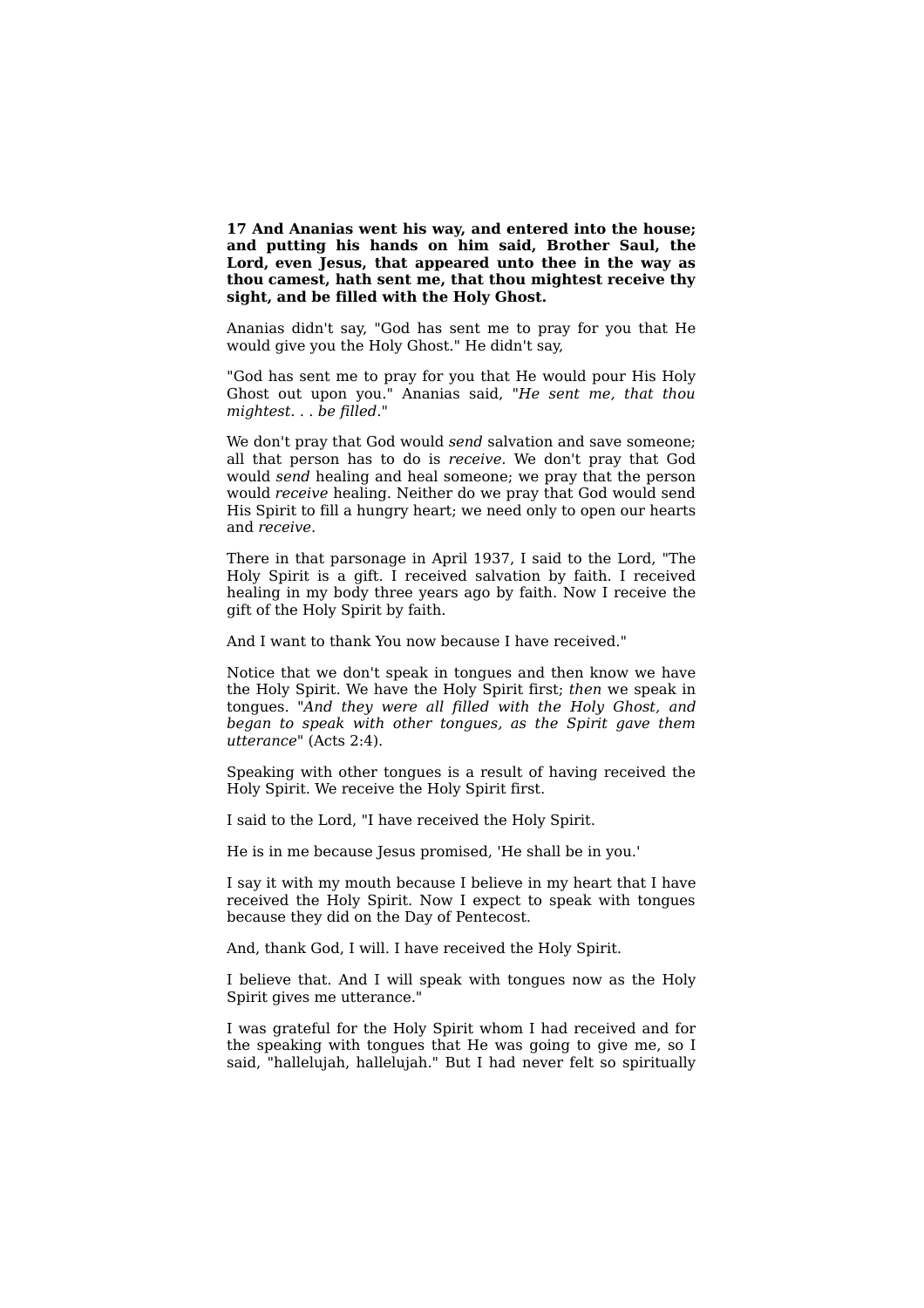dry in my life as when I said it.

Feelings and faith are far removed from each other, however, and *sometimes when you feel you have the least faith, that is when you have the most!* So I said,

"hallelujah" seven or eight times, even though it seemed as if that word would choke me.

# *Speaking in Tongues!*

About the time I had said "hallelujah" for the eighth time, not very fast, but very slowly  $-$  way down inside of me  $-$  there were these strange words. It seemed as if they were just going around inside me. It seemed that I would know what they would sound like if they were 38

#### I *Believe in Visions*

spoken, so I started speaking them out. And eight minutes after I first knocked on that pastor's door, I was speaking in tongues! He had said, "Wait, " but instead of waiting, I spent that hour and a half speaking in tongues.

I believe in waiting on God, of course. We should have

"tarrying meetings" for everyone who is Spirit filled. It is more wonderful to tarry and wait filled with the Holy Spirit than without.

During the hour and a half that I was talking in tongues, I had a glorious time in the Lord. Talking in tongues edifies you. *"He that speaketh in an unknown tongue edifieth himself....* " (1 Cor. 14:4). This is a spiritual edification, or building up.

Language students tell us that we have a word in our modern vernacular that is closer to the meaning of the Greek word than "edify," and that is the word "charge."

We charge a battery  $-$  we build it up. Paul said, "He that speaketh in an unknown tongue edifieth himself." He charges himself. He builds himself up like a battery.

I continued to preach the same thing I had been preaching; I just added a little bit to it. The Holy Spirit will help a minister enlarge his vision.

# *My Vision Expands*

I had said, "I'll preach that Jesus saves and heals. I'll preach that He fills with the Holy Spirit and that He is coming again. Now I'll preach from the Atlantic Coast to the Pacific Coast. (I even got bigger in my thinking than Texas. The Holy Spirit will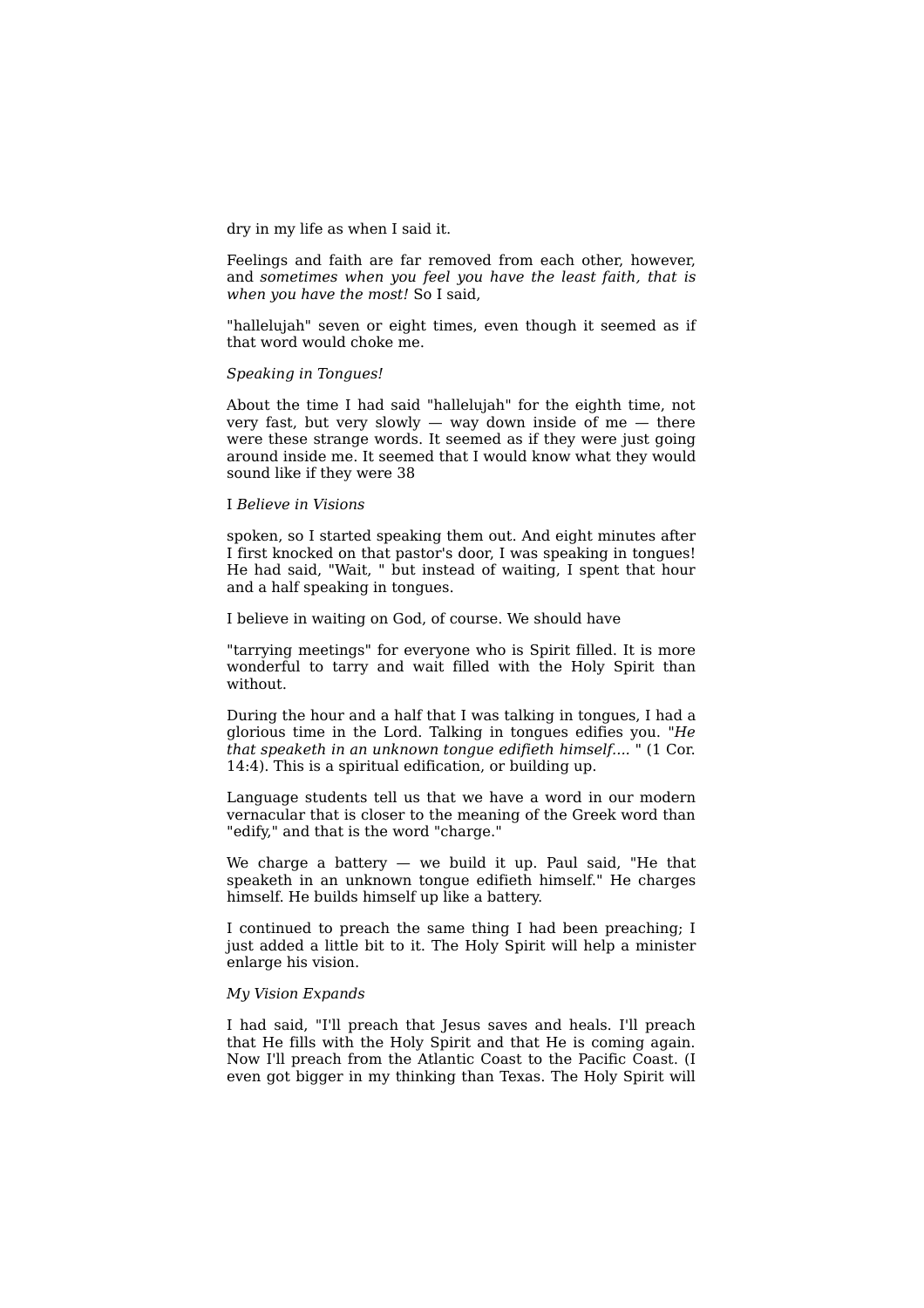make you even bigger than Texas!) I'll preach it from Los Angeles to New York. I'll preach it from the Gulf of Mexico to the Canadian border."

And God has blessed my ministry so that I have been able to do it. During the years I was in the field ministry, I traveled more than a million miles throughout the United States and Canada in my automobile.

For half a century now I have been proclaiming the glorious Gospel of our Lord Jesus Christ, first as a local pastor, then as an evangelist throughout North America, and now internationally as a prophet and teacher.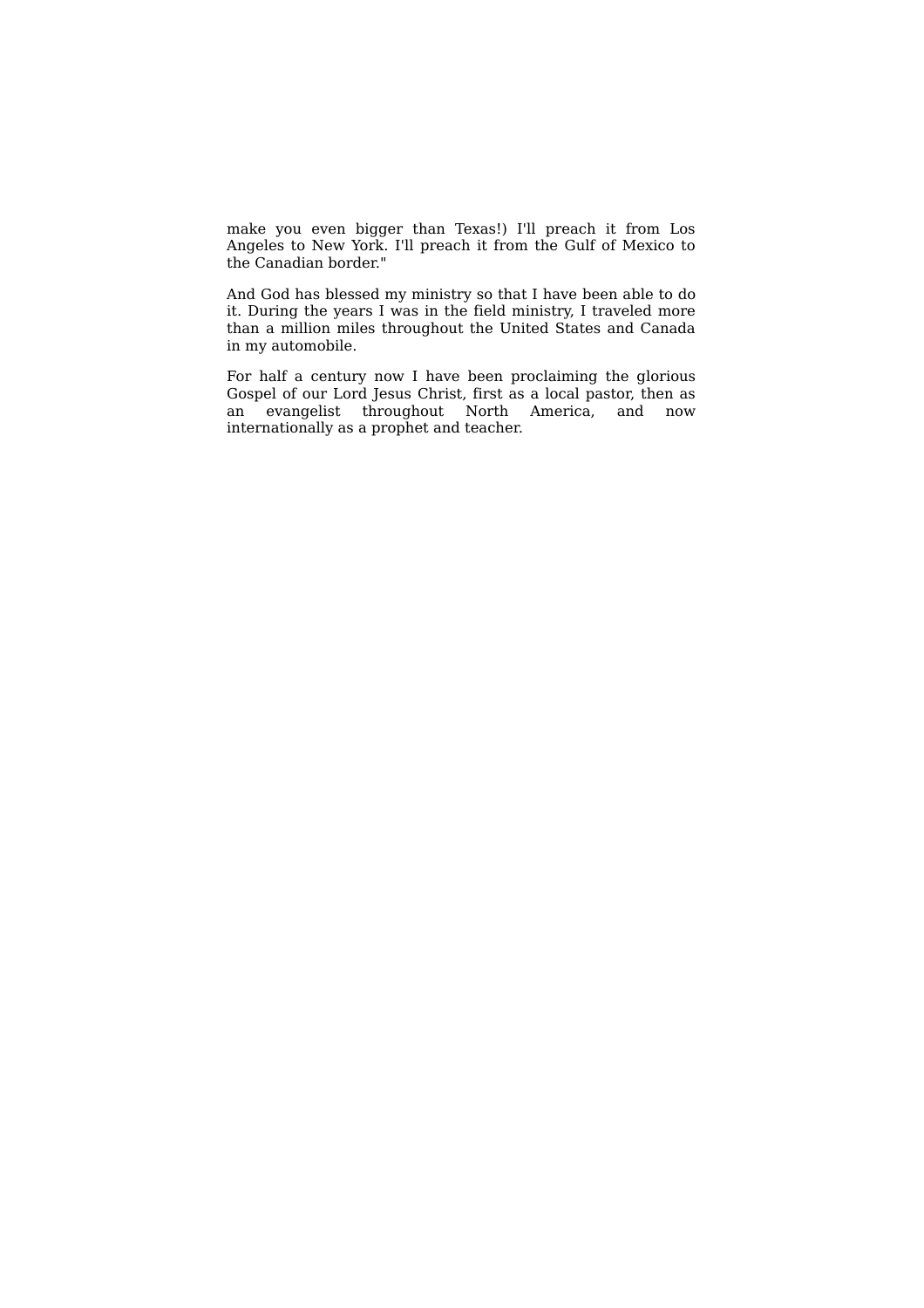**Chapter 2** Come Up Hither

As the Lord continued to deal with my life, He appeared to me in vision form on several occasions.

To understand the scriptural background for visions, let us go back to the Day of Pentecost. Following the mighty outpouring of the Holy Spirit, Peter boldly preached a sermon to those who had gathered to see the marvel of the 120 speaking in other tongues.

A portion of Peter's message to the crowd is found in the second chapter of the Book of Acts: **ACTS 2:14-21**

**14But Peter, standing up with the eleven, lifted up his voice, and said unto them, Ye men of Judaea, and all ye that dwell at Jerusalem, be this known unto you, and hearken to my words:**

**15For these are not drunken, as ye suppose, seeing it is but the third hour of the day.**

**16But this is that which was spoken by the prophet Joel; 17And it shall come to pass in the last days, saith God, I will pour out of my Spirit upon all flesh: and your sons and your daughters shall prophesy, and your young men shall see visions, and your old men shall dream dreams: 18And on my servants and on my handmaidens I will pour out in those days of my Spirit; and they shall prophesy: 19And I will shew wonders in heaven above, and signs in the earth beneath; blood, and fire, and vapour of smoke: 20The sun shall be turned into darkness, and the moon into blood, before that great and notable day of the Lord come:**

**21And it shall come to pass, that whosoever shall call on the name of the Lord shall be saved.**

As the astonished crowd heard the believers speaking in other tongues, ". . *.they were all amazed, and were in doubt, saying one to another, What meaneth this? Others mocking said, These men are full of new wine"* (Acts 2:12,13). But Peter boldly proclaimed, ".. *.this is that which was spoken by the prophet Joel"* (Acts 2:16), and he went on to repeat Joel's prophecy: **JOEL 2:28-32**

**28 And it shall come to pass afterward, that I will pour out my spirit upon all flesh; and your sons and your daughters shall prophesy, your old men shall dream dreams, your young men shall see visions: 29And also**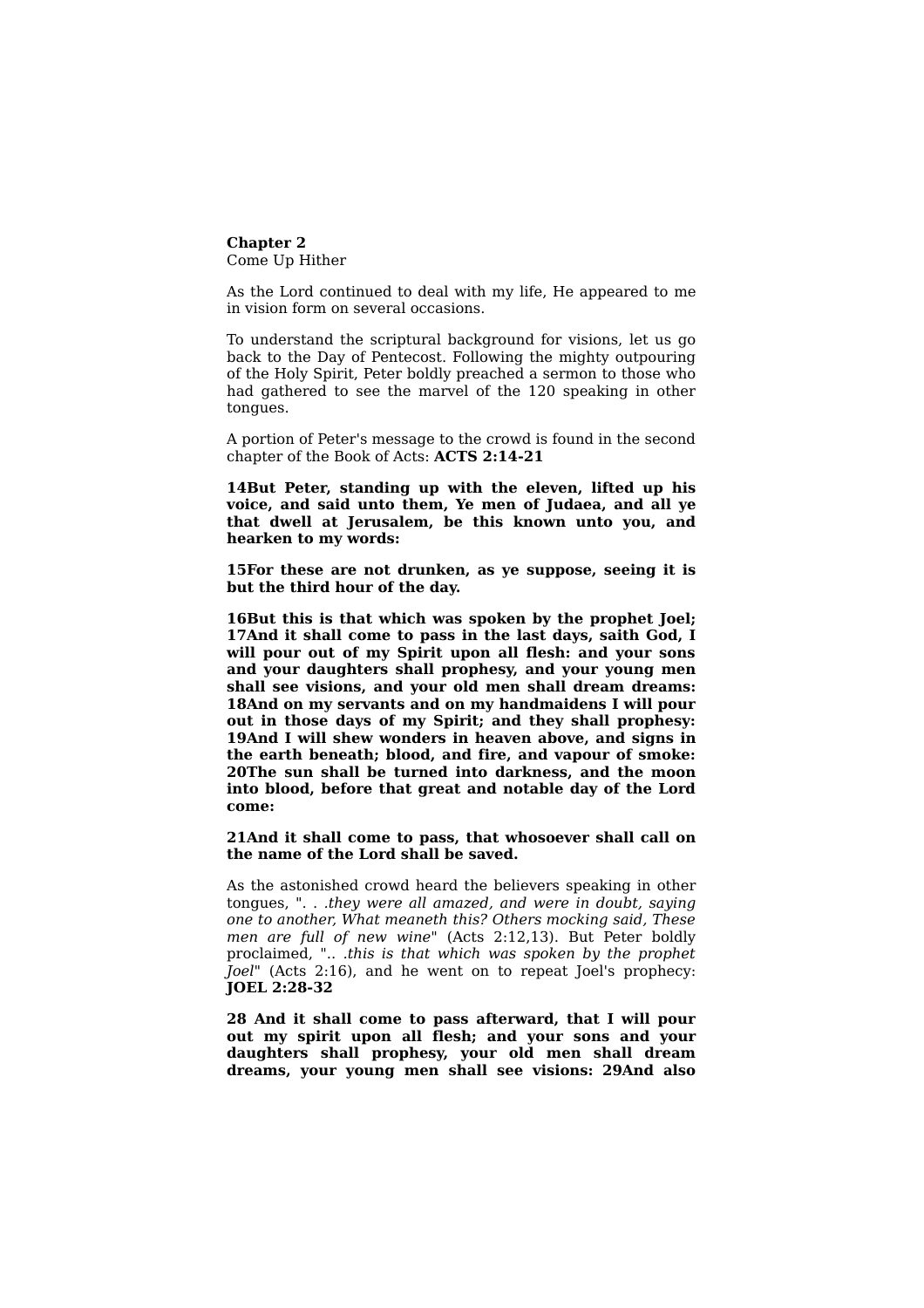**upon the servants and upon the handmaids in those days will I pour out my spirit.**

**30 And I will shew wonders in the heavens and in the earth, blood, and fire, and pillars of smoke.**

**31 The sun shall be turned into darkness, and the moon into blood, before the great and the terrible day of the Lord come.**

**32 And it shall come to pass, that whosoever shall call on the name of the Lord shall be delivered: for in mount Zion and in Jerusalem shall be deliverance, as the Lord hath said, and in the remnant whom the Lord shall call.**

In other words, Peter explained, this manifestation which the people were witnessing had been foretold by God's prophet centuries before. It heralded a new dispensation — a new day of God's grace — and the beginning of the "last days" which Joel referred to. Today we are living in the end of these "last days."

# *A Young Man's Vision*

One of the fulfillments of Joel's prophecy and the outpouring of the Spirit was that " . . *.your young men shall see visions"* (Joel 2:28). *The Amplified Bible* says, "your young men shall see visions (that is, divinely granted appearances)" (Acts 2:17). In the next pages I want to tell about a divinely granted appearance I had when I was a young man 33 years old.

At the time of this experience I was conducting a tent revival in Rockwall, Texas, during the latter part of August and the first part of September 1950. On Saturday, September 2, it rained all day — not a hard, driving rain, but a slow, gentle, soaking rain.

It was still raining that evening at church time, and when we arrived at the tent there were only about 40 people present.

Rockwall is in the blackland of northcentral Texas, and there is a saying that if you stick with the blackland when it is dry, it will stick with you when it is wet. Many of the people who had been attending the meetings lived in the country, and they couldn't get out to the service that night because of the rain and mud. That is why the crowd was small.

Because everyone present was a Christian, I gave a Bible lesson and then invited the people to come to the front to pray. It was about 9:30. (Let me say here that I no more expected what was to follow than I expected to be the first man to land on the moon. I hadn't been doing any unusual praying or fasting. I hadn't been praying that I would have such an experience. In fact, I hadn't even thought about such a thing.)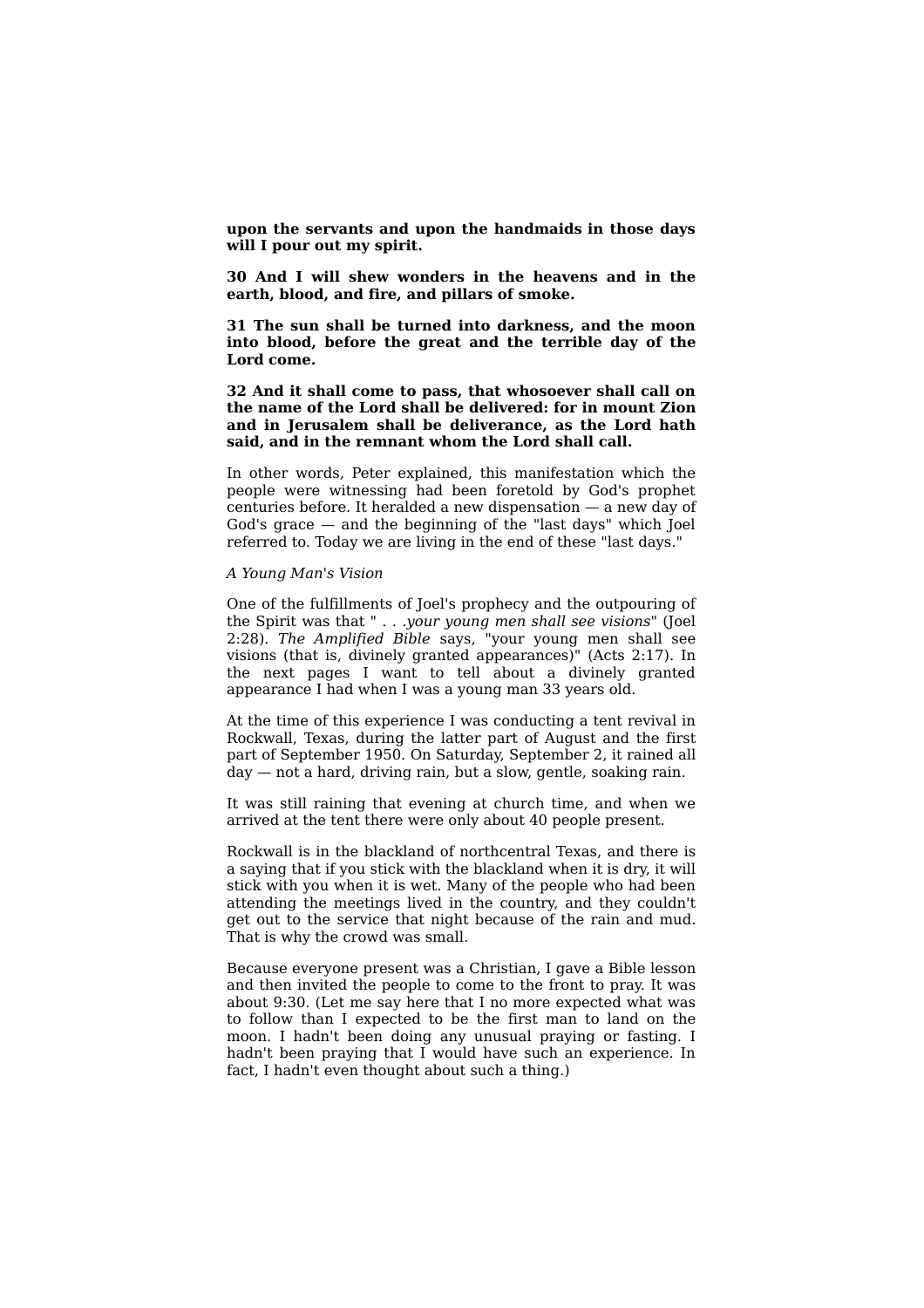Everyone was praying around the front, and I knelt on the platform beside a folding chair near the pulpit. I began to pray in other tongues, and I heard a voice say,

"Come up hither." At first, I didn't realize that the voice was speaking to me. I thought everybody heard it.

#### I See *Jesus*

"Come up hither," the voice said again. Then I looked and saw Jesus standing about where the top of the tent would be. As I looked up again, the tent had disappeared, the folding chairs had disappeared, every tent pole had disappeared, the pulpit had disappeared, and God permitted me to see into the spirit realm.

Jesus was standing there, and I stood in His presence.

He was holding a crown in His hands. This crown was so extraordinarily beautiful that human language cannot begin to describe it.

Jesus told me, "This is a soulwinner's crown. My people are so careless and indifferent. This crown is for every one of my children. I speak and say, 'Go speak to this one or pray for that one,' but my people are too busy. They put it off, and souls are lost because they will not obey Me."

When Jesus said that, I wept before Him. I knelt down and repented of my failures. Then Jesus said to me again,

"Come up hither." It seemed as if I went with Him through the air until we came to a beautiful city. We did not actually go into the city, but we beheld it at close range as one might go up on a mountain and look down on a city in the valley. Its beauty was beyond words!

Jesus said that people selfishly say they are ready for heaven. They talk about their mansions and the glories of heaven while many around them live in darkness and hopelessness. Jesus said I should share my hope with them and invite them to come to heaven with me.

Then Jesus turned to me and said. "Now let us go down to hell."

We came back down out of heaven, and when we got to earth we didn't stop, but kept going. Numerous Scriptures in the Bible refer to hell as being *beneath* us. For example, *"Hell from beneath is moved for thee to meet thee at thy coming... thou shalt be brought down to hell....* " (Isa. 14:9,15). *"Therefore hell hath enlarged herself. . . and he... shall descend into it"* (Isa. 5:14).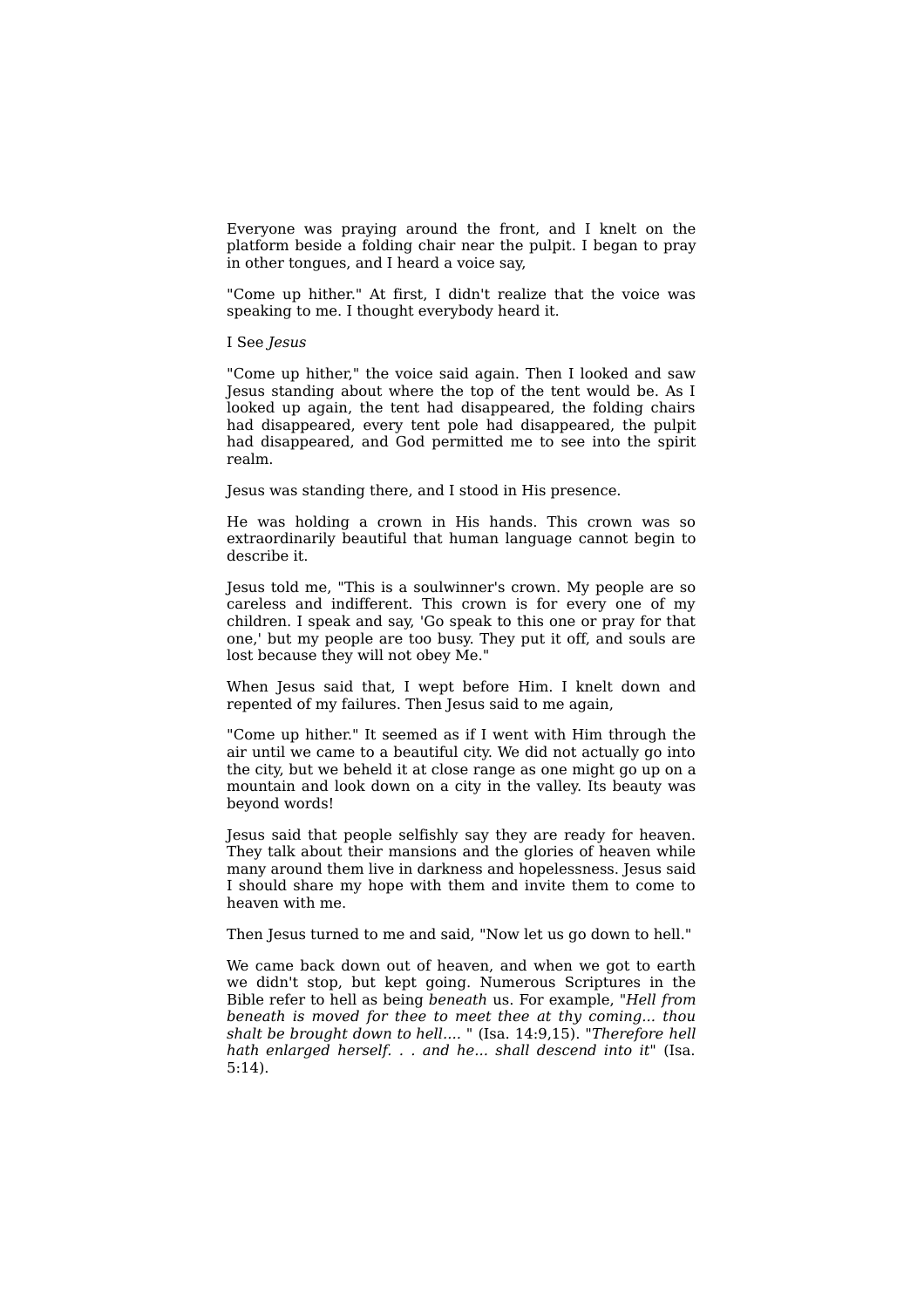We went down to hell, and as we went into that place I saw what appeared to be human beings wrapped in flames. I said, "Lord, this looks just like it did when I died and came to this place on April 22, 1933. You spoke and I came back up out of here. I then repented and prayed, seeking your forgiveness, and You saved me. Only now I feel so different: I am neither afraid nor horrified, as I was then."

Jesus told me, "Warn men and women about this place," and I cried out with tears that I would.

He then brought me back to earth. I became aware that I was kneeling on the platform by the folding chair, and Jesus was standing by my side. As He stood there, He talked to me about my ministry. He told me some things in general that He later explained in more detail in another vision. Then Jesus disappeared and I realized I still was kneeling on the platform. I could hear people praying all around me.

#### *The Angelic Messenger*

About that time the Holy Spirit came upon me again.

It seemed as if a wind were blowing on me, and I fell flat on my face on the platform. As I lay under the power of God, it seemed as if I were standing high on a plain somewhere in space and I could see for miles and miles around me, just as one can stand on the great plains of the United States and gaze off into the distance for miles.

I looked in every direction, but I couldn't see a sign of life anywhere. There were no trees or grass, no flowers or vegetation of any kind. There were no birds or animals.

I felt so lonely. I was not conscious of my earthly surroundings.

As I looked to the west, I saw what appeared to be a tiny dot on the horizon. It was the only moving thing I could see. As I watched, it grew larger and came toward me, taking on shape and form.

Soon I could see it was a horse. As it came closer I could see a man upon the horse. He was riding toward me at full speed. As he approached, I could see he held the reins of the horse's bridle in his right hand, and in his left hand, high above his head, he held a scroll of paper.

When the horseman came to me, he pulled on the reins and stopped. I stood on his right. He passed the scroll from his left hand to his right hand and handed it to me.

As I unrolled the scroll, which was a roll of paper 12 or 14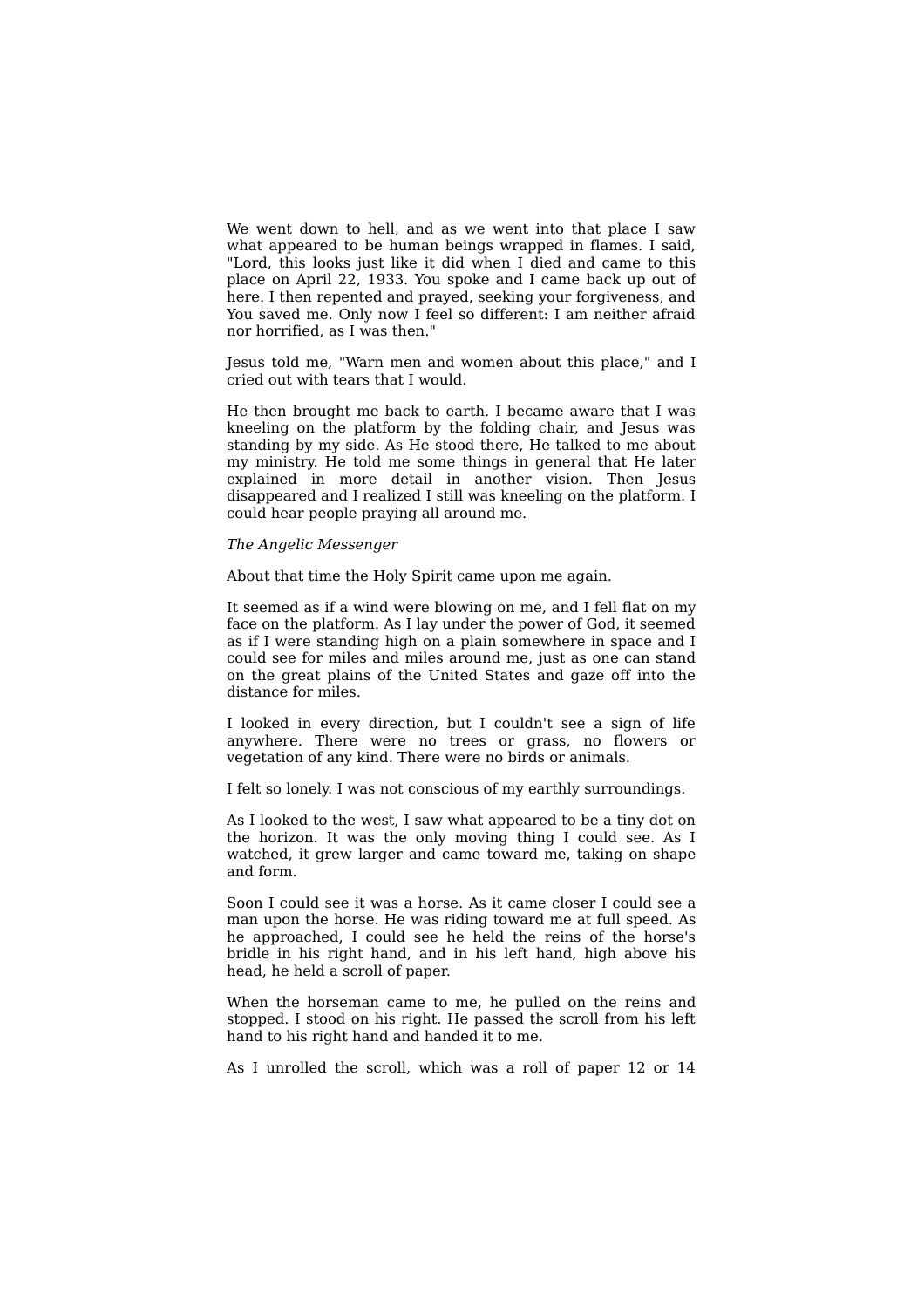inches long, he said, "Take and read." At the top of the page in big, bold, black print were the words "WAR AND DESTRUCTION." I was struck dumb. He laid his right hand on my head and said, "Read, in the Name of Jesus Christ!"

I began to read what was written on the paper, and as the words instructed me, I looked and saw what I had just read about.

First I read about thousands upon thousands of men in uniform. Then I looked and *saw* these men marching, wave after wave of soldiers marching as to war. I looked in the direction they were going, and as far as I could see there were thousands of men marching.

I turned to read the scroll again, and then looked and saw what I had just read about. I saw many women —old women with snowy white hair, middle-aged women, young women, and teenagers. Some of the younger ones held babies in their arms. All of the women were bowed together in sorrow and were weeping profusely. Those who did not carry babies held their hands on their stomachs as they bowed over and wept. Tears flowed from their eyes like water.

I looked at the scroll again, and again I looked to see what I had read about. I saw the skyline of a large city.

Looking closer, I saw the skyscrapers were burned-out hulls. Portions of the city lay in ruins. It was not written that just one city would be destroyed, burned, and in ruins, but that there would be many such cities.

#### *America's Last Call*

The scroll was written in the first person, and seemed as if Jesus Himself were speaking. I read, *"America is receiving her last call. Some nations already have received their last call and never will receive another.* "

Then, in larger print it said, "THE TIME OF THE END OF ALL THINGS IS AT HAND This statement was repeated four or five times. Jesus also said this was the last great revival.

He went on to say, "All the gifts of the Spirit will be in operation in the Church in these last days, and the Church will do greater things than even the Early Church did. It will have greater power, signs, and wonders than were recorded in the Acts of the Apostles." He said that we have seen and experienced many healings, but we will now behold amazing miracles that have not been seen before.

Jesus continued, "More and more miracles will be per-formed in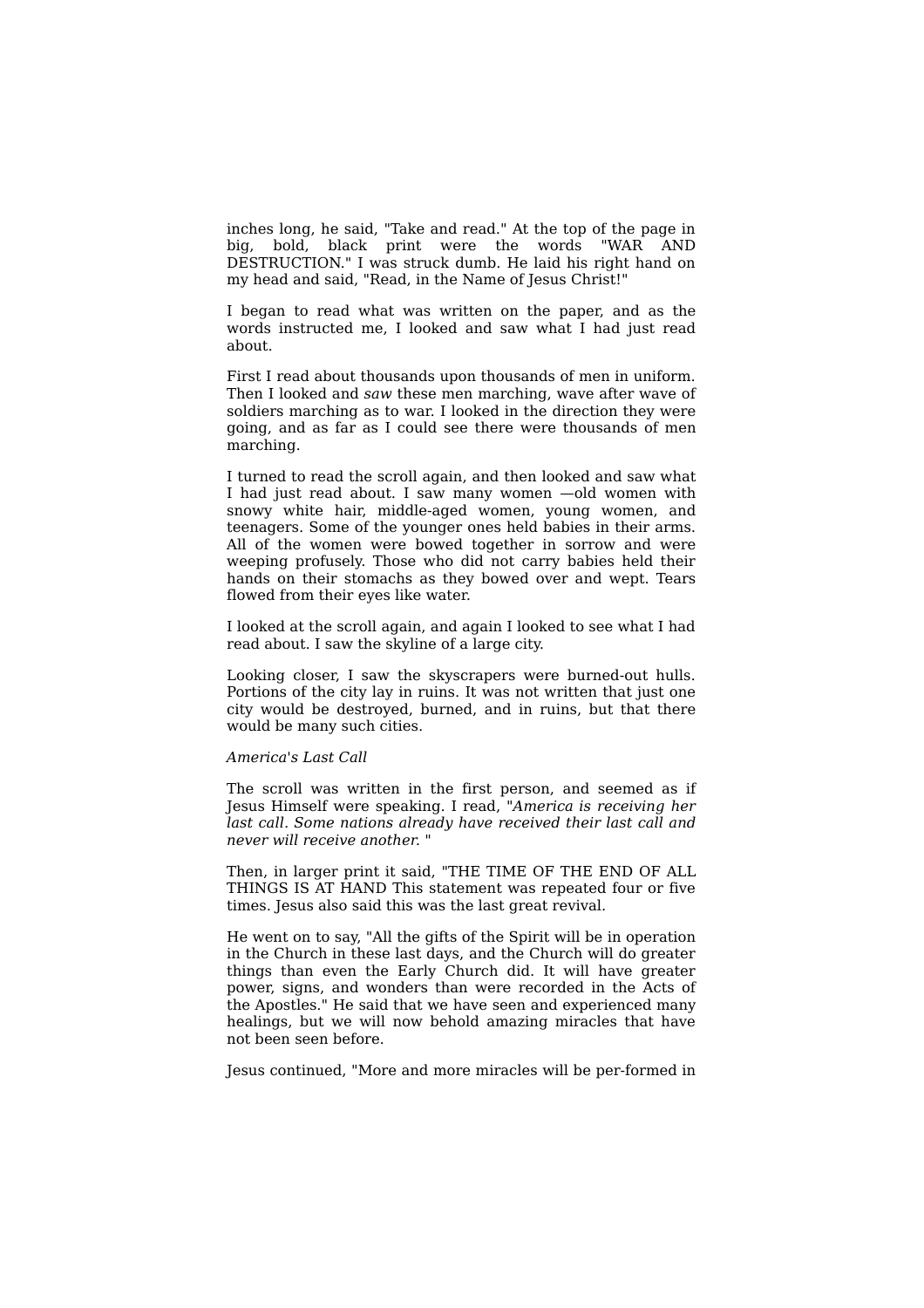the last days which are just ahead, for it is time for the gift of the working of miracles to be more in prom-inence. We now have entered into the era of the miraculous.

"Many of my own people will not accept the moving of my Spirit, and will turn back and will not be ready to meet Me at my coming. Many will be deceived by false prophets and miracles of satanic origin. But follow the Word of God, the Spirit of God, and Me, and you will not be deceived. I am gathering my own together and am preparing them, for the time is short."

There were several other exhortations to watchfulness, to awaken and pray, and not to be deceived. Then I read,

"As it was in the days of Noah, so also shall the coming of the Son of Man be. As I spoke to Noah and said, *'For yet seven days, and I will cause it to rain upon the earth forty days and forty nights; and every living substance that I have made will I destroy from off the face of the earth*' [Gen. 7:4], so *today Iam speaking and giving America her last warning and call to repentance, and the time that is left is comparable to the last seven days of Noah's time."*

#### *'Judgment Is Coming'*

"Warn this generation, as did Noah his generation, for judgment is about to fall. And these sayings shall be fulfilled shortly, for I am coming soon." Jesus repeated, "This is the last revival. I am preparing my people for my coming. Judgment is coming, but I will call my people away, even unto Myself, before the worst shall come. But be thou faithful; watch and pray, for the time of the end of all things is at hand."

At the time I had this vision, naturally I interpreted the scenes to mean that America would experience the devastation of war. However, when I saw television and newspaper photographs of destruction wrought by student rebellion and race riots in the 1960s, I realized that these scenes partially fulfilled this vision. (This is why it is so important not to place your own interpretation on things God shows you.)

Those who were present that night under the tent said I read the scroll aloud for about 30 minutes. I cannot remember all of it. I handed the scroll back to the rider, and he rode away in the direction from which he had come.

Then I was conscious of the fact that I still lay flat on my face on the floor, and for a few minutes I remained there, feeling the glory of this miraculous visitation.

Again I heard a voice say, "Come up hither. Come up to the throne of God!"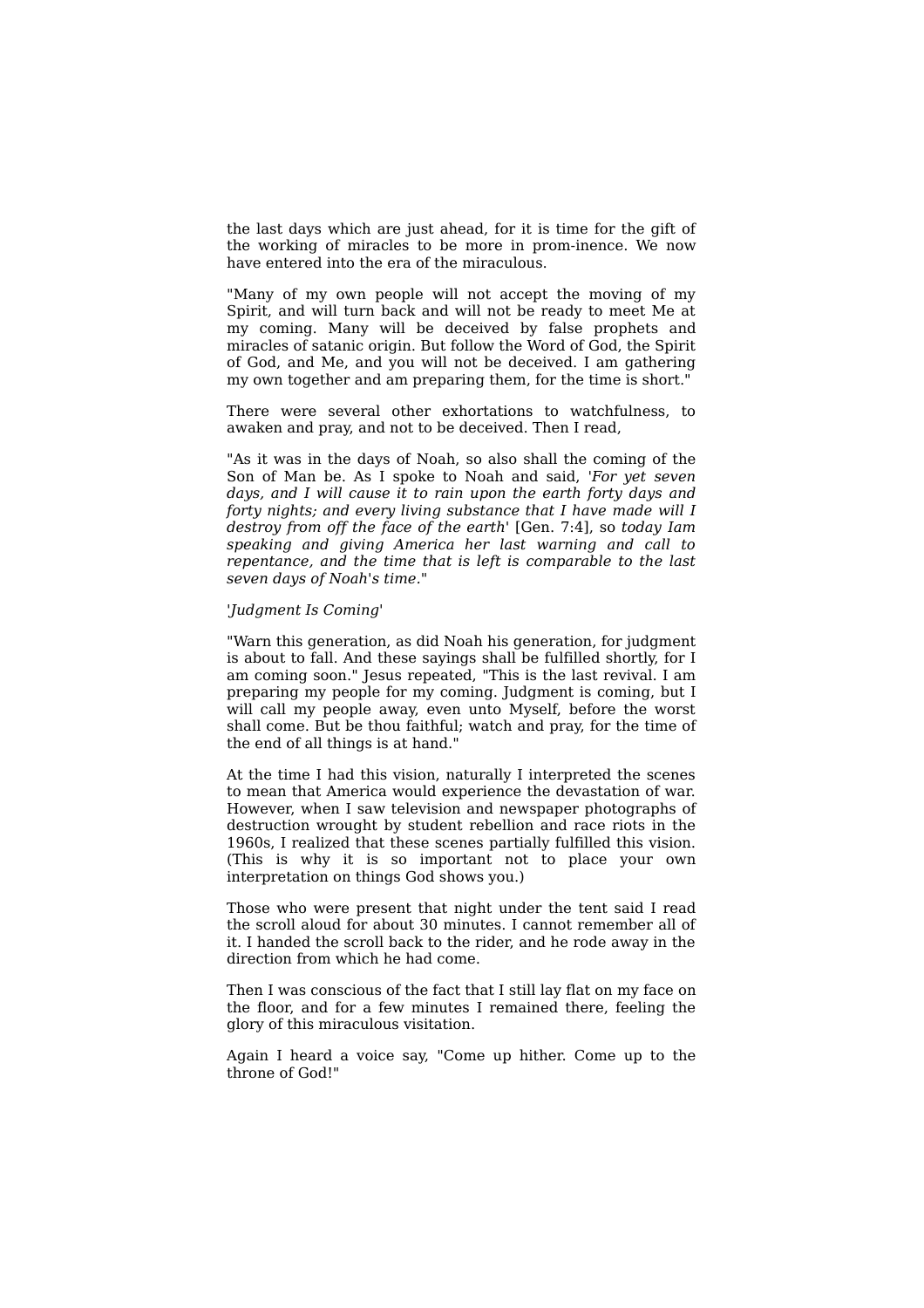## *The Throne of God*

Again I saw Jesus standing about where the top of the tent should be, and I went to Him through the air. When I reached Him, together we continued on to heaven. We came to the throne of God, and I beheld it in all its splen -

dor. I was not able to look upon the face of God; I only beheld His form.

The first thing that attracted my attention was the rainbow about the throne. It was very beautiful. The second thing I noticed was the winged creatures on either side of the throne. They were peculiar-looking creatures, and as I walked up with Jesus, these creatures stood with wings outstretched. They were saying something but they ceased and folded their wings. They had eyes of fire set all around their heads, and they looked in all directions at once

I stood with Jesus in the midst, about 18 to 24 feet from the throne. I looked at the rainbow first, at the winged creatures, and then I started to look at the One who sat upon the throne. Jesus told me not to look upon His face. I could only see a form of a Being seated upon the throne.

Jesus talked with me for nearly an hour. I saw Him as plainly as I ever saw anyone in this life. I heard Him speak.

# *Looking into Love*

And, for the first time, I actually looked into Jesus' eyes. Many times when relating this experience I am asked, "What did His eyes look like?" All I can say is that they looked like wells of living love. It seemed as if one could see half a mile deep into them, and the tender look of His love is indescribable. As I looked into His face and into His eyes, I fell at His feet.

I noticed then that His feet were bare, and I laid the palms of my hands on the top of His feet and laid my forehead on the backs of my hands. Weeping, I said, "0 Lord, no one as unworthy as I should look upon your face!"

Jesus told me to stand upright on my feet. I stood up.

He called me *worthy* to look upon His face, because He had called me and had cleansed me from all sin. He told me things concerning my ministry. He went on to say that He had called me before I was born. He said that although Satan had tried to destroy my life many times, His angels had watched over me and had cared for me.

Jesus told me that even as He had appeared to my mother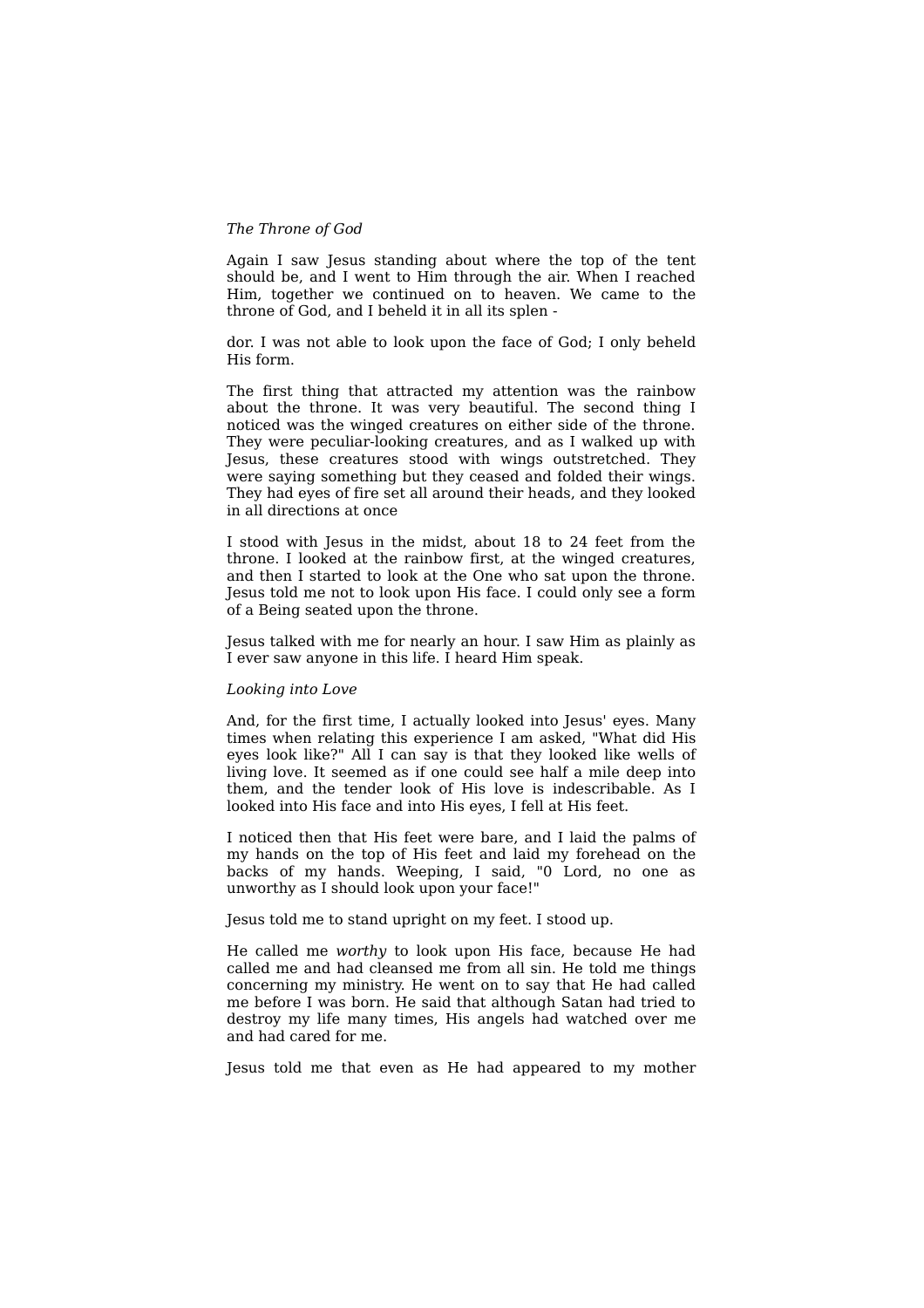before I was born and had told her, "Fear not, the child will be born," I would minister in the power of the Spirit and would fulfill the ministry He has called me to.

Then He talked to me about the last church I had pastored, saying that at that time, February 1949, I had entered into the first phase of my ministry. He said that some ministers He has called to the ministry live and die without getting into even the first phase He has for them.

Jesus added that is one reason why many ministers die prematurely — they are living only in His permissive will!

## *God's Permissive Will*

For 15 years I had been only in His permissive will.

I had been a pastor for 12 years and had been in evangelistic work for three. During those years God permitted me to do it, but it wasn't His perfect will for my life. And He said I hadn't been waiting on *Him; He* had been waiting for *me* to obey Him.

Then He talked about the time I entered into the *first* phase of my ministry in 1949. He said I had been unfaithful and hadn't done what He had told me to do; I hadn't told the people what He had told me to tell them. I answered, "Lord, I wasn't unfaithful. I did obey You. I left my church and went out in the evangelistic field."

"Yes," He said, "you left the church and went out in evangelistic work. But you didn't do what I told you to do. The reason you didn't is because you doubted it was my Spirit who had spoken to you. You see, faith obeys my Word, whether it is the written Word of God or my Spirit who has spoken unto man."

I fell down before Him, saying, "Yes, Lord, I have failed and I am sorry." I repented with many tears because I had missed His will and had doubted His dealings with me.

"Stand up on your feet," He said. As I stood before Him again, He told me that I had entered into the *second* phase of my ministry in January 1950, and at that time He had spoken to me by prophecy and by the still small voice in my heart. In the next eight months, during this second phase of my ministry, I had believed, I had been faithful, and I had obeyed.

Now I was to enter into the *third* phase, He said. If I would be faithful to what He told me  $-$  if I would believe and obey Him  $-$ He would appear to me again. At that time I would enter into the *fourth* and final stage of my ministry.

## *Seeing Jesus' Wounds*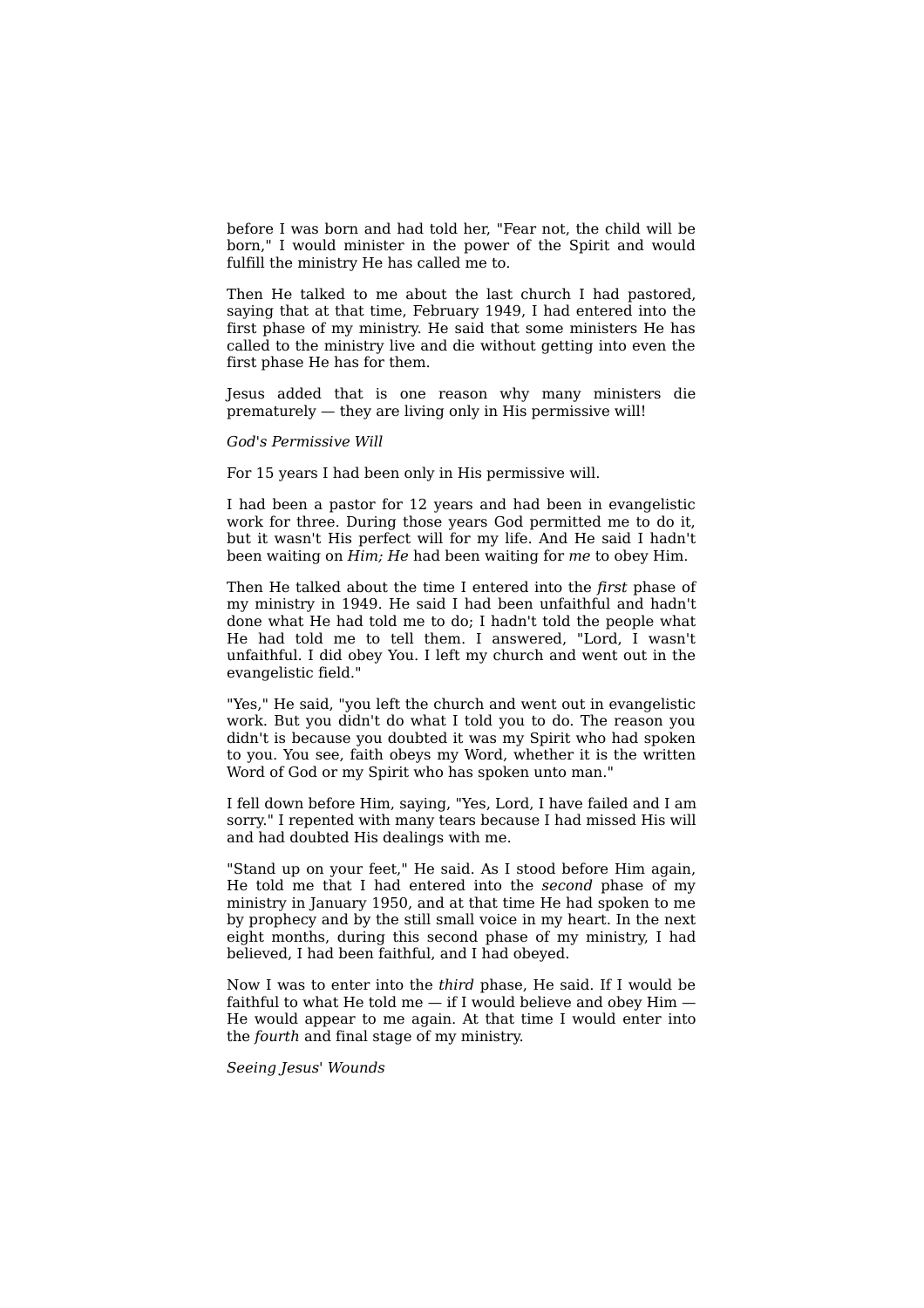Then the Lord said to me, "Stretch forth thine hand!"

He held His own hands out before Him and I looked into them. For some reason I expected to see a scar in each hand where the nails had pierced His flesh. I should have known better, but many times we get ideas that are not really scriptural, yet they are accepted beliefs.

Instead of scars I saw in the palms of His hands the wounds of the crucifixion — three-cornered, jagged holes.

Each hole was large enough for me to have put my finger in it. I could see light on the other side of the hole.

After the vision, I got out my Bible and turned to the twentieth chapter in John's Gospel to read about the time Christ appeared to His disciples following His resurrection.

When He first appeared to them, Thomas was not with them. They told Thomas they had seen the Lord, but Thomas was unbelieving and said, ".. *.Except I shall see in his hands the print of the nails, and put my finger into the print of the nails, and thrust my hand into his side, I will not believe"* (John 20:25).

Eight days later while the disciples, including Thomas, were together in a room, Jesus appeared again in their midst. He turned to Thomas and said, *"Reach hither thy finger, and behold my hands; and reach hither thy hand, and thrust it into my side: and be not faithless, but believing. "* Then Thomas, knowing it was Jesus, exclaimed, *"My Lord and my God"* (John 20:27,28).

I had deeper insight then into what Thomas had seen.

He could have put his finger into the wound in Jesus' hand and he could have thrust his hand into the Lord's side.

As I looked upon the wounds in His hands outstretched before me, I did as He instructed and held my hands out in front of me. He laid the finger of His right hand in the palm of my right hand and then my left. The moment He did, my hands began to burn as if a coal of fire had been placed in them.

*Jesus Gives Me a Special Anointing* Then Jesus told me to kneel down before Him. When I did, He laid His hand upon my head, saying that He had called me and had given me a special anointing to minister TO the sick.

He went on to instruct me that when I would pray and lay hands on the sick, I was to lay one hand on each side of the body. If I felt the fire jump from hand to hand, an evil spirit *or* demon was present in that body causing affliction. I should call him out in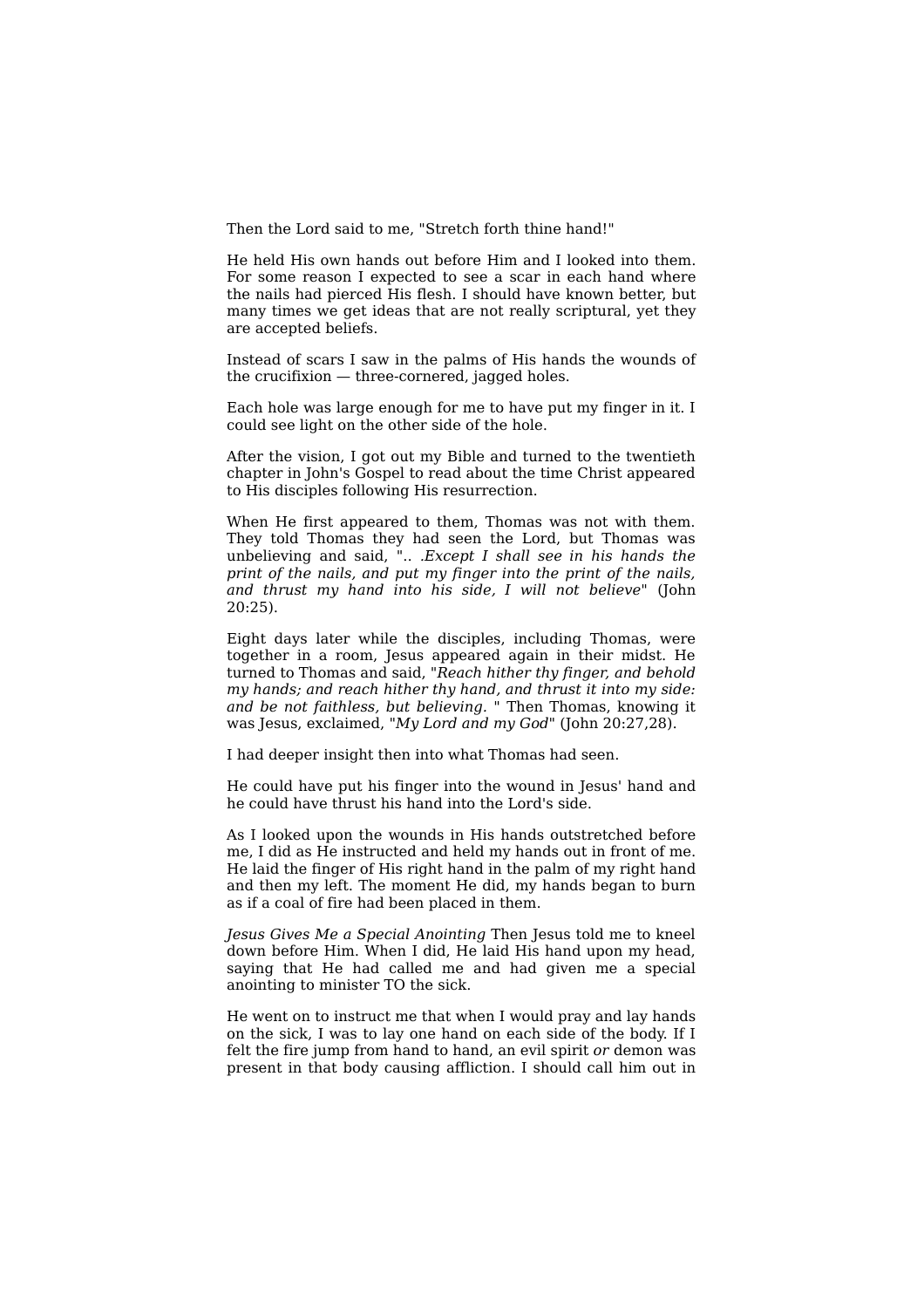Jesus' Name, and the demon or demons would have to go.

If the fire, or the anointing, in my hands did not jump from hand to hand, it was a case needing healing only. I should pray for the person in Jesus' Name, and if he would believe and accept it, the anointing would leave my hands and go into that person's body, driving out the disease and bringing healing. When the fire or anointing left my hands and went into the person's body, I would know he was healed.

I fell at Jesus' feet and pleaded, "Lord, don't send me.

Send somebody else, Lord. *Please* don't send me. Just give me a little church to pastor somewhere. I would rather not go, Lord. I have heard so much criticism of those who pray for the sick. I just want a commonplace ministry."

Jesus rebuked me, saying, "I 11 go with you and stand by your side as you pray for the sick, and many times you will see Me. Occasionally I will open the eyes of someone in the audience and they will say, 'Why, I saw Jesus standing by that man as he prayed for the sick.' "

Jesus went on to ask who had called me: He or the people?

"Well, You did, Lord."

*'Don't Fear People'*

He explained that I should fear Him and not people, because even though people may criticize me, they are not my judge. I will stand before His judgment seat one day to give an account to Him for what I have done with this ministry, whether I have used it rightly or wrongly.

"All right, Lord," I said. "I'll go if You'll go with me.

I'll do my best and be as faithful as I know how to be."

Then there swelled up within my heart a love such as I had never known for those who criticize this type of ministry. I said, "Lord, I'll pray for them, for they don't know, or they wouldn't say the things they do. Lord, I've said similar things, but I didn't realize or see as I do now, and neither do they. Forgive them, Lord."

Then He said, "Go thy way, my son; fulfill thy ministry and be thou faithful, for the time is short."

As I walked away from the throne of God, Jesus told me, "Be sure to give Me all the praise and glory for all that is done, and be careful about money. Many of my servants whom I have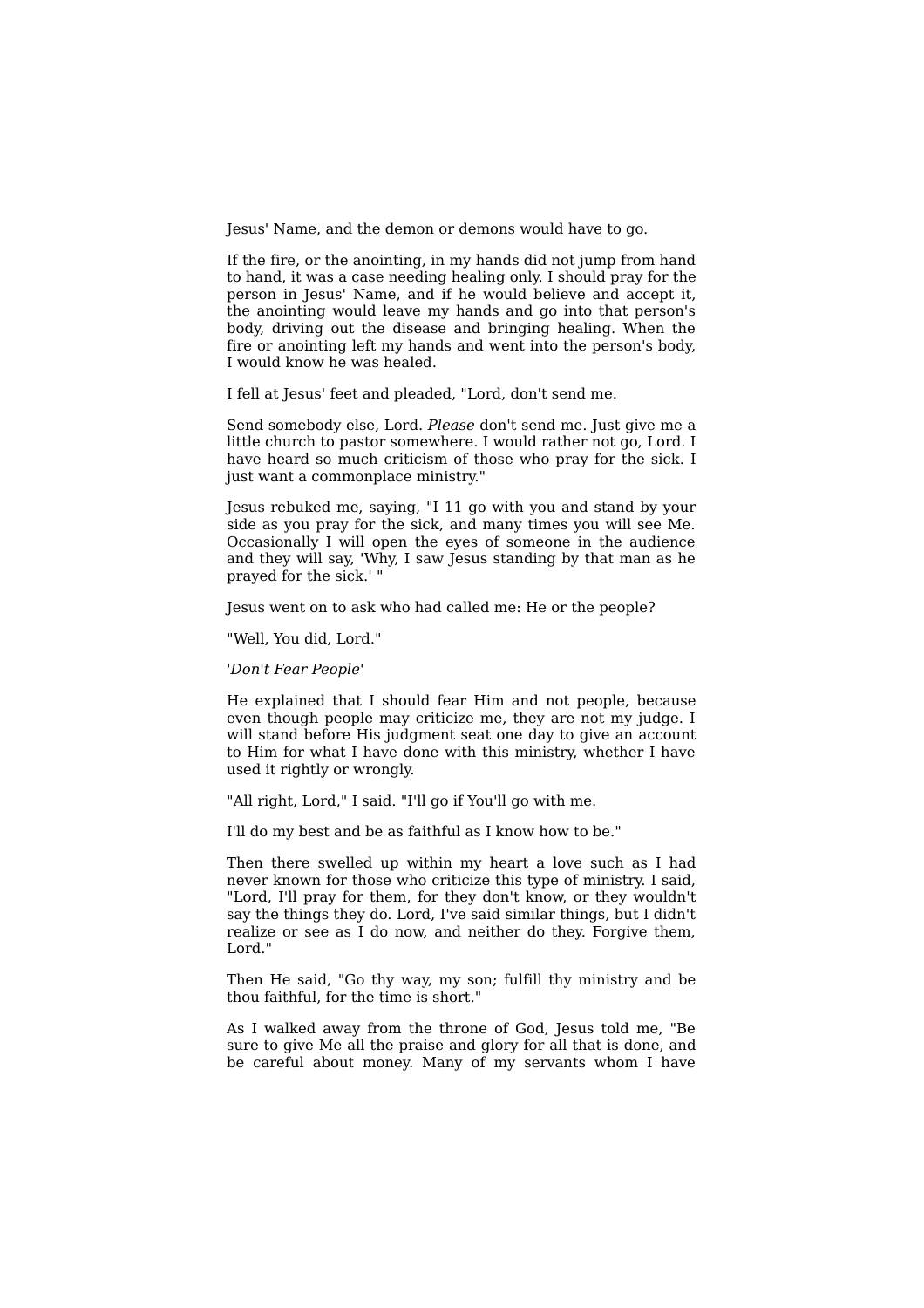anointed for this type of ministry have become money-minded and have lost the anointing and ministry I gave them.

"There are many who would pay much to be delivered.

Many parents in the world have children whose little bodies are twisted, and they would give thousands of dollars for their healing. Many of them shall be delivered as you lay your hands on them, but you must not accept a charge for your ministry. Accept offerings as you have been doing. You must go your way. Be faithful, for the time is short

Jesus then journeyed with me back to the earth, and I realized that I still lay on my face on the floor. He talked with me there a moment and then disappeared.

My hands burned for three days just like I had a coal of fire in each of them. Now when I wait upon the Lord in prayer and fasting, the same anointing comes upon me again.

I thank God I have seen polio-stricken children delivered and made well and straight, some of them walking immediately and others being healed gradually.

I have thought about this vision many times. Now, more than three decades later, I am convinced we are nearer the end of time than ever before. We read in Second Peter 3:8 that " .. *.one day is with the Lord as a thousand years, and a thousand years as one day.* "Therefore, these years since the vision would be a very small fraction of time in God's sight.

As I stated earlier, I am convinced that a partial fulfillment of the burned-out cities I saw in the vision were the American cities that suffered so much looting and burn-ing during the civil disobedience in the 1960s.

*Judgment came, and judgment is yet to come. The only thing that can save America from the judgment of God is genuine repentance* — *a turning to God.*

## *Modern Church To Do Exploits*

In the vision, Jesus said that all the gifts of the Spirit would be in operation in the Church in these last days. He said that the modern Church would do greater things than the Acts of the Apostles records. I have seen this fulfilled in the years since the vision. In my own ministry I have seen healings as miraculous as any we read about in the Bible.

The third chapter of Acts tells of the man lame from birth who sat daily at the gate of the Temple begging alms of those who entered. Peter said, *"Silver and gold have I none; bu t such as I*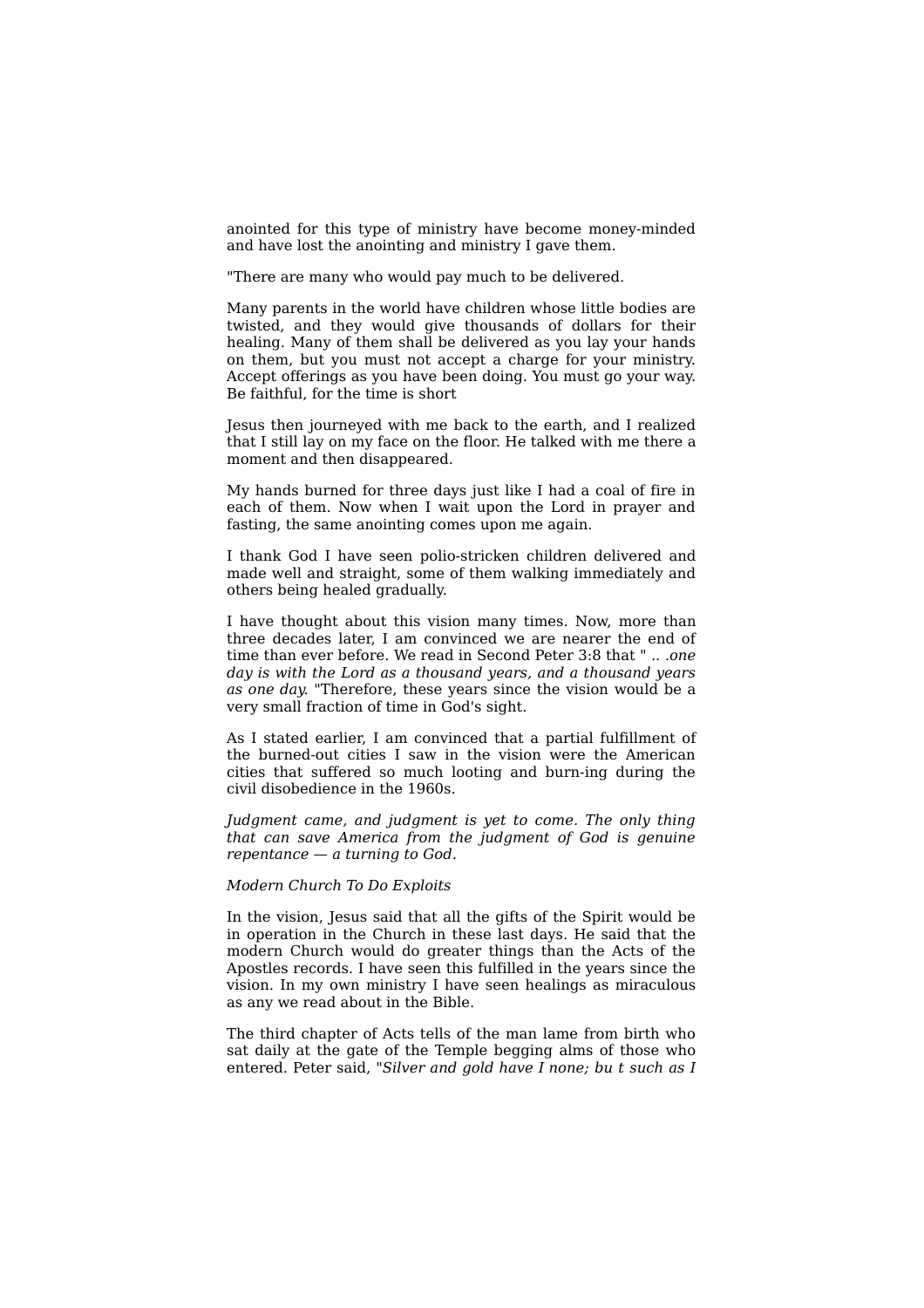*have give I thee: In the name of Jesus Christ of Nazareth rise up and walk* " (Acts 3:6). The man was instantly healed. He leaped, walked, and praised God for his deliverance. We see in our ministry today cripples who are healed in the Name of Jesus.

On the Day of Pentecost 120 people were baptized in the Holy Spirit. This was the largest number filled with the Holy Spirit at one time as recorded in the Bible. But in my own meetings I have seen several hundred filled in one service; and in other meetings in which I have par-ticipated, as many as 500 have been baptized in the Holy Spirit, speaking with other tongues, within 15 minutes' time.

The Bible tells of instances in which as many as 2,000, 3,000, or 5,000 turned to Christ in one day. In these last days, however, we have reports of meetings in which tens of thousands of people are saved in one meeting.

For example, my longtime friend Dr. T. L. Osborn once preached in Calabar, Nigeria, to a crowd that government officials estimated was 500,000 persons. And Dr. Billy Graham preached at the largest Christian gathering in history in June 1973 in Seoul, South Korea. It is estimated that 1,100,000 attended that one service. A total of 3,210,000 attended the five-day Graham crusade and 72,365 decisions were recorded for the entire crusade.

So, in these last days as we await His coming, we are seeing as many great miracles around the world as we find recorded in the Acts of the Apostles!

In the vision, when Jesus told me about the special anointing He was giving me, He said, "If the anointing leaves you, fast and pray until it comes back." Now whenever the anointing wanes, I wait upon the Lord in prayer and fasting, and the same anointing comes upon me again.

However, I no longer lay one hand on each side of the person I am praying for to determine if an evil spirit is causing the affliction. Two years later the Lord gave me further instructions in a vision which I will discuss in another chapter.

In the first vision, the Lord told me that He would appear to me again, and He has on several occasions. In the vision two years later He said, "From this moment on, the gift that is known in my Word as the gift of discerning of spirits will operate in your ministry." With the operation of this gift, I can know when a person's body is oppressed by an evil spirit; therefore, I use this greater ministry gift.

*Called from the Womb*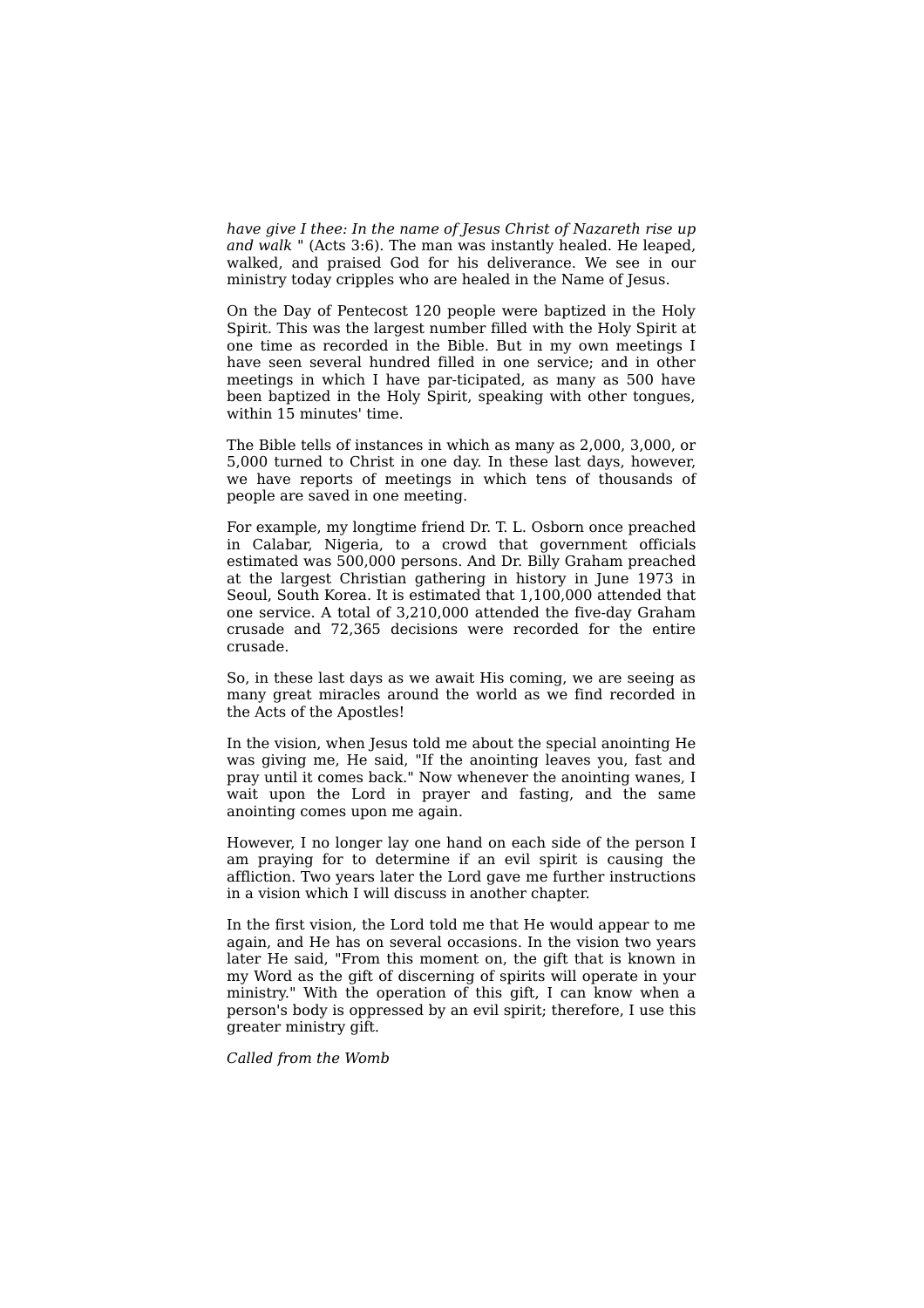Jesus told me in the first vision, "I called you before you were born. I separated you from your mother's womb." This was contrary to my beliefs at that time.

However, looking into God's Word, I read where the Lord had said the same thing to Jeremiah concerning his ministry — the Lord had called him before he was born, too (Jer. 1:5).

A week after this first vision, my mother visited me and I related the vision to her. I told her that the Lord had said to me, "I called you before you were born. I separated you from your mother's womb. Satan tried to destroy your life before you were born and has tried many times since, but my angels have watched over you and have cared for you until this present hour.

"I appeared to your mother before you were born and told her to fear not; the child would be born and would bear witness concerning my Second Coming."

When Momma heard this, she almost jumped out of her chair. During the months before I was born she had experienced many difficulties. My father was away much of the time, and she didn't know where he was. She didn't have adequate food to eat. Her parents lived fewer than three blocks away, but because they had opposed her mar-rying my father, she was reluctant to go home and ask them for help.

"I was just too proud to ask them for anything," she told me. "Not having enough food, I became ill, and for the baby's sake I decided to swallow my pride and go to my parents and ask for something to eat. This was just a few days before you were born prematurely.

# *My Mother's Vision*

"I started down the street, and when I got as far as the front of Aunt Mary's house, I heard a sound like wind blowing through the trees. I could hear tree leaves stirring, yet there was not a single tree anywhere near. I became frightened, and I looked up to the sky. It was a bright, sunny August day. Not a cloud dotted the pure blue sky.

"I walked on a few steps and heard the sound again like wind blowing through trees. I looked up again, and this time I saw one white cloud. At first it seemed to be hanging in the sky. Then it began to descend, and as it did, a form took shape upon it. Jesus came right down out of the sky and stood before me.

"Jesus said, 'Fear not. The child shall be born, for he shall bear witness concerning my Second Coming.' He was trying to tell me that my child would take part in the revival that would usher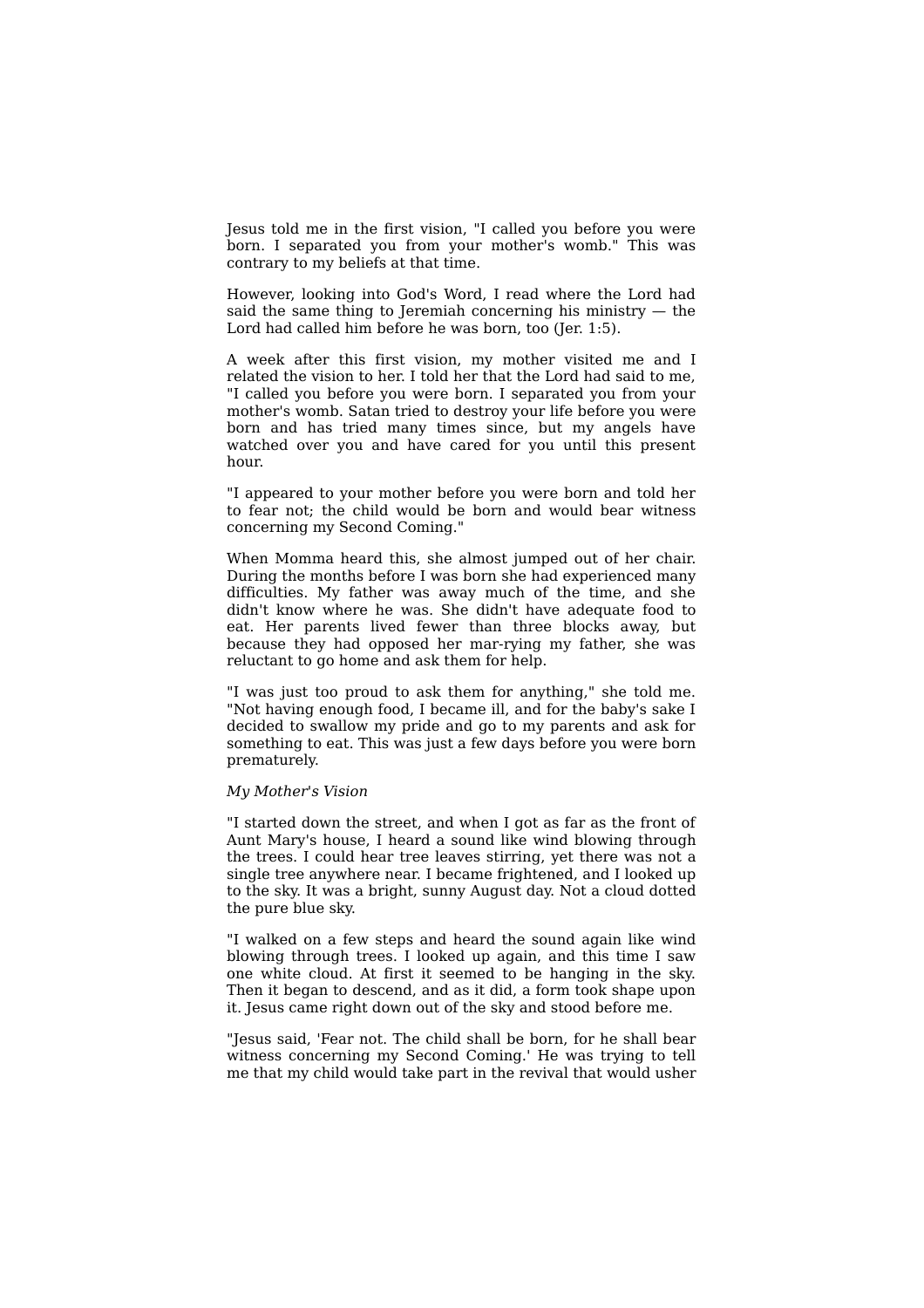in the coming of the Son of Man.

He would not be the only one, of course, but he would have a part in the last great move of God's Spirit.

"I became so frightened that I began to run, and I ran the rest of the way to my mother's house. When I arrived there, pale and out of breath, my mother asked, 'What is it? You look like you've just seen a ghost!' I immediately told her what I had just witnessed, but I never told anyone else. And she never would talk about it, either. We just weren't used to such things, and we were afraid people would think I had lost my mind."

As I listened to my mother tell of her experience before I was born, it fit right in with what the Lord had shown me in this vision.

# **Chapter 3**

If —The Badge of Doubt

My second vision of Jesus occurred about a month after the first. I was conducting a revival meeting in the state of Oklahoma. I had told the congregation what the Lord had shown me about ministering to the sick and also about the anointing in my hands.

One night while I was ministering to the sick, a man in the healing line told me he had tuberculosis of the spine.

He said he had been through three clinics and all the doctors had given him the same diagnosis: He was beyond medical help at that time. The man's spine was as stiff as a board.

In praying for him, I laid one hand on his chest and one hand on his back. When I did, the fire, or anointing, jumped from hand to hand. I knew immediately that his body was oppressed by an evil spirit. I commanded the spirit, saying, "You foul spirit that oppresses this man's body, I command you to come out of his body in the Name of the Lord Jesus Christ!"

And then I made a terrible mistake: I got into unbelief.

It is easy to get into unbelief sometimes, no matter who we are, and not even realize it.

I said to the man, "See if you can stoop over and bend your back. Try to touch your toes." The word "if" is the badge of doubt. When I said, "See *if you* can," that was doubt. (God will put up with a certain amount of doubt in a young Christian who doesn't know any better, but when one is enlightened in God's Word, the Lord won't let h i m get by with it.)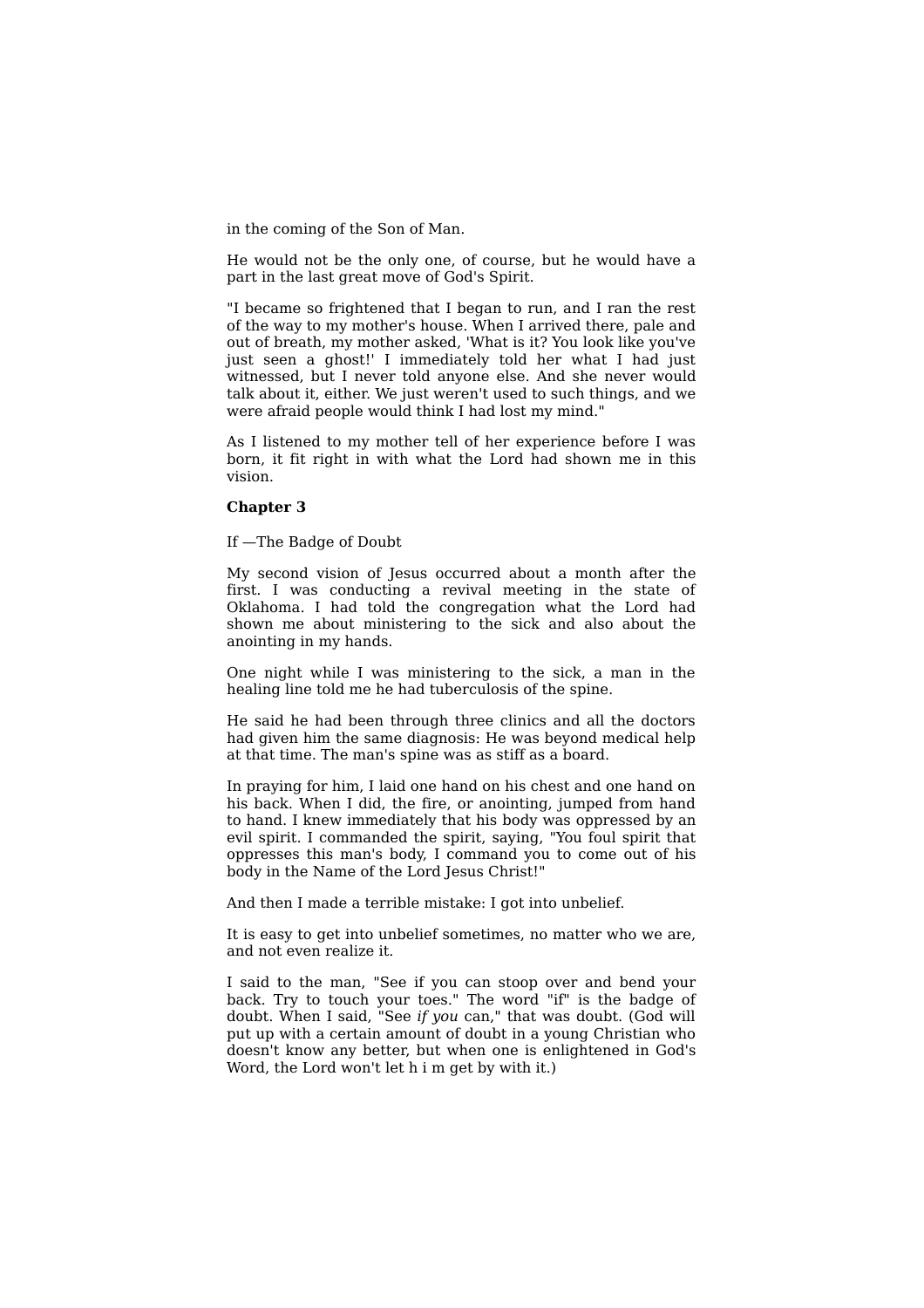The man tried to bend over, but he couldn't. His back was as stiff as ever. I laid my hands upon him again, one hand on his chest and one hand on his back, and I felt the fire jump from hand to hand. Again I commanded, "You foul spirit that oppresses this man's body, I command you to come out of him in the Name of the Lord Jesus Christ!"

Again I said to the man, "See *if you* can stoop over. Bend your back and touch your toes." His back was as im-movable as before, because I was acting in unbelief and didn't realize it.

Then I said, "Well, we will *try* (which is unbelief, too) the third time." I laid one hand on his chest and the other on his back. Again I had the manifestation of the anointing in my hands.

For the third time I said, "You foul spirit that oppresses this man's body, I command you to come out of him in the Name of the Lord Jesus Christ!" To the man I said, "Now see *if you* can stoop over. See *if you* can bend down." He couldn't, of course.

I gave up and went on to pray for the next person. The man walked back down the aisle.

I was standing on the platform about three feet to the right of the pulpit. As the next person stepped up to be prayed for, I looked over to my left for some unknown reason, and I saw Jesus standing there as plainly as any man I had ever seen in my life! I thought everybody saw Him, but I learned later that no one in the congregation saw or heard Him except me. The congregation heard what I said, but they didn't see or hear anyone else.

Jesus was standing beside the pulpit. I could have reached out and touched Him. He pointed His finger at me and said, "I said that in my Name the demon or demons will leave!"

"Lord, I know You said that. It has been only a month since You appeared to me in Rockwall, Texas, and told me to command the demon or demons to come out in your Name. I told the demon to come out of that man, but he didn't."

Again Jesus pointed His finger at me and said, "I said, in my Name call out the demons and they *will* leave the body!"

"I know You said that, Lord, and I commanded the spirit to leave this man's body in the Name of the Lord Jesus Christ, but he didn't go."

Jesus put His finger in my face and said for the third time, *"I said in my Name the demons will go!* Call themout in my Name, and they will leave the body in my Name!"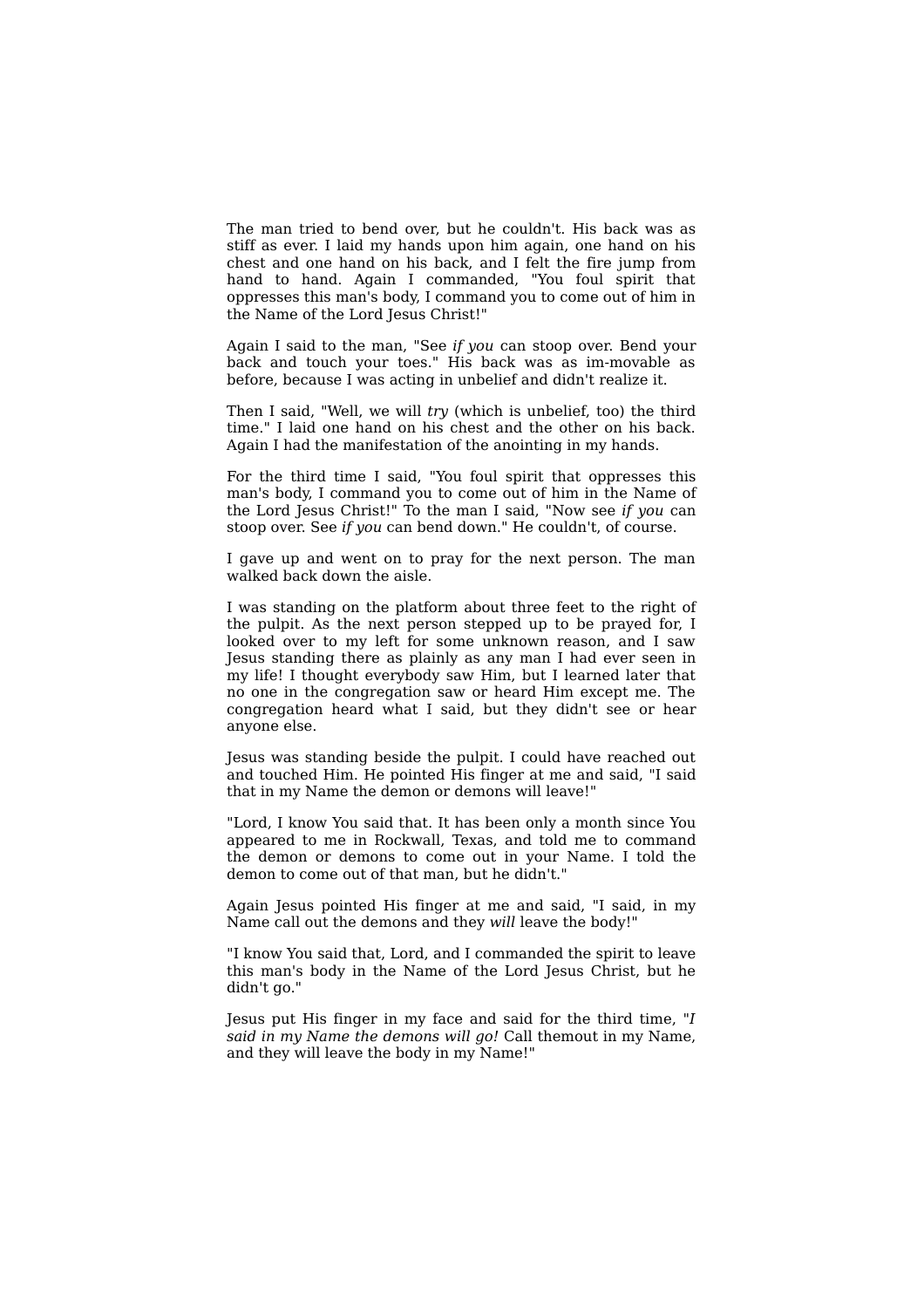Weakly, I replied again, "Lord, I know You said that.

It happened just a month ago, and it is as fresh in my mind as if You said it last night. I know what You told me. And I did tell that demon to leave this man's body, but he didn't g o .I think I know how Jesus looked when He drove the money-changers out of the Temple, as recorded in the eleventh chapter of Mark's Gospel. Suddenly it seemed as if His eyes shot fire; I could see flashes of lightning in them.

For the fourth time He jabbed His finger at me and said emphatically, *"Yes, but I said the demons will go!"*

Then He disappeared.

I realized then that I had acted in unbelief. We sometimes think that if we have a special gift or anointing to minister, it always will work — but that is not the case.

No matter how much authority we might have, no matter how many special gifts we might have, or how much power we might possess, it works by faith and *faith only.*

When I realized that I had exercised doubt instead of faith, I saw my mistake. I called the man to come back to the platform. He was standing at the rear of the auditorium and hadn't gone back to his seat yet.

I pointed to him and said, "Come back up here, brother." He retraced his steps back up the aisle. I stood on the platform waiting for him to come around to the altar to where I was. The instant he stood before me, I slapped him on the back, and with my other hand on his chest I said, "Satan, I told you to leave this body! Out you go in the Name of the Lord Jesus Christ!" Then I said to the man, "Now, my brother (I didn't put an "if" in it this time), stoop over and touch your toes!"

Instantly his back was limber. The tuberculosis of the spine was gone. The spine which had been as stiff as a board was healed. He could stoop over and touch his toes as well as any normal person. He was completely well!

Because this man had come to our meeting from Arkan-sas, we didn't see him until two weeks later. He came back to be in the last Saturday night service.

I asked him if he was still able to stoop over and touch his toes.

"Yes, I am still free," he said with a big smile lighting his face. He stepped out into the aisle, stooped over, touched the floor, and went through several exercises to prove that he was still limber and free.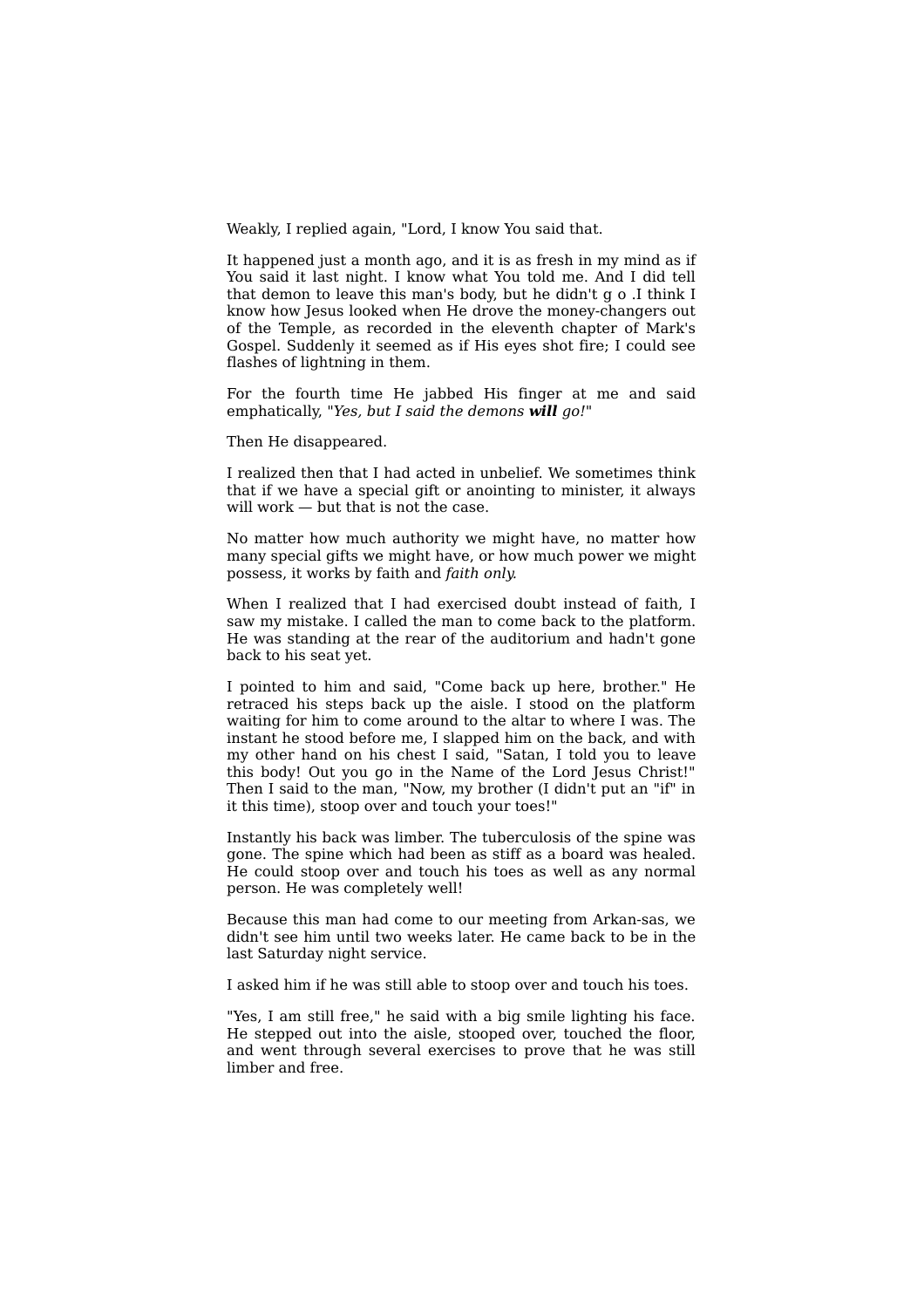This experience demonstrated to me once and for all the importance of following God's Word explicitly. And I learned that *no matter who we are, if we move in unbelief, we will stop the flow of God's power.*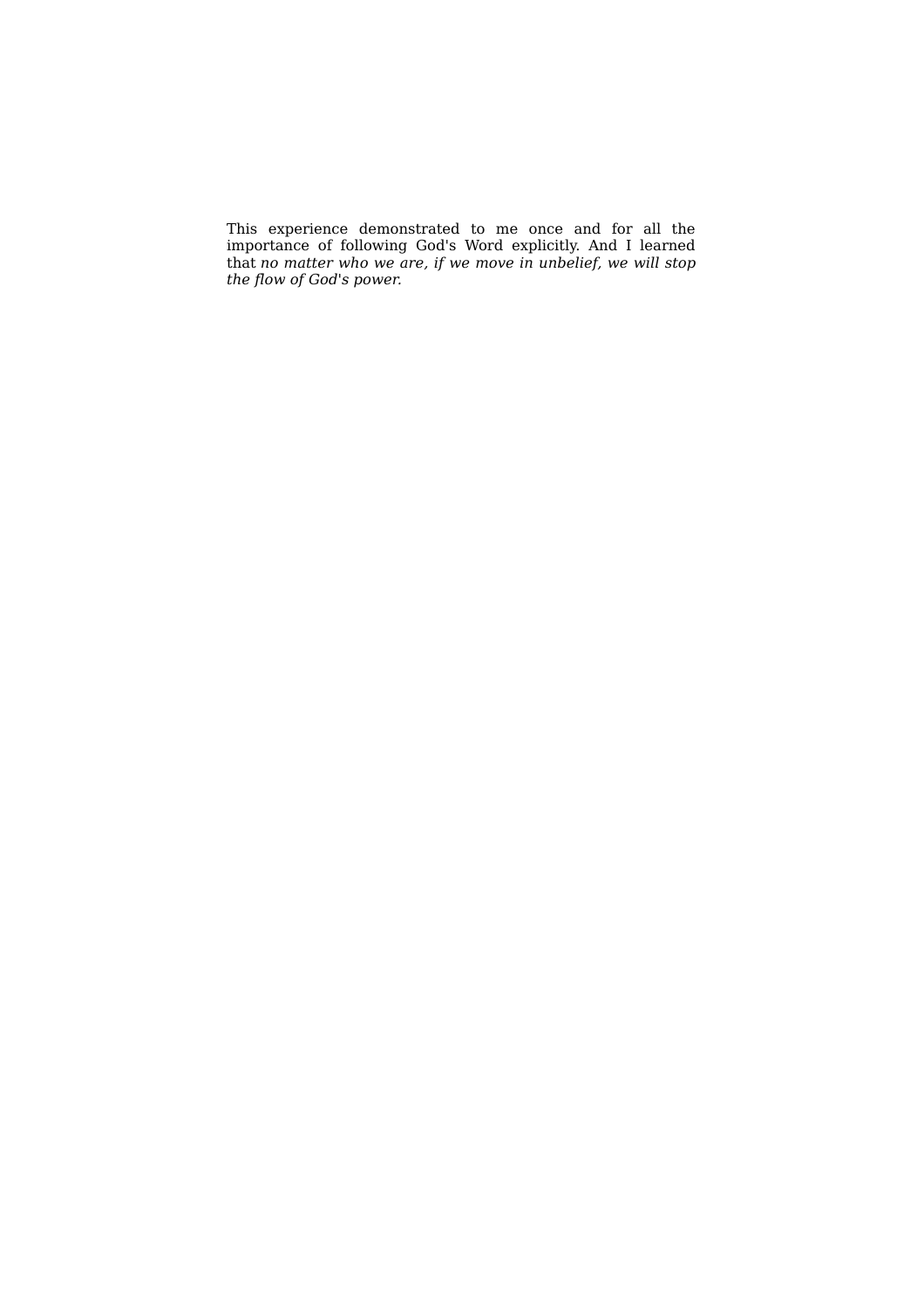# **Chapter 4**

How Satan Influences Lives Today

My third vision of Jesus occurred in December 1952 in Broken Bow, Oklahoma, where I was conducting a meeting in a Full Gospel church. During my two-week stay there, I stayed in the parsonage with the pastor and his wife and 11-year-old daughter.

One night after the service, we had returned to the parsonage and were having a sandwich and a glass of milk in the kitchen. As we talked about the things of the Lord, time slipped away from us.

The pastor's little girl was sitting there with us, and finally she became sleepy and said, "Daddy, it's getting late, and I have to get up early in the morning to go to school. Won't you come pray with me now?" It was their custom that he always prayed with her at night and then tucked her into bed.

The pastor looked at his watch and exclaimed, "It's 11:30! Why, I never dreamed it was that late. We have been sitting here talking for two hours." Then he said to his daughter, "Come here, honey. We'll just kneel down here and Brother Hagin can have prayer with us. Then you can go to bed."

As we knelt together in that kitchen, each of us beside a chair, I was in the Spirit before my knees ever touched the floor. To some who might wonder what it means to be "in the Spirit," let me refer to what the Bible says about it. When the Apostle John was on the isle of Patmos, the Bible says he " . . . *was in the Spirit on t h e Lord's day, and heard behind me a great voice, as of a trumpet, Saying, I am Alpha and Omega, the first and the last: and, What thou seest, write in a book . . . . "* (Rev. 1:10,11).

The Lord Himself appeared to John, giving him a message to give to the seven churches in Asia Minor, and revealing to him things to come.

In the tenth chapter of Acts the Bible tells of the time when Peter was in the Spirit. Peter fell into a trance and saw a vision.

In this vision, the Lord told Peter to take the Gospel of salvation to the Gentiles. Until this time, the Gospel had been limited to the Jews.

The tenth verse says that Peter "fell into a trance."

When this happens, a person's physical senses are *suspended.* This doesn't mean that the person is unconscious or that he has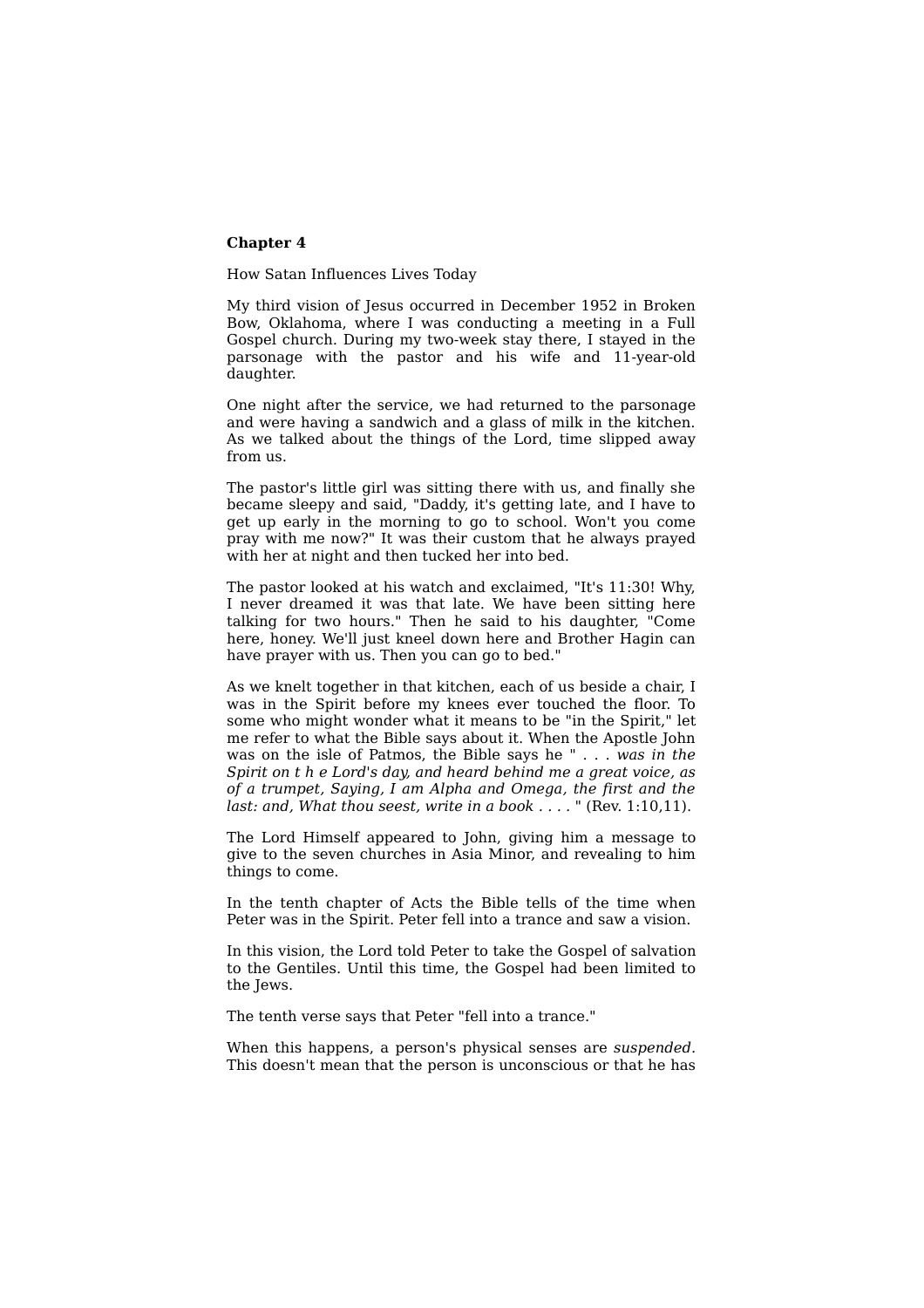fainted. It simply means that the physical senses are not operating at the moment the person is caught up into the Spirit. God permits him to see into the spirit realm or to see whatever He wants him to see.

## *Kneeling in a White Cloud*

On this night in 1952 in the parsonage kitchen, my physical senses were suspended. At that moment I didn't know I was kneeling beside a kitchen chair. It seemed as if I was kneeling in a white cloud that enveloped me.

Immediately I saw Jesus. He seemed to be standing above me, about as high as the ceiling is from the floor.

He began to talk to me. "I am going to teach you concerning the devil, demons, and demon possession," He began.

"From this night forward, what is known in my Word as the gift of discerning of spirits will operate in your life when you are in the Spirit."

Before I go any further in relating this vision, let me explain something which I feel is very significant. Notice that Jesus said, "This will operate when you are in the Spirit." Many times we seem to think that man operates these gifts of the Spirit. However, man doesn't. They are manifested through him by the Holy Spirit: *"But the manifestation of the Spirit is given to every man to profit withal" (1* Cor. 12:7). We do not have a thing in the world to do with the operation of the gifts other than the fact that they are manifested *through* us.

Jesus said to me, "When you are in the Spirit, this will operate." It won't operate at any particular time we might want it to operate. In other words, we cannot push a button and turn the gift on and off.

To illustrate, let me tell of two incidents that have happened in my ministry. The first happened the month following this vision. In January 1953, I was conducting a meeting in Tyler, Texas. I had been invited to stay with the pastor during the meeting, and I arrived at the par -

sonage the day before the meeting was to start.

After helping me with my luggage and showing me to my room, the pastor sat down to talk with me while I unpacked my suitcases. In the course of our conversation he said, "I trust that my niece will receive her healing while you are here." He went on to explain that she had cancer of the lungs. Because his brother was not financially able to pay the girl's medical bills, the pastor had taken on the responsibility.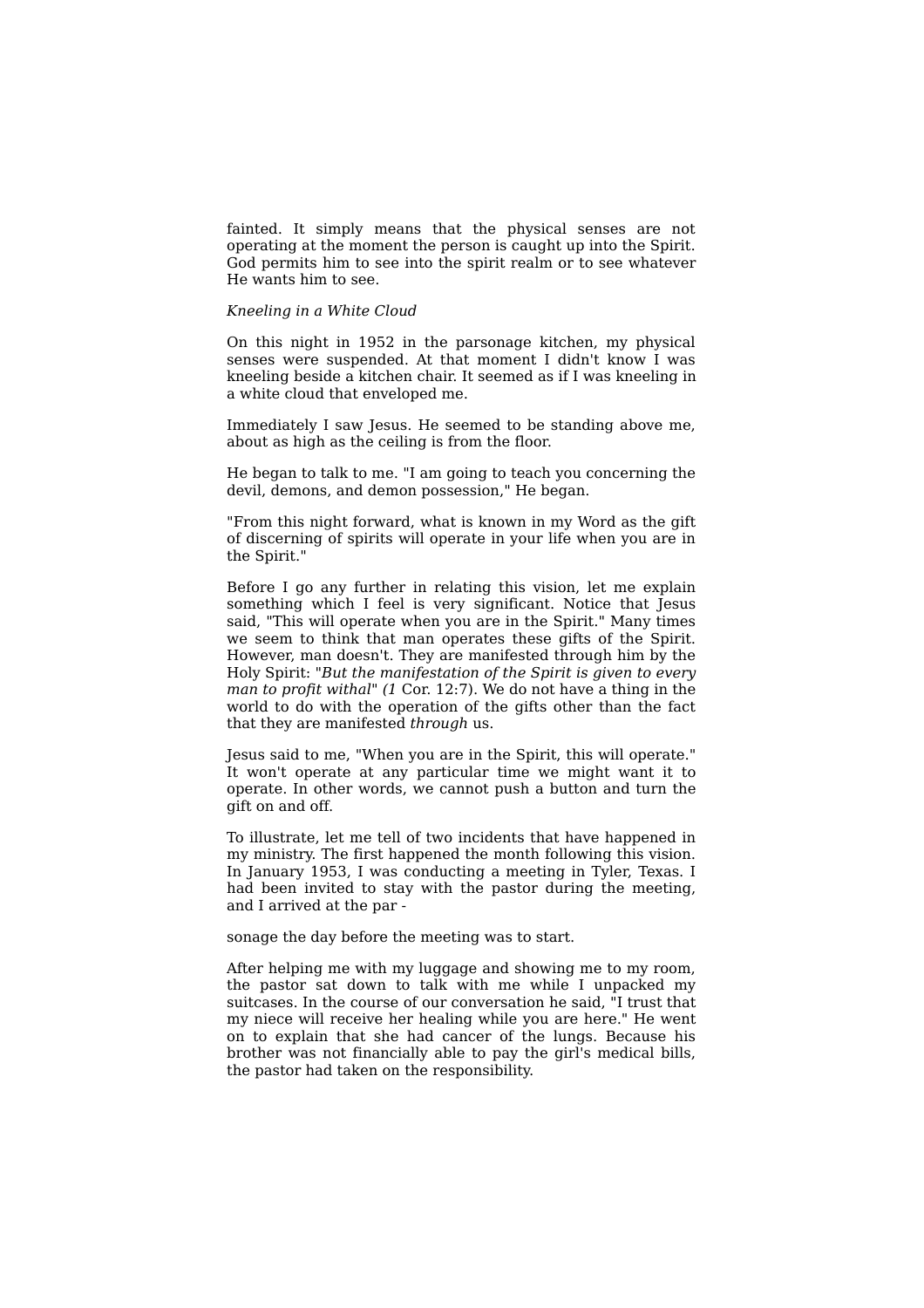"I put her through one clinic and wasn't satisfied with their diagnosis," he said, "so I put her through another clinic. Both of them confirmed that as far as they could determine from all the tests, she has cancer of the left lung.

"The doctors insisted on operating immediately, saying, 'Even if we take out one lung, she could live. But she cannot live without any lungs.' When my niece said she would like to wait a week before undergoing surgery so she could fast and pray about it, the doctors said, 'It may be too late, for in a week's time it may spread too far.'

"Nevertheless, she insisted on a week's time to fast and pray. At the end of the week she decided not to have the operation. She said, 'I knew two women who had cancer of the lung. One was operated on, and the other wasn't. Both of them died. One lived just a couple years longer. What is two years? I will trust God to heal me and if He doesn't, if I die, I'll die!' "

Many weeks had now come and gone, and the girl was bedfast. The doctors said it was too late for an operation because the cancer had spread to both lungs. They were feeding her six times a day, but she was still losing weight.

' We are planning to bring her to your services for prayer," the pastor said.

It was my custom then to hold special healing services each Tuesday and Friday night. On the first Tuesday night of the meeting, they got the girl out of bed and brought her to the service. I ministered to her *by* laying on of hands, but nothing happened. On Friday night they brought her again. I also prayed for her the Tuesday and Friday nights of the following week.

Four times I had laid hands on her and nothing had happened. I say this to point out that if I were exercising the gifts of the Spirit, I already would have healed her.

But remember that Jesus said, "When you are *in the Spirit,* this discerning of spirits will operate."

We continued the meeting into the third week, and on that Tuesday they brought her to church again. When she stood before me this time I was suddenly in the Spirit; suddenly the Spirit of God enveloped me like a cloud.

This young girl and I were standing in the midst of the white cloud. As I looked at her I saw fastened to the outside of her body, over her left lung (for this is where the cancer started), an evil spirit, or imp. He looked very similar to a small monkey hanging onto her body, as a monkey would hang onto a tree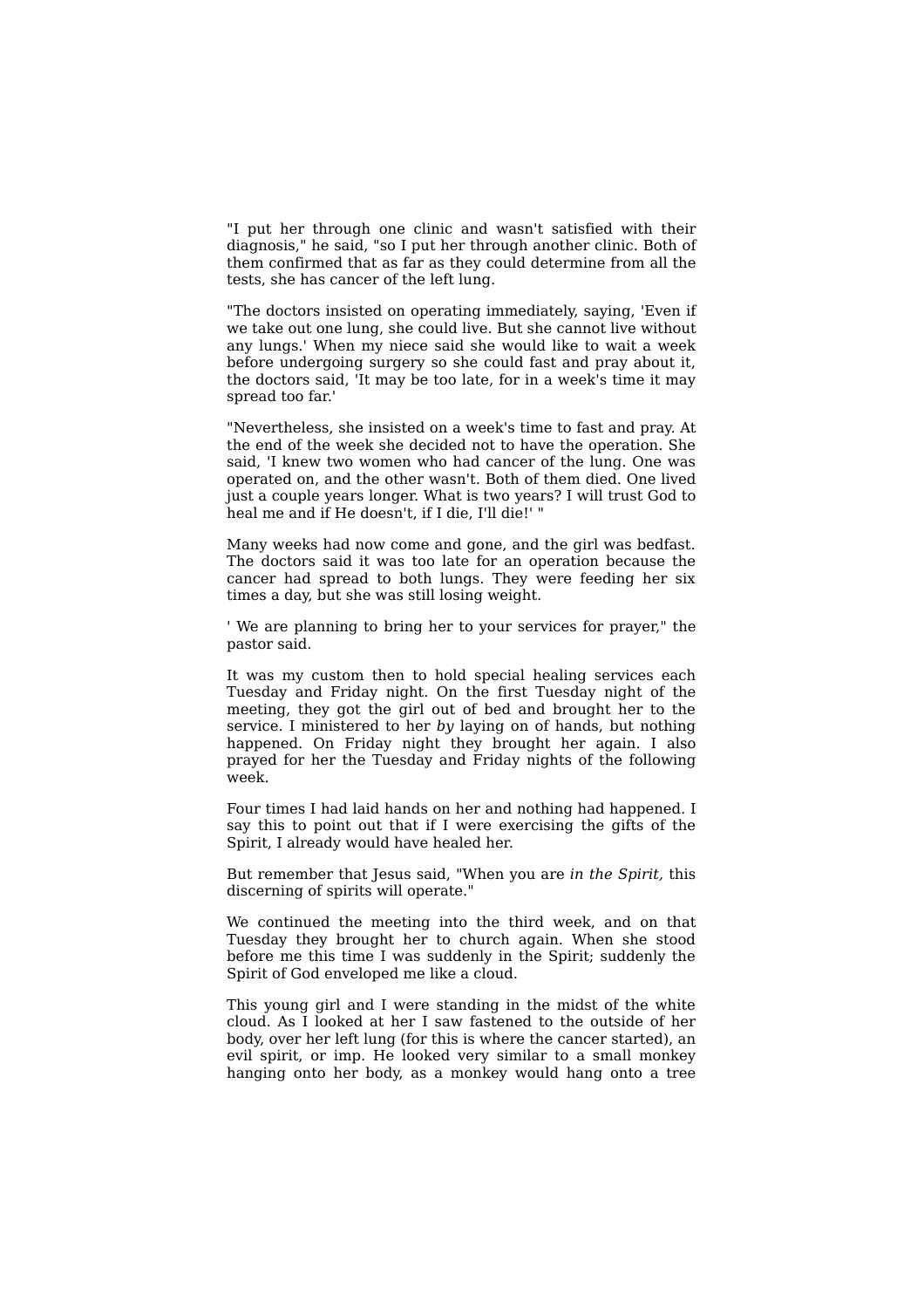# limb.

God permitted me to see into the realm of the spirit to see this evil spirit. I addressed the spirit and said, "You foul spirit that oppresses this girl's body, you will have to leave."' No one else in the congregation saw or heard anything but me. But they heard what I said.

The evil spirit replied, "I know I will have to leave if you tell me to, but I don't want to."

"In the Name of the Lord Jesus Christ, I command you to leave this body!" I said. I watched as the evil spirit turned loose of the girl and fell to the floor. Then I said,

"Not only must you leave this body, but you also must leave this building!" He ran down the aisle of the church and out the door.

The girl immediately lifted her hands and began praising God, saying, "I am free, I am free!" She had been a member of a Full Gospel church for 15 years  $-$  since she was a child of  $8 -$  and had been seeking the baptism of the Holy Spirit, but had never received it. In this instant, she received the Holy Spirit and began to speak with other tongues as the Spirit of God gave her utterance.

That same week she went back to her doctors and re-quested new X rays and tests of her lungs. She still looked no better outwardly. She was frail and run-down. The doctors told her that more tests were not necessary; they had done everything they could for her. She insisted, however, so they began to make new X rays and to run the usual tests.

"Something has happened!" the doctors exclaimed.

They ran another set of tests and took more X rays. Finally convinced, they said, "We cannot find any trace of cancer.

It is all gone. Your lungs are clear. We wouldn't have believed it possible if we didn't have the X rays and tests to prove that you had had cancer. What happened to you?"

She explained exactly what had happened, that it was God's power that had made her completely whole. They said, "Well, all we can say is that we know the condition you were in and that you are now completely well. And if you like, we will sign an affidavit stating that you had cancer of the lungs, but now it is gone."

The point I am making is that if I had been the one doing the healing, I would have done so the first time I prayed for her rather than the fifth time. This is what Jesus meant when He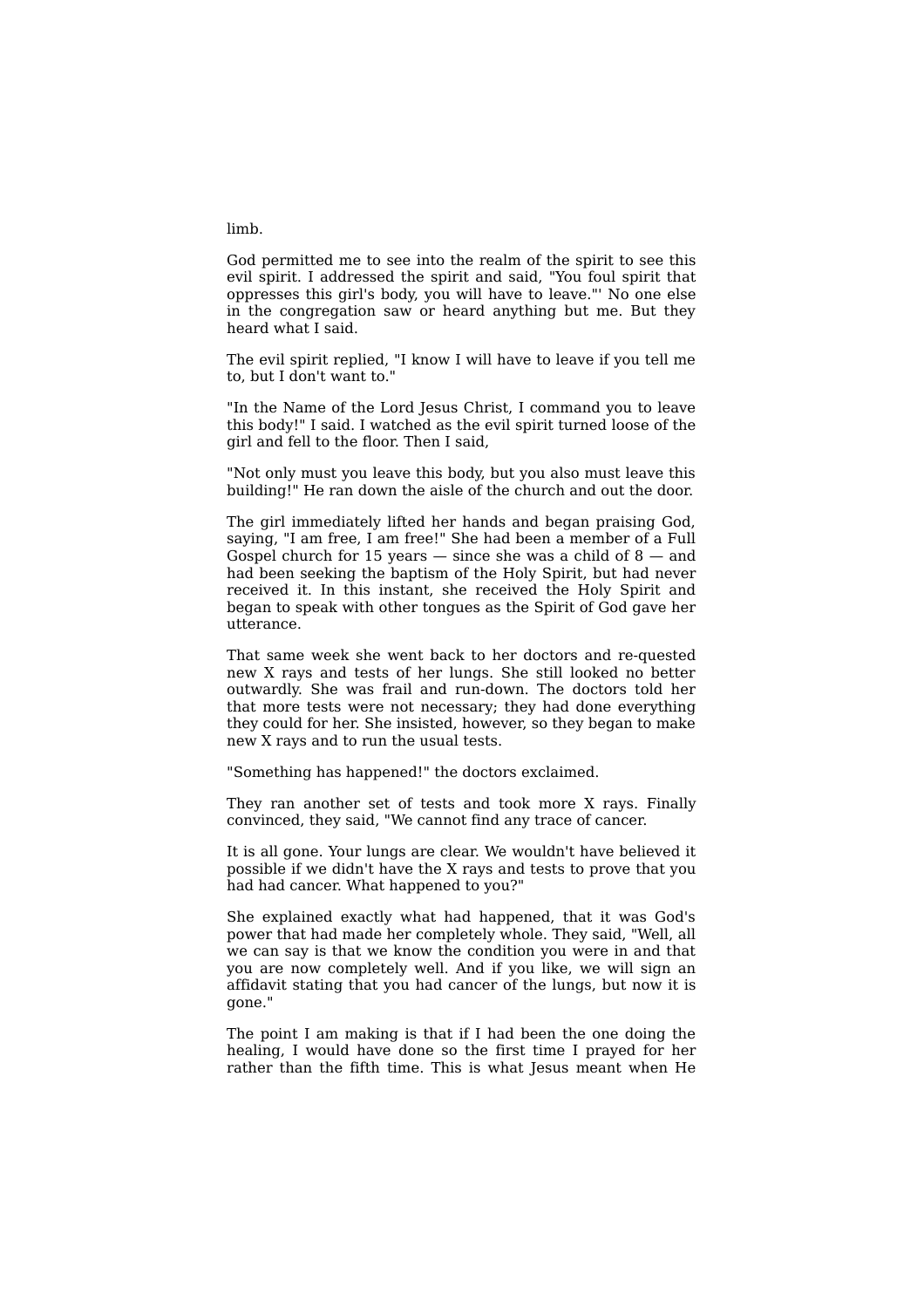said, "This will operate when you are in the Spirit."

A similar incident took place when I was conducting a meeting in 1958 in Pueblo, Colorado. While we were having special prayer for the sick one night, a man from Colorado Springs came forward. He told me that he was nervous, couldn't sleep, and was on tranquilizers. His wife later told me that they were about to commit him to a mental institution.

## *Seeing Demonic Oppression*

I laid hands on him and prayed that his nerves would be healed and his body would be healed from the top of his head to the soles of his feet. Then I went on to pray for the next person in the healing line. I continued praying for others for about ten minutes more. This man had gone back to his seat, which was on my right. When I looked over at him, immediately I was in the Spirit. God permitted me to see into the spirit realm, and I saw an evil spirit sitting on this man's shoulder. The spirit's arms were around the man's head in an armlock. I could see this, but no one else in the congregation was aware of what was going on.

I called the man to come to me, and when he stood in front of me I said, "You foul spirit that oppresses this man's mind, I command you to leave his body right now in the Name of Jesus!" When I said that, the spirit turned loose of him and fell to the floor.

The evil spirit said to me, "I don't want to leave this man, but I know that if you tell me to, I have to."

"Not only are you to leave this body, but you are to leave this building at once!"' I commanded, and he ran out the side door.

A broad smile crossed the man's face. He threw his hands into the air and shouted, "I am free! I am free!"

Although I hadn't mentioned what I had seen in the vision, the man said, "It seemed as if there was an iron band around my head and it was being screwed tighter and tighter. More and more pressure was being put on it. Suddenly it just popped off and was gone."

Do such healings last? Ten years later we heard from this man when he called our office in Tulsa for prayer for one of his children. He was still rejoicing in his freedom from demon oppression.

These are just two of many examples I could give to illustrate the operation of the Spirit in my life, and how it is not something which we can control but which operates as God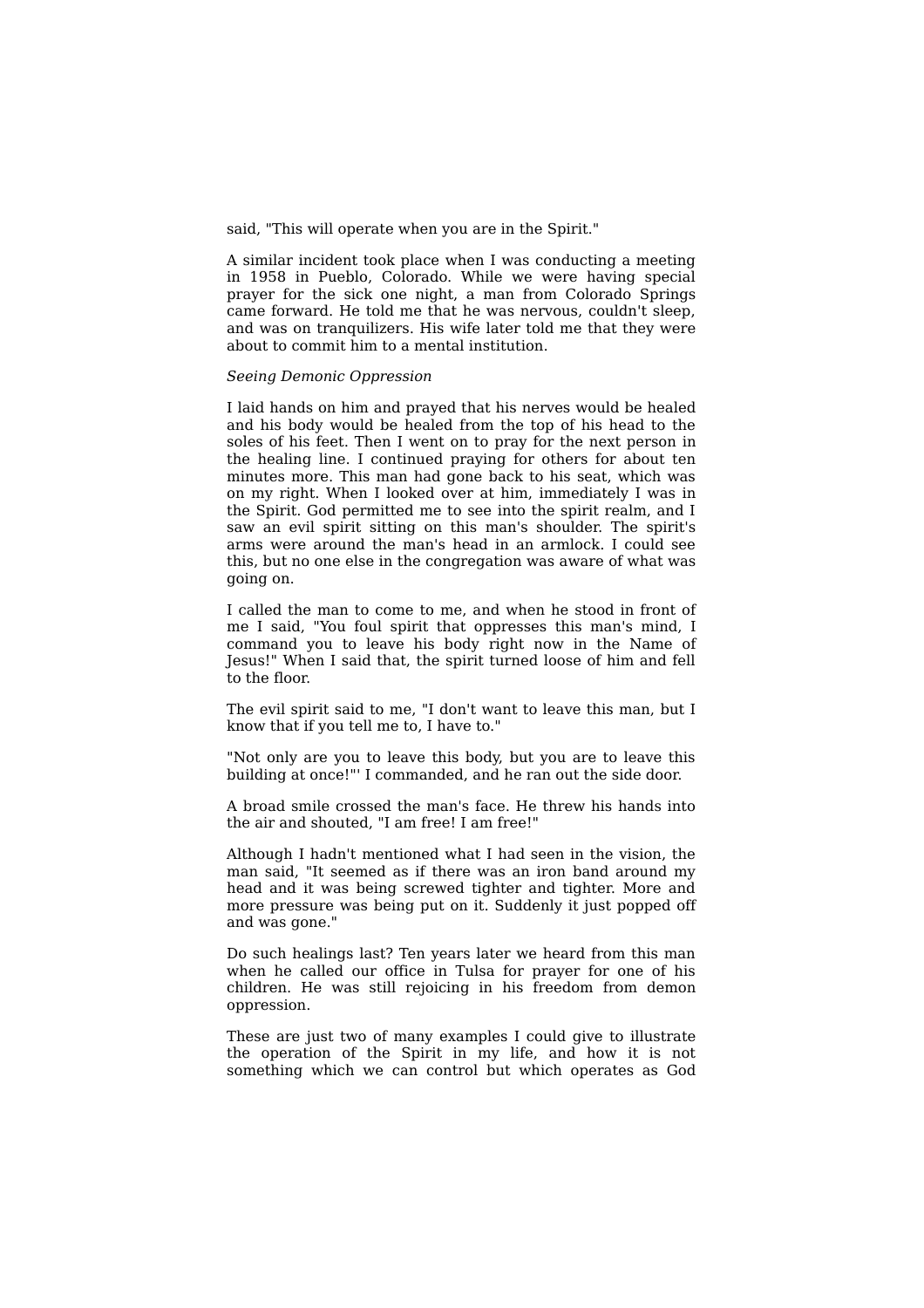wills. There are no magic buttons we can push to operate these things; it is only as the Lord leads.

Many suppose that the apostles carried these spiritual gifts around with them and operated them at will. But this certainly was not the case when Paul and Silas were at Philippi. They were there because God had led them into Macedonia by a vision. Lydia, a seller of purple dye, was saved as a result of their ministry.

Paul and Silas were in the city of Philippi for several days, and while there, " .. .it *came to pass, as we went to prayer, a certain damsel possessed with a spirit of divination met us, which brought her masters much gain by soothsaying: The same followed Paul and us, and cried, saying, These men are the servants of the most high God, which shew unto us the way of salvation"* (Acts 16:16,17).

This girl had a spirit of divination, which is soothsaying or fortune-telling. She knew who Paul and Silas were by the evil spirit that was in her. In other words, that evil spirit knew them. The girl herself didn't know them because she had never seen them before, yet she said,

#### *"These men are the servants of the most high God. . .. "*

Then we read, *"And this she did many days. But Paul, being grieved, turned and said to the spirit, I command thee in the name of Jesus Christ to come out of her. And he came out the same hour"* (Acts 16:18).

# *As the Spirit Wills*

*It is evident that Paul had the gift of discerning of* spirits in operation in his ministry. Yet the Scripture says that the girl followed them around for many days. Why didn't Paul command the evil spirit to leave her on the first day? Why didn't he do it on the second day? The answer is simply that the gift didn't operate when **Paul** *wanted* it to operate, but when the Spirit willed. Until he had the operation of the Spirit, Paul was just as helpless as any other person to deal with the situation!

We need to understand the Scriptures concerning this in order to be open to God and to look to Him in prayer for the manifestation of spiritual gifts.

Getting back to the vision God gave me late that night in Broken Bow, Oklahoma, the Lord said to me, "From this night forward, what is known in my Word as the gift of discerning of spirits will operate in your life when you are in the Spirit. I will show you how these spirits get hold of people and dominate them — even Christians, if they allow them to."\*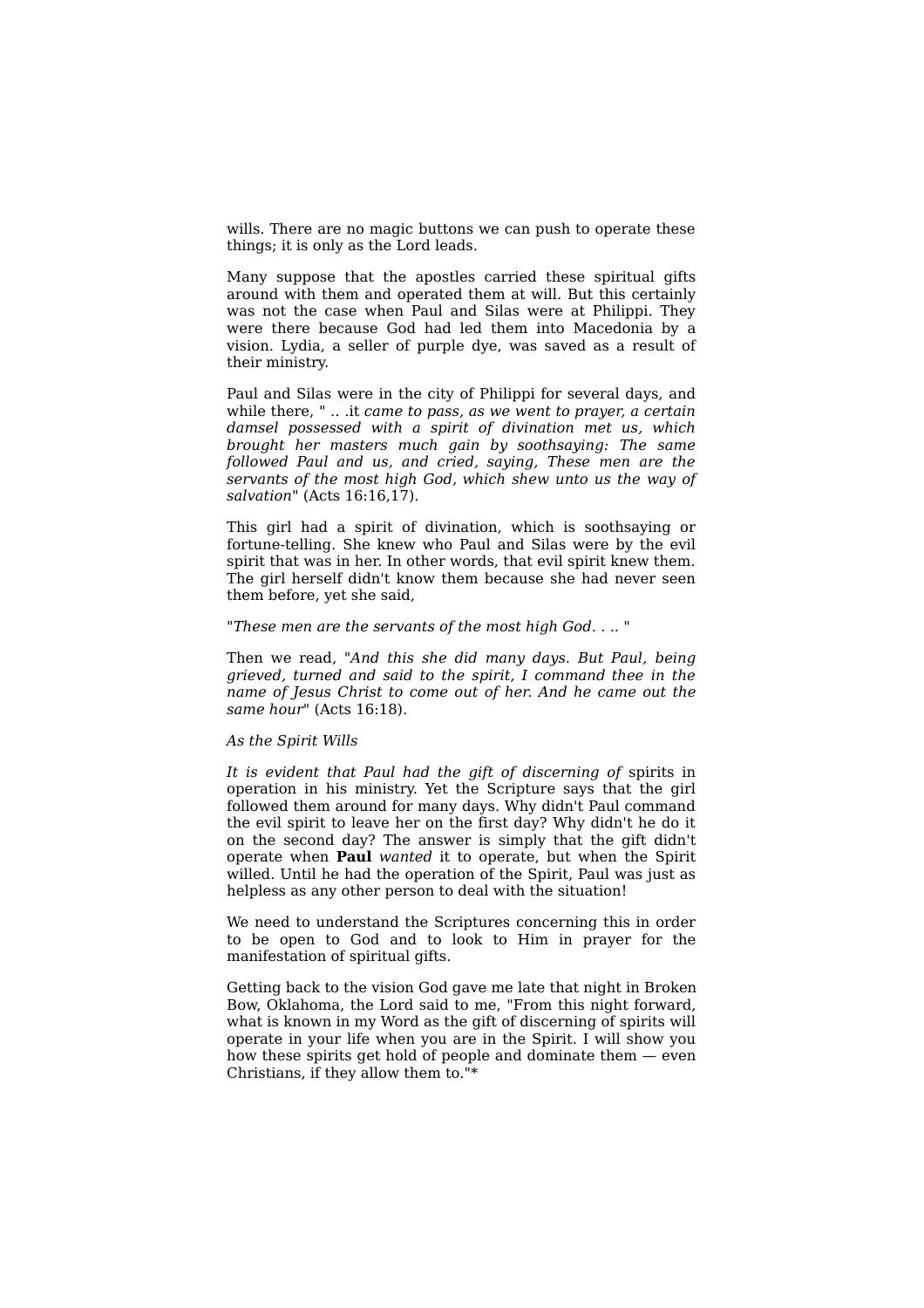\*FOR more information on this subject, see Rev. Hagin's **fourvolume series** entitled *Satan, Demons, and Demon Possession.*

Jesus went on to say," There are four classes of demons or evil spirits." He said that they are divided into four groups as mentioned in Ephesians: *"For we wrestle not against flesh and blood, but against principalities, against powers, against the rulers of the darkness of this world, against spiritual wickedness* [wicked spirits] *in high places"* (Eph. 6:12).

The Lord said, "There are four divisions: (1) principalities, (2) powers, (3) rulers of the darkness of this world, (4) and wicked spirits in high places or in the heavenlies. The highest spirits with which you have to deal are the rulers of the darkness of this world."

He went on talking to me about the fact that the Word of God says that the whole world lies in darkness, but we who are believers are children of light and not of darkness.

He referred to a number of Scriptures, including the following.

*"Be ye not unequally yoked together with unbelievers: for what fellowship hath righteousness with unrighteousness? and what communion hath light with darkness?"* (2 Cor. 6:14). Believers are called light, and unbelievers are called darkness.

The second chapter of Colossians tells of Christ's death on the cross and resurrection from the dead, *"And having spoiled principalities and powers, he made a shew of themopenly, triumphing over them in it"(v.* 15). In other words, Christ, in His death, burial, and resurrection, spoiled or defeated these same principalities and powers that we must deal with.

## *Rulers of the Unsaved*

The Lord went on to say, "The highest types of demons with which you have to deal on earth, the rulers of the darkness of this world, rule all unsaved people, all who are in darkness. They rule over them and dominate them.

"That is why people do and say things that they don't intend to. That is why some good people say, 'I would never do anything like that,' and before a year has passed they have done something worse. This is because they are dominated by the rulers of the darkness of this world.

They are in the kingdom of darkness. And whether you want to admit it or not, even your close friends and relatives or whoever it may be, if they are unsaved, are dominated by these spirits who are rulers of the darkness of this world.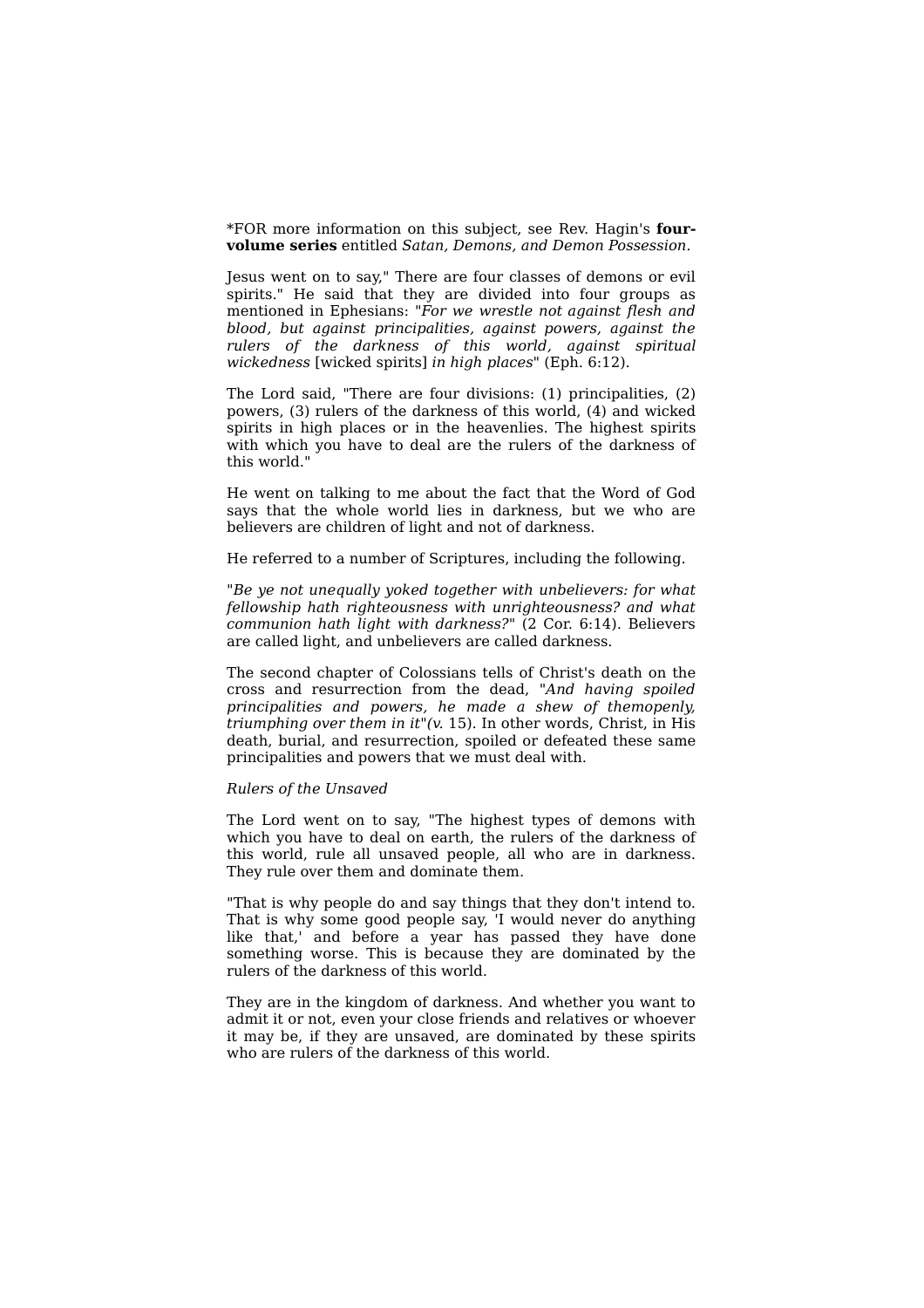"It is always one of these rulers of the darkness of this world that possesses a person. They rule not only those who are within the darkness of this world, but they also tell the principalities what to do. Then the principalities rule over the powers and tell them what to do. The lowest type of demons have very little to do. They do very little thinking of their own and are told what to do.

"Now I will show you how these evil spirits get hold of people when they are allowed to," the Lord said to me.

Suddenly in the vision I saw a woman. I immediately recognized her as being the former wife of a minister. I had been introduced to her and her husband on one occasion. Other than that, I didn't know either of them and I had no communication with either of them in any way.

I only knew that she had since left her husband.

"This woman was a child of mine," the Lord said. "She was in the ministry with her husband. She was filled with the Spirit, and the gifts of the Spirit were operating in her life. One day an evil spirit came to her and whispered in her ear, 'You are a beautiful woman. You could have had fame, popularity, and wealth, but you have been cheated in life by following in the Christian walk.' The woman realized that this was an evil spirit and she said, 'Get thee behind me, Satan.' The spirit left her for a period.

"By and by the same spirit returned. He sat on her shoulder and whispered in her ear, 'You are a beautiful woman, but you have been robbed by taking this lowly walk of Christianity and living a separated life.' Again she recognized this as Satan and said, 'Satan, I resist you in the Name of Jesus,' and he left her for a while.

"But he came back again and sat on her shoulder, whispering the same things in her ear. This time she began to entertain these thoughts, for she liked to think she was beautiful. As she began to think along the lines the devil suggested to her, she became obsessed with that thinking."

Then in the vision I saw the woman become as transparent as glass, and I saw a black dot in her mind.

"That dot represents the fact that she is obsessed in her thinking with this spirit," the Lord said. "At first she was oppressed on the outside, but as she allowed the devil's suggestion to take hold of her thoughts, her mind became obsessed. She wanted to think, 'I am a beautiful woman.

I could have wealth and popularity, but I have been robbed in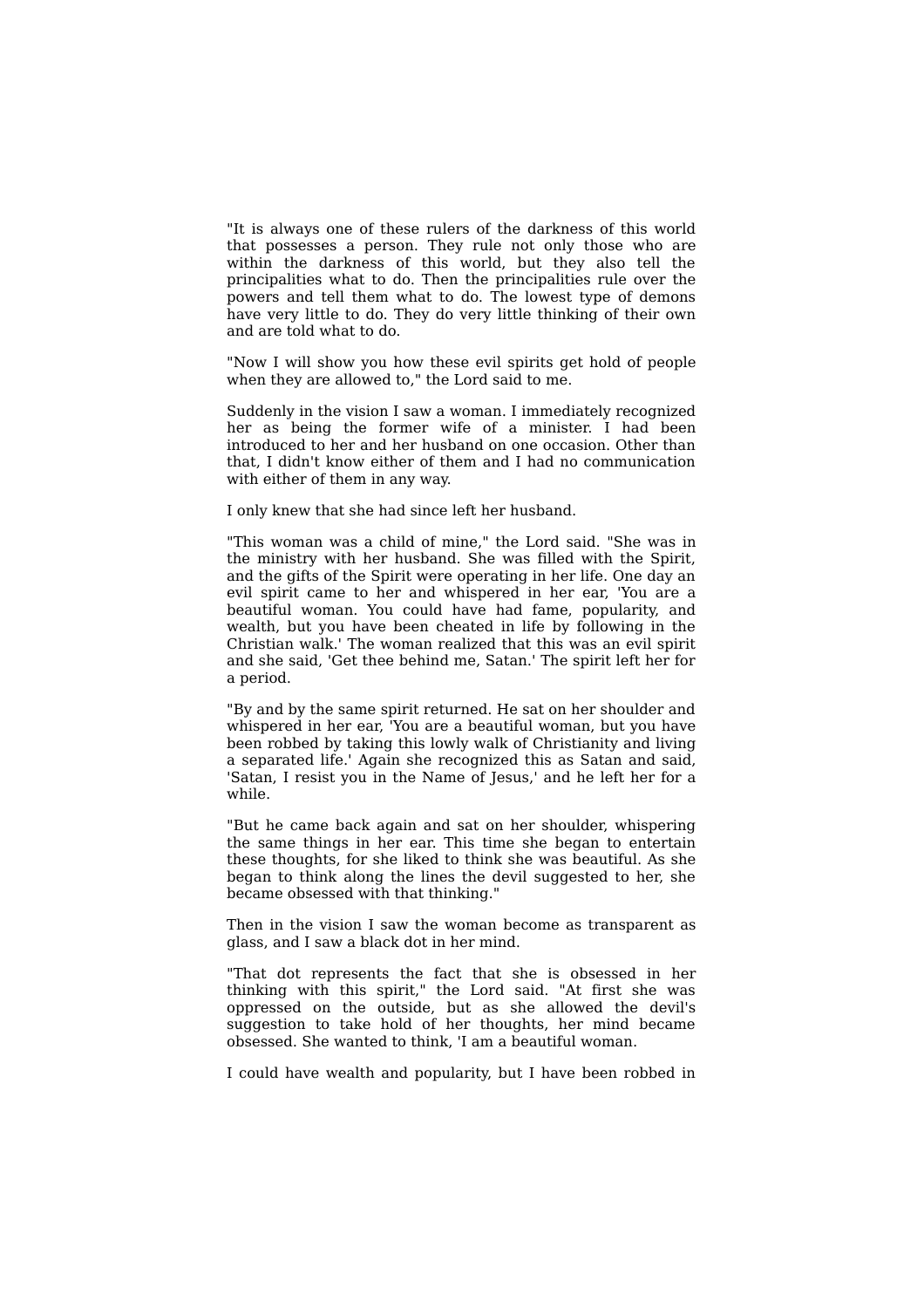life.' Still, it wasn't too late. She could have resisted; she could have refused to think those thoughts. Then the evil spirit would have fled from her and she would have remained free. But she chose otherwise.

"Finally she left her husband and went out into the world, seeking the fame and wealth which the devil offered.

She took up with one man after another. After a time that thing got down into her spirit." In the vision I saw the black dot move from her head to her heart, and then the woman said, "I don't want the Lord anymore. Just leave me alone."

I said, "Lord, why are You showing this to me? Do You want me to pray for this woman? Do You want me to cast the devil out of her?"

"No, I don't want you to pray and cast the devil out of her," the Lord answered, "because you couldn't anyway.

She wants that spirit, and as long as she wants it, she can have it."

"Then why did You show this to me, Lord?"

"I have shown this to you for two reasons: first, so you could see how an evil spirit will get hold of a person, even a child of God, if they will let him; second, I want you to deal with that spirit who is operating through that woman and harassing and intimidating the ministry of her former husband."

"How do I do that?" I asked. The minister was in the same state I was in, but the woman was in another state.

"There is no distance in the realm of the spirit," the Lord said. "Simply speak to that spirit and command him, in my Name, saying, 'You foul spirit that is operating in the life of this woman [calling her name], that is harassing and embarrassing the ministry of the servant of the Lord [calling her husband's name], I command you to desist in your operations and stop in your maneuvers this moment."'

In the Spirit I said those words, and immediately that spirit ceased to operate through her to intimidate that minister. From that day forward the minister never again was troubled by her or that spirit.

"Lord, what will happen to her?" I asked.

"She will spend eternity in the regions of the damned, where there is weeping and gnashing of teeth," He answered. And in the vision I saw her go down into the pit. I heard her awful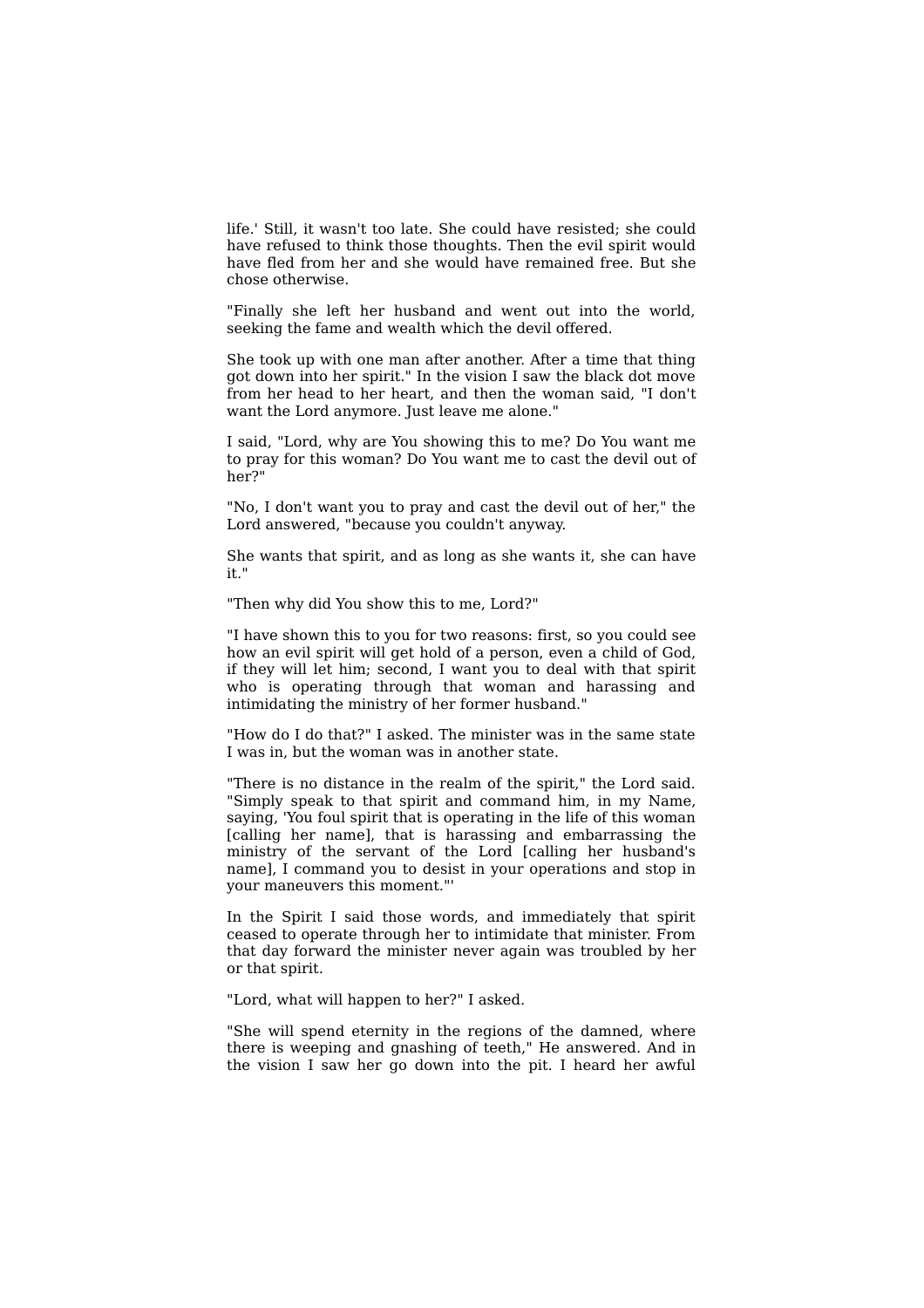#### screams.

"This woman was your child, Lord. She was filled with your Spirit and had part in the ministry. Yet You said not to pray for her. I cannot understand this!"

The Lord reminded me of the following Scripture: *"If any man see his brother sin a sin which is not unto death, he shall ask, and he shall give him life for them that sin not unto death. There is a sin unto death: I do not say that he shall pray for it"* (1 John 5:16).

I said, "But Lord, I always have believed that the sin referred to in this Scripture is physical death, and that the person is saved although he has sinned."

"But that Scripture doesn't say physical death," the Lord pointed out. "You are adding something to it. If you will read the entire fifth chapter of First John, you will see that it is talking about life and death — spiritual life and spiritual death — and this is spiritual death. This refers to a believer who can sin a sin unto death, and therefore I say that you shall not pray for it. I told you not to pray for this woman because she sinned a sin unto death."

"This really disrupts my theology, Lord. Would you explain some more?" I asked. (Sometimes we need our theology disrupted if it is not in line with the Word.) Jesus reminded me of the following Scripture:

## **HEBREWS 6:4-6**

**4 For it is impossible for those who were once enlightened, and have tasted of the heavenly gift, and were made par takers of the Holy Ghost,**

**5 And have tasted the good word of God, and the powers of the world to come,**

**6 If they shall fall away, to renew them again unto repen tance; seeing they crucify to themselves the Son of God afresh, and put him to an open shame.**

"Yes, I know that Scripture, but my denomination said that 'those who were once enlightened' does not refer to Christians — it means lost persons who get under conviction."

The Lord said, "Remember, I told you this woman was my child. She was filled with the Holy Spirit, and she had part in the ministry. You will notice that the Scripture says, '/t *is impossible for those who were once enlightened, and have tasted of the heavenly gift....'* I am the heavenly gift. A man under conviction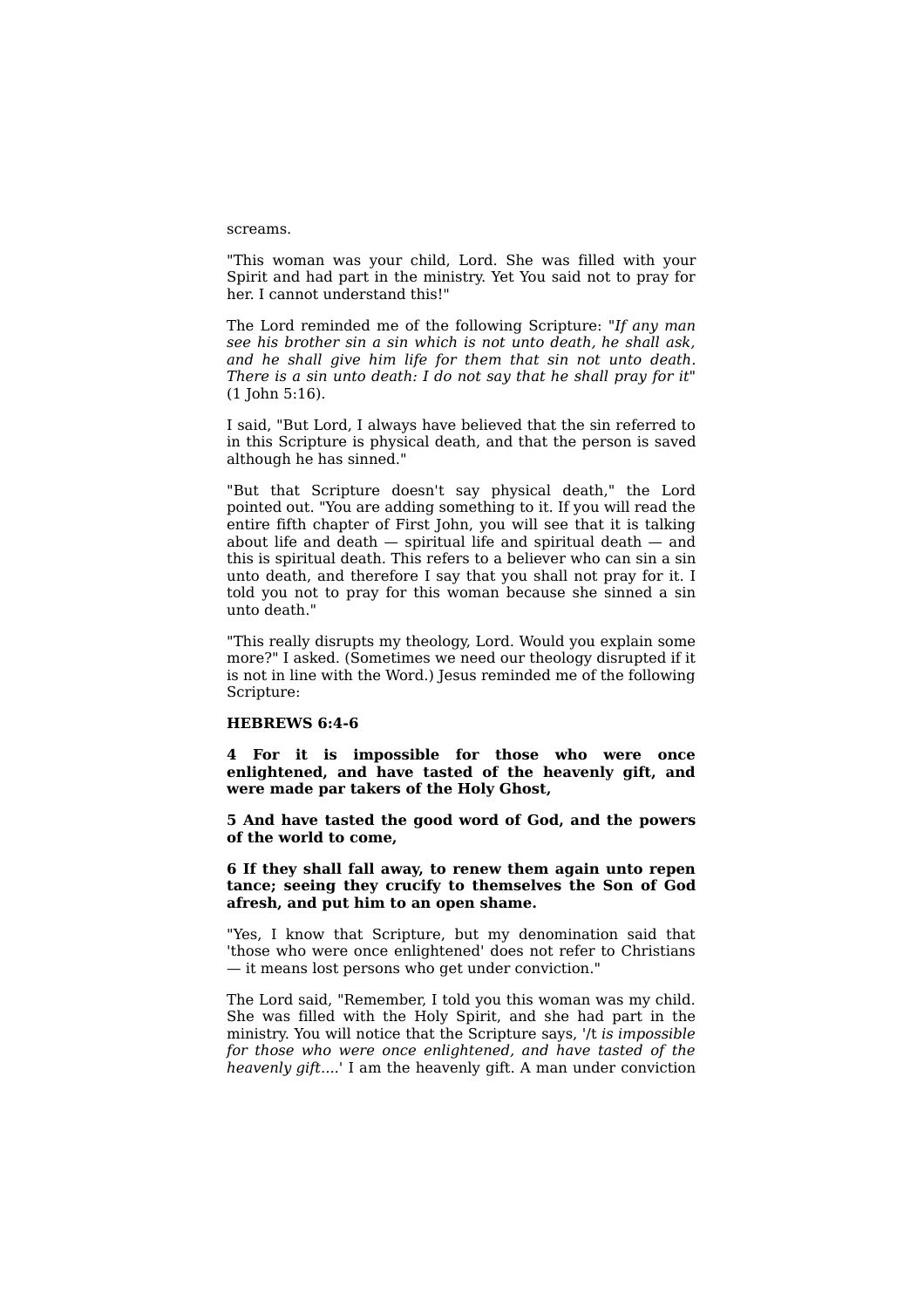is enlightened, but he has not tasted of Me.

"The Word of God says, 'For *God so loved the world, that he gave his only begotten Son, that whosoever believeth in him should not perish, but have everlasting life'* (John 3:16). I am the heavenly gift, and the man under conviction has not tasted of the heavenly gift. He sees his lost condition and he sees that he can be saved. *'For the wages of sin is death; but the gift of God is eternal life through Jesus Christ our Lord'* (Rom. 6:23). No one has *tasted* the heavenly gift, the gift of God, until he has received eternal life by *accepting* Me as Lord and Savior.

"Notice the words in this Scripture '.. *.and were made partakers of the Holy Ghost* [this woman had been baptized in the Holy Spirit], *And have tasted the good word of God....'* (Heb. 6:4,5); or as the *Phillips* translation reads, '. . .who have known the wholesome nourishment of the Word of God....'

"In other words, *baby Christians cannot commit the sin unto death.* It is to be regretted that baby Christians live as they sometimes do, and they say and do some things they should not. But I do not hold these things against them any more than you would hold things a little child may do against him because he doesn't know any better.

"The person referred to in this Scripture — and that includes the woman I am showing you — has tasted the good Word of God; that is, he or she has grown beyond the baby Christian stage. One Scripture says, *'As newborn babes, desire the sincere milk of the word, that ye may grow thereby'* (1 Peter 2:2). This woman had grown beyond the sincere milk of the Word. She had tasted the solid meat of the Word. She already had tasted of the 'powers of the world to come.' She had the gifts of the Spirit in operation in her life."

Jesus continued, "For one to commit 'a sin unto death,' he would have had all five of these experiences:

"1. Be enlightened (or convicted) to see his lost state, and to know that there is no way for him to be saved except through Jesus Christ.

"2. Taste of the heavenly gift, which is Jesus.

"3. Become a partaker of the Holy Spirit, or be filled with the Holy Spirit.

"4. Grow enough out of the babyhood stage to have tasted the good Word of God.

"5. Have the powers of the world to come — the gifts of the Spirit — operating in his life.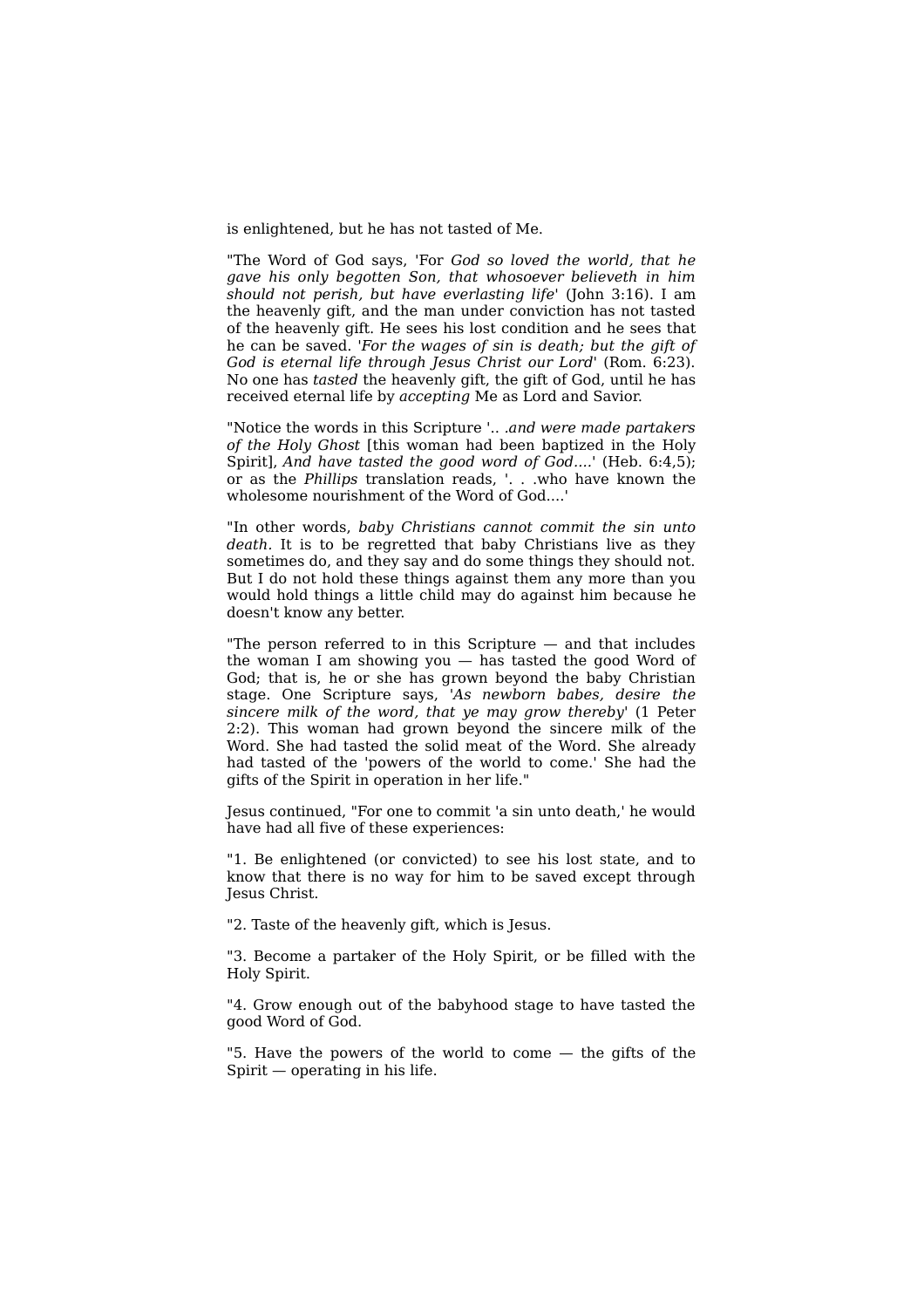"This woman had all these qualifications. And my Word says it is impossible '.. *.If they shall fall away, to renew them again unto repentance; seeing they crucify to themselves the Son of God afresh, and put him to an open shame'* " (Heb. 6:6).

I asked the Lord, "What sin is this, then?"

The Lord referred me to the following Scripture:

## **HEBREWS 10:26-29**

**26 For if we sin wilfully after that we have received the knowledge of the truth, there remaineth no more sacrifice for sins,**

**27 But a certain fearful looking for of judgment and fiery indignation, which shall devour the adversaries.**

**28 He that despised Moses' law died without mercy under two or three witnesses:**

**29 Of how much sorer punishment, suppose ye, shall he be thought worthy, who hath trodden under foot the Son of God, and hath counted the blood of the covenant, wherewith he was sanctified, an unholy thing, and hath done despite unto the Spirit of grace?**

The Lord said to me, "The sin that this Scripture speaks about is that of the believer who turns his back upon Me. Notice the words in this Scripture, *'He that despised Moses' law died without mercy . . . Of how much sorer punishment, suppose ye, shall he be thought worthy, who hath trodden under foot the Son of God* . . . . '

"Because of great persecution, the Hebrew Christians referred to in this passage were tempted to go back to Judaism, but if they went back, they would have trodden under foot the Son of God. They would have counted the blood of the covenant an unholy thing, for they were saying that Jesus is not the Messiah; He is not the Son of God. They turned their backs on Me. This is why Paul warned them that if they did that, it would be impossible to renew them unto repentance.

## *Forgiveness for Adultery*

"It is sad that this woman left her husband for another man, but adultery is not the unpardonable sin. If she had turned back to Me in repentance, even though she might have had a hundred men, I would have forgiven her.

Whatever she might have done, if she had asked Me to forgive her, I would have.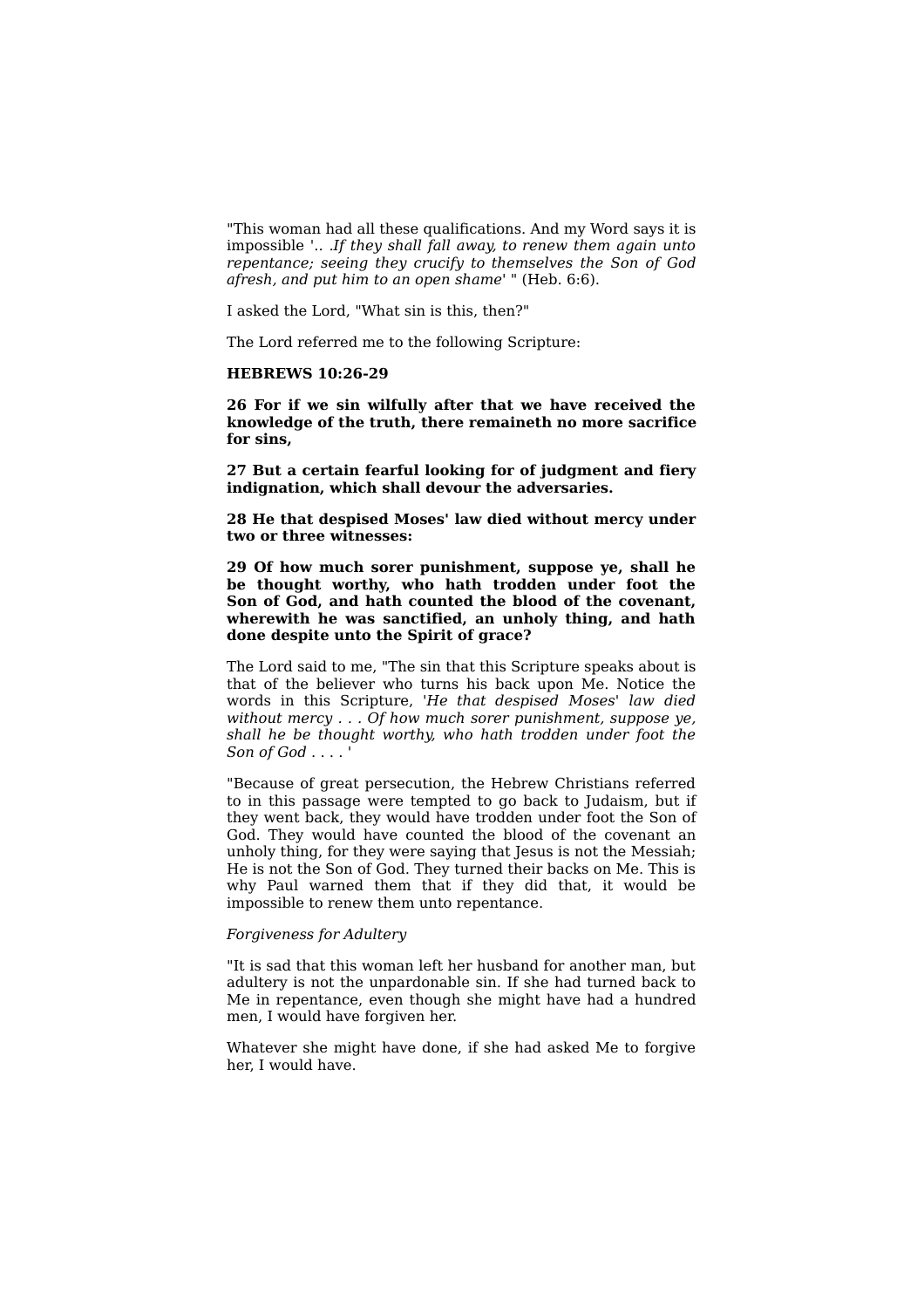"Even if she had been a baby Christian when she said,

'I don't want Jesus anymore; leave me alone,' and didn't actually realize what she was doing, I would have forgiven her. If she had done that because she was tempted and pressed into it beyond measure, I would have forgiven her.

*But she knew exactly what she was doing, and she acted willfully* when she said, 'I don't want Him anymore.'

Therefore I tell you not to pray for her. I merely showed you this so you might see how the devil can get hold of Christians if they will permit him to."

Then in the vision I saw a man. I didn't recognize him.

Jesus said, "I will show you another example of how demons get hold of a person and how to deal with them and cast them out."

I saw a spirit come and sit on the man's shoulder and whisper in his ear. The man entertained the thoughts that Satan gave him. Then I saw this spirit go into the man's mind.

Jesus said, "This spirit is one of the higher rulers of their world. They are the ones that get hold of a man and eventually possess him. There are degrees of possession, and these spirits will bring other evil spirits with them."

Then the Lord reminded me of the passage in the fifth chapter of Mark's Gospel which tells the story of the maniac of Gadara.

## **MARK 5:2-7**

**2 And when he was come out of the ship, immediately there met him out of the tombs a man with an unclean spirit [notice here that the man had just one unclean spirit], 3Who had his dwelling among the tombs; and no man could bind him, no, not with chains:**

**4 Because that he had been often bound with fetters and chains, and the chains had been plucked asunder by him, and the fetters broken in pieces: neither could any man tame him.**

**5 And always, night and day, he was in the mountains, and in the tombs, crying, and cutting himself with stones.**

**6 But when he saw Jesus afar off, he ran and worshipped him,**

**7 And cried with a loud voice, and said, What have I to do with thee, Jesus, thou Son of the most high God? I ad-jure thee by God, that thou torment me not.**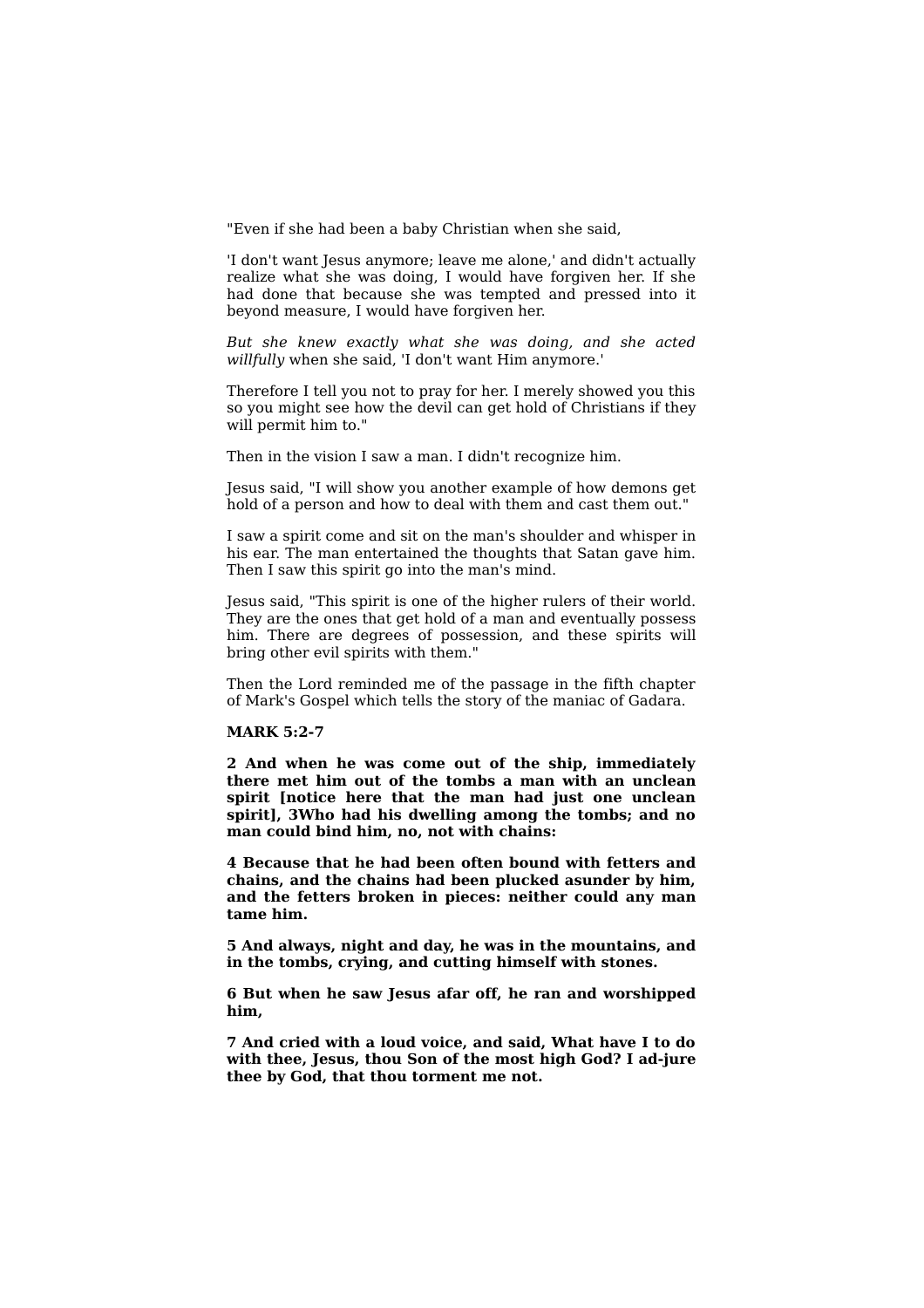**Notice that the evil spirit knew Jesus. When Jesus asked him his name, he replied, ". .** *.My name is Legion: for we are many* **" (v. 9). When Jesus cast the demons out, they entered a herd of swine nearby, "..** *.and the herd ran violently down a steep place into the sea, (they were about two thousand) and were choked in the sea"* **(v. 13).**

Although only one evil spirit *possessed* this man from Gadara, as many as 2,000 were cast out and plunged headlong into the sea after entering the herd of swine!

In the vision, the spirit got hold of the man and seemed to open his head like a trap door. Then I saw other spirits come and enter the man. Jesus said to me, "From now on when you come into the presence of anyone who is fully possessed with the devil, he will recognize you, just as the man you read about in the fifth chapter of Mark recognized Me when he came into my presence. Now walk up to this man, and when you do, the evil spirit will recognize you."

In the vision I walked up to the man, and immediately the demon that possessed him called out, "I know you."

I said, "Yes, I realize you know who I am, and I command you to be quiet right now in the Name of Jesus!"

The Lord went on to say, "These spirits will know you.

Through the gift of discerning of spirits you will know what kind of spirit it is. You remember that in dealing with the man from Gadara I said, *'Come out of the man, thou unclean spirit.'* I discerned it was an unclean spirit, and I commanded him to come out."

In the case of the man in the vision who had the evil spirit, I knew immediately what kind of spirit possessed him, and I commanded that spirit to come out of him, but he didn't.

Jesus said, "To cast them out you sometimes have to know not only the kind of spirit they are but also their name or number. Notice in dealing with the man from Gadara, I said, *'Come out of the man, thou unclean spirit,*'

but he didn't come out."

This was something I had completely overlooked, but on rereading the fifth chapter of Mark I noticed it was true.

*"And he* [Jesus] *asked him, What is thy name? And he answered, saying, My name is Legion: for we are many"* (v. 9).

Jesus brought something else to my attention concerning this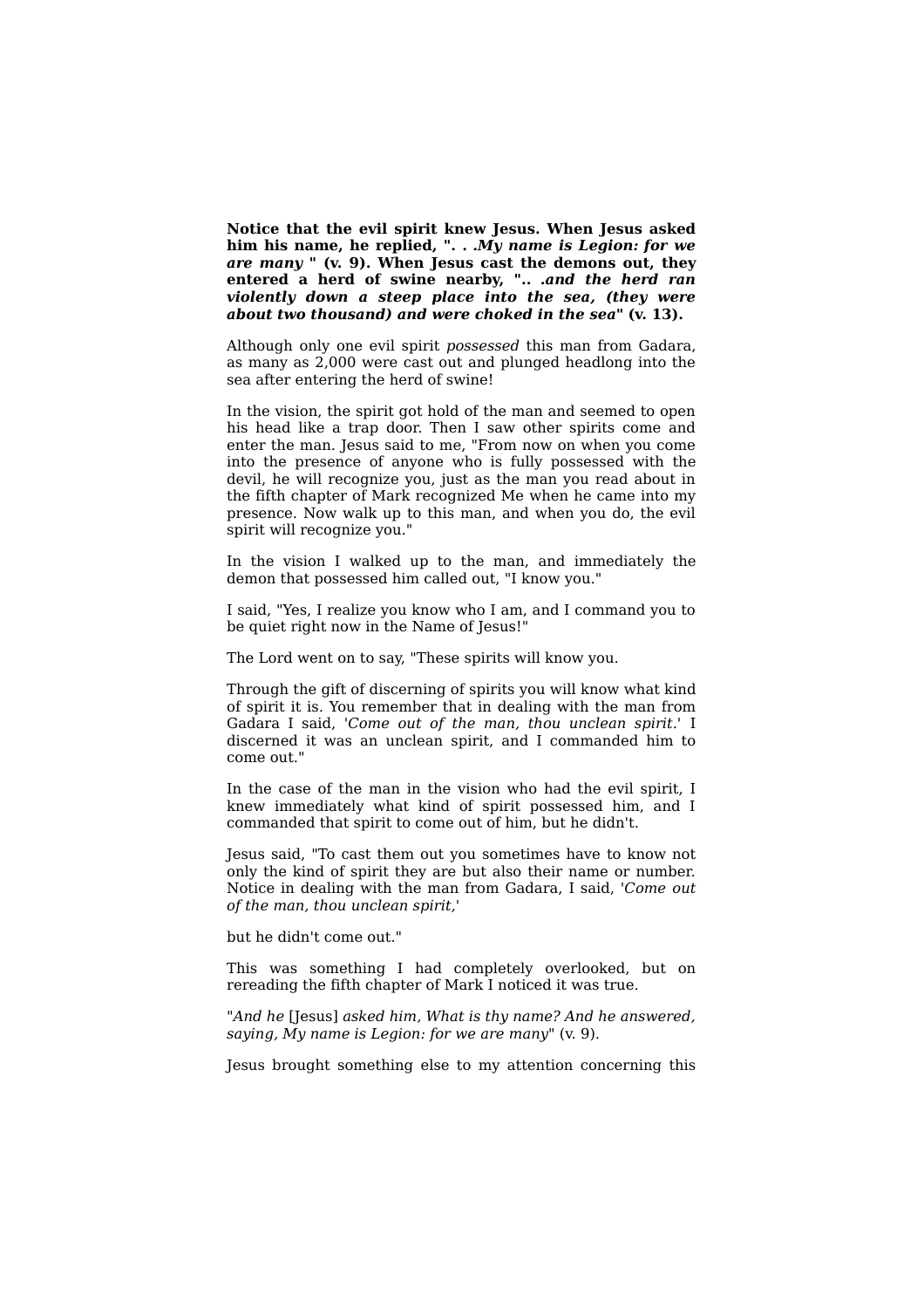passage. "If you had been present," Jesus said,

"you would have heard what the evil spirit said, because he used the man's voice — he talked through him. When I asked what his name was, he replied, 'My name is Legion, for we are many.' Then he begged, 'Don't send us away out of the country.' That was the first unclean spirit that possessed the man's body speaking — he used the man's voice.

"Then you will see in the 12th verse, *'And all the devils besought him, saying, Send us into the swine, that we may enter into them.'* All of the demons cried out at once. Had you been present at this time, you wouldn't have known what they were saying, unless you had the gift of discerning of spirits to see and hear in the spirit realm.

"I knew because this gift was operating in my ministry.

All of the demons besought  $Me$  — all of them spoke at once. They weren't talking out loud; that is, they weren't talking as a man would speak. They were speaking in the spirit realm."

I then walked up to the man in the vision. I discerned the kind of spirit that possessed him and commanded him to come out. Nothing happened. Jesus said to ask his number, so I said, "How many of you are in this man?"

He said, "Nineteen more besides me."

I spoke to them, saying, "I command you and all 19 others to come out," *'* and they came out. Then I asked the Lord, "Where do demons go when they come out?"

"They walk the dry places seeking rest, and they find none," He replied. Then I remembered the following Scripture:

## **MATTHEW 12:43-45**

**43 When the unclean spirit is gone out of a man, he walketh through dr places, seeking rest, and findeth none.**

**44 Then he saith, I will return into my house from whence I came out; and when he is come, he findeth it empty, swept, and garnished.**

**45 Then goeth he, and taketh with himself seven other spirits more wicked than himself, and they enter in and dwell there: and the last state of that man is worse than the first. . . .**

I asked the Lord, "Why can't we cast them into the pit and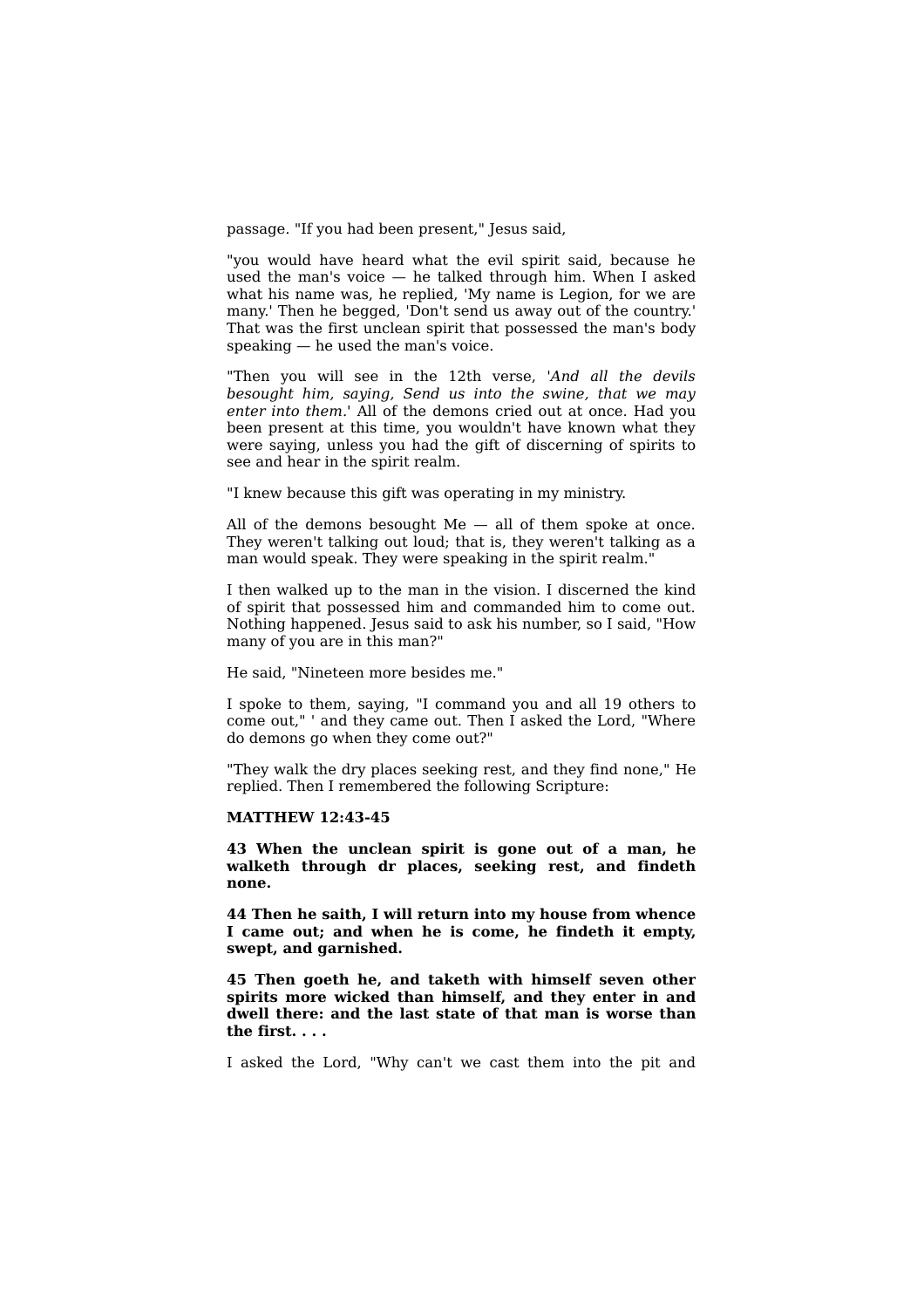banish them from the earth forever?"

He said, "The time for this hasn't come yet. If it would have been possible when I was on earth, I would have cast them all into the pit. But you will remember on one occasion the demons cried out to Me, saying, '. .. *What have we to do with thee, Jesus, thou Son of God? art thou come hither to torment us before the time?'* (Matt. 8:29). You see, their time hasn't come yet. The time is coming when Satan and all his demons will be cast in the lake of fire where they will be forever."

While Jesus was talking to me, an evil spirit that looked like a monkey ran between Jesus and me and spread out something that looked like a black cloud or a smoke screen. I couldn't see Jesus anymore.

Then the demon began jumping up and down, waving his arms and legs, and yelling in a shrill voice, "Yakety-yak, yakety-yak, yakety-yak."

I paused for a moment. I could hear the voice of Jesus as He continued to talk to me, but I could not understand the words.

I thought to myself, *Doesn 't the Lord know I am missing what He is saying? I need to get that - it is important— but I am missing it.* I wondered why Jesus didn't command the evil spirit to stop. I waited for a few more moments. Jesus continued talking as if He didn't even know the evil spirit was present. I wondered why the Lord didn't cast him out, but He didn't.

Finally, in desperation, I pointed my finger at the evil spirit and said, "I command you to be quiet in the Name of Jesus Christ!" He stopped immediately and fell to the floor. The black smoke screen disappeared and I could see Jesus once again. The spirit lay on the floor whimpering and whining like a whipped pup. I said, "Not only must you be quiet, but get up and get out of here!" He got up and ran away.

I was still wondering why Jesus had not stopped this evil spirit from interfering, and of course Jesus knew what I was thinking. He said, "If you hadn't done something about that, I couldn't have."

"Lord, I know I misunderstood You! You said You *couldn't* do anything about it, but You really meant that You *wouldn't."*

"No," He said, "if you hadn't done something about that spirit, I couldn't have."

"But Lord, You can do *anything.* To say You couldn't is different from anything I've ever heard preached or preached myself. That really upends my theology."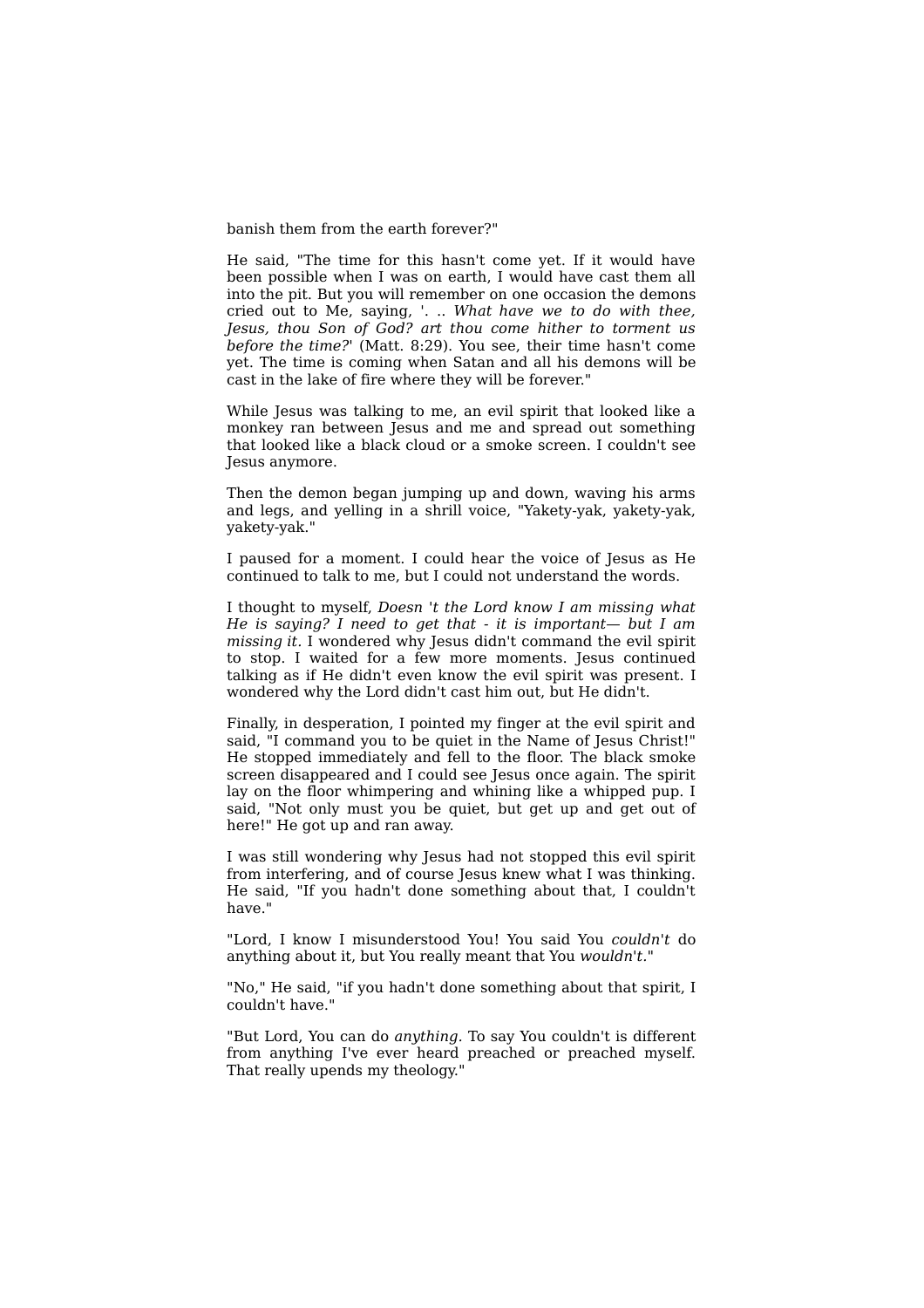"Sometimes your theology needs upending," the Lord answered.

I said, "Lord, even though I am seeing You with my own eyes, even though I hear your voice speaking to me as plainly as any voice I have ever heard, I cannot accept that unless You prove it to me by the Word of God. For the Word says, '.. *.In the mouth of two or three witnesses shall every word be established' (2* Cor. 13:1). I will not accept any vision, I will not accept any revelation, if it cannot be proved by the Bible."

Instead of becoming angry with me for saying this, Jesus smiled sweetly and said, "I will give you not just two or three witnesses; I will give you four witnesses."

I said, "I have read through the New Testament 150 times and many portions of it more than that. If that is in there, I don't know about it."

"Son, there is a lot in there you don't know," the Lord pointed out. "There is not a single place in the New Testament where believers are ever told to pray against the devil and I will do anything about him. There is not one instance in any of the epistles written to the churches that said to tell God to rebuke the devil or do something about the devil. If they do, they 're wasting their time. God has done all He is going to do about the devil for the time being until the angel comes down from heaven, takes the chain and binds him, and puts him into the bottomless pit.

"Every writer of the New Testament in writing to the Church always told *the believer* to do something about the devil. The believer has to have authority over the devil, or the Bible wouldn't tell him to do something about the devil:

# **MATTHEW 28:18-20**

**18.. .All power [or authority] is given unto me in heaven and in earth.**

**19 Go** *ye* **therefore, and teach all nations, baptizing them in the name of the Father, and of the Son, and of the Holy Ghost:**

**20 Teaching them to observe all things whatsoever I have commanded you: and, lo, I am with you alway, even unto the end of the world.**

"You might say, 'But you could have done something about that spirit because this Scripture says you have all power and authority in heaven and in earth.' However, I have delegated my authority on the earth to the Church: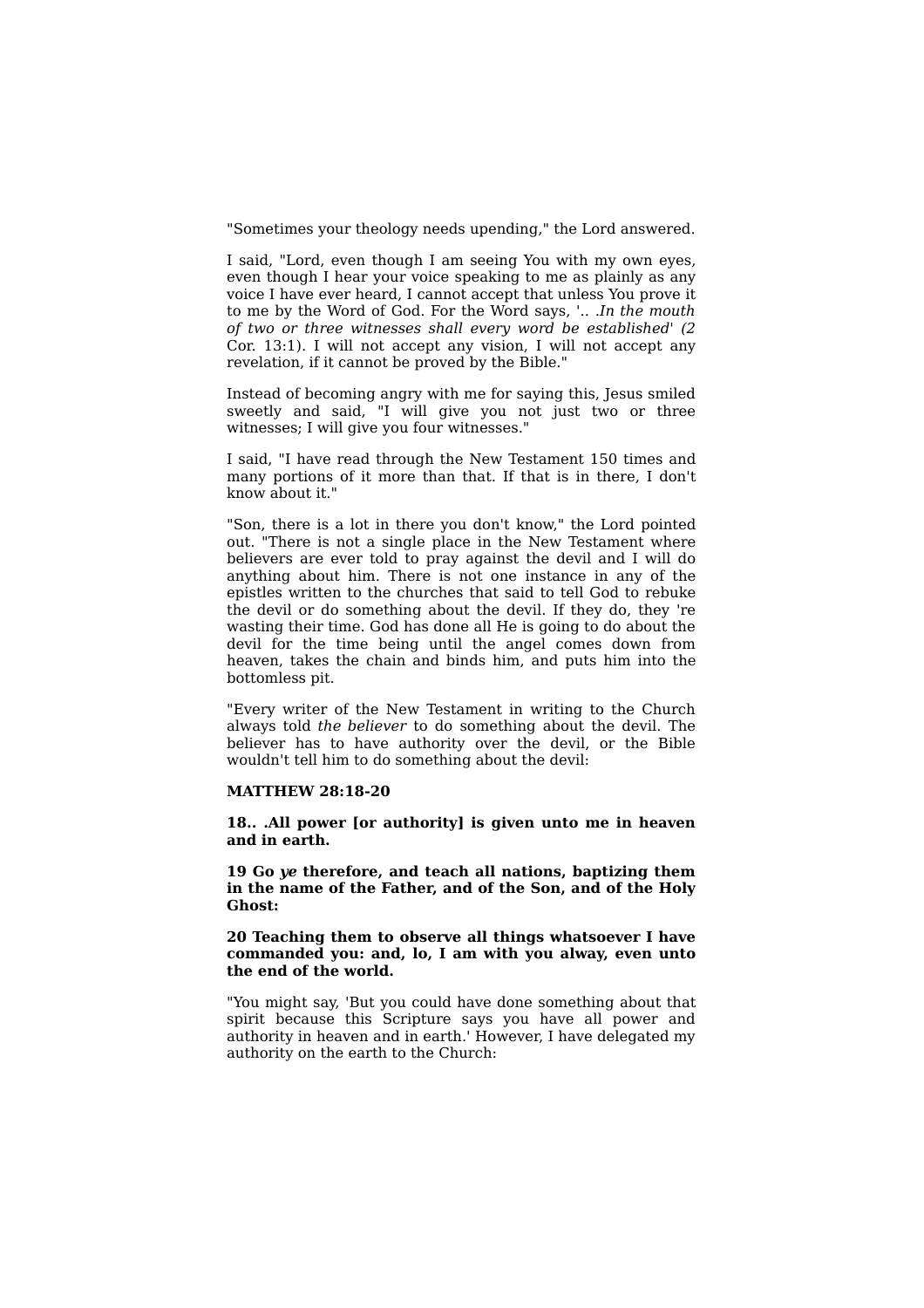## **MARK 16:15-18**

**15.. .Go ye into all the world, and preach the gospel to every creature.**

**16 He that believeth and is baptized shall be saved; but he that believeth not shall be damned.**

**17 And these signs shall follow them that believe; In my name shall they cast out devils; they shall speak with new tongues;**

**18 They shall take up serpents; and if they drink any dead ly thing, it shall not hurt them; they shall lay hands on the sick, and they shall recover.**

"One of the first signs mentioned as following believers is that they should cast out devils. That means that in my Name they will exercise authority over the devil. I delegated my authority over the devil to the Church, and I can work only *through* the Church, for I am the Head of the Church.

"In writing to believers, James said, '. . *.Resist the devil, and he will flee from you'* (James 4:7). James didn't say to get God to resist the devil for you. He said, *'You* resist the devil and he will flee from you.' "

I looked up the word "flee" in the dictionary later and saw that one definition is "to run from as in terror. " As I read that, I remembered how the evil spirits in the vision had fled when I had rebuked them. And since then I have seen them quake and quiver in fear as I exercised my God-given authority over them. They were not afraid of me, but rather of Jesus, whom I represent.

Jesus continued, "Peter said, *'Be sober, be vigilant; because your adversary the devil, as a roaring lion, walketh about, seeking whom he may devour'* (1 Peter 5:8). What are you going to do: Throw up your hands and say, 'I am whipped'? No, a thousand times no! We read in verse nine,

*'Whom resist stedfast in the faith...* . ' You couldn't resist the devil if you didn't have authority over him. But you *do* have authority over him, and that is why you can resist him.

"Paul said in his writings to the Church at Ephesus,

*'Neither give place to the devil'* (Eph. 4:27). This means you are not to give the devil any place in you. He cannot *take* any place unless you give him *permission* to do so.

And you would have to have authority over him or this wouldn't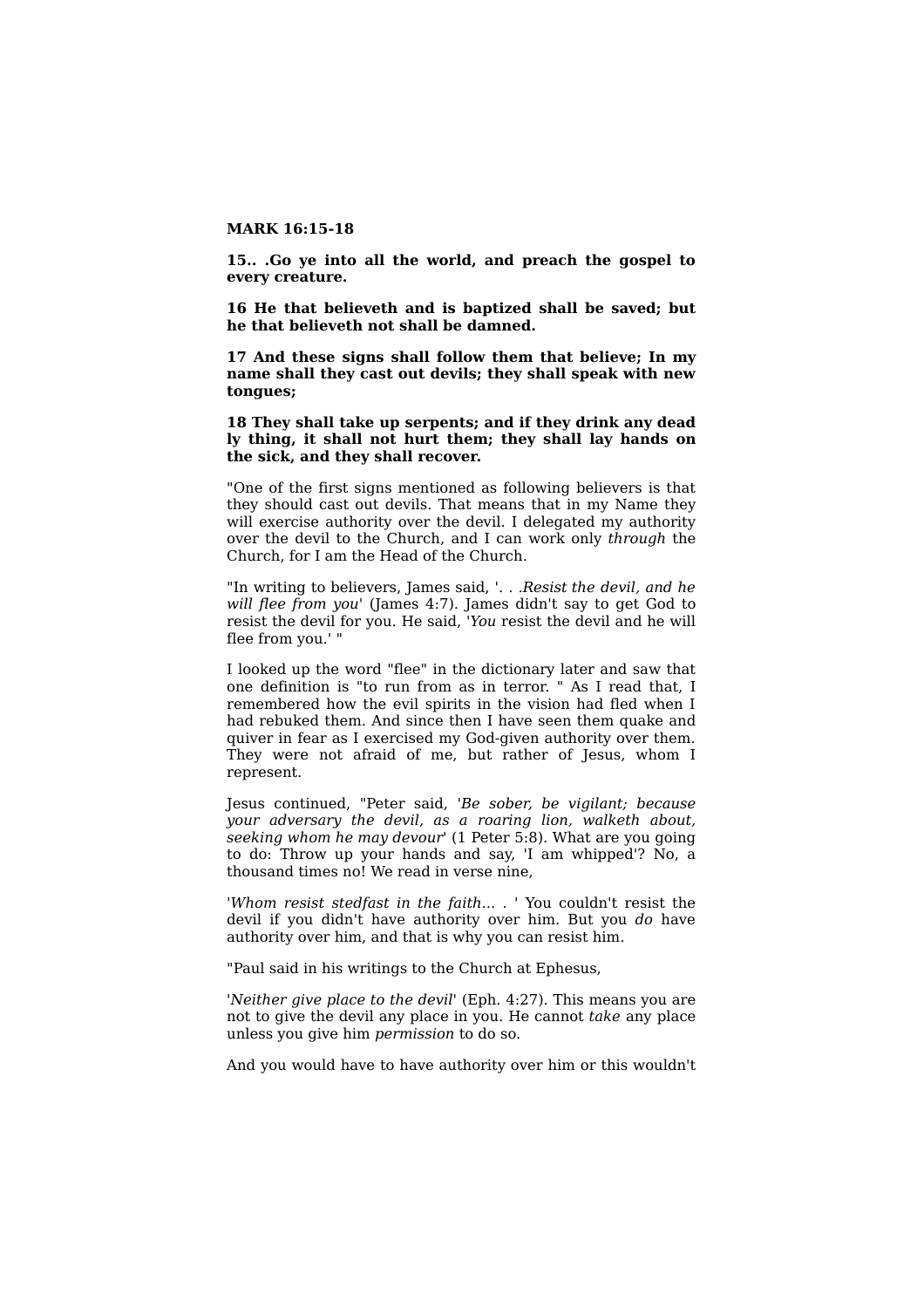# be true!"

Then Jesus said to me, "Here are your four witnesses-I am the first, James is the second, Peter is the third, and Paul is the fourth. These are the four witnesses I told you I would give instead of just two or three. This establishes the fact that the believer has authority on earth, for I have delegated my authority over the devil to you on the earth.

If you don't do anything about it, then nothing will be done, and that is why many times nothing *is* done."

Then I said, "Lord, You have told me about only three categories of evil spirits: the rulers of the darkness of this world, the powers, and the principalities. What about the wicked spirits in the heavenlies?"

He said, "You take care of the ones on earth. I will take care of those in the heavenlies."

Jesus exhorted me to be faithful, saying, "Fulfill your ministry. Be faithful, for the time is short." Then He disappeared.

I realized that I was still on my knees in the kitchen of that parsonage, and about an hour and a half had passed while I was caught up in this vision.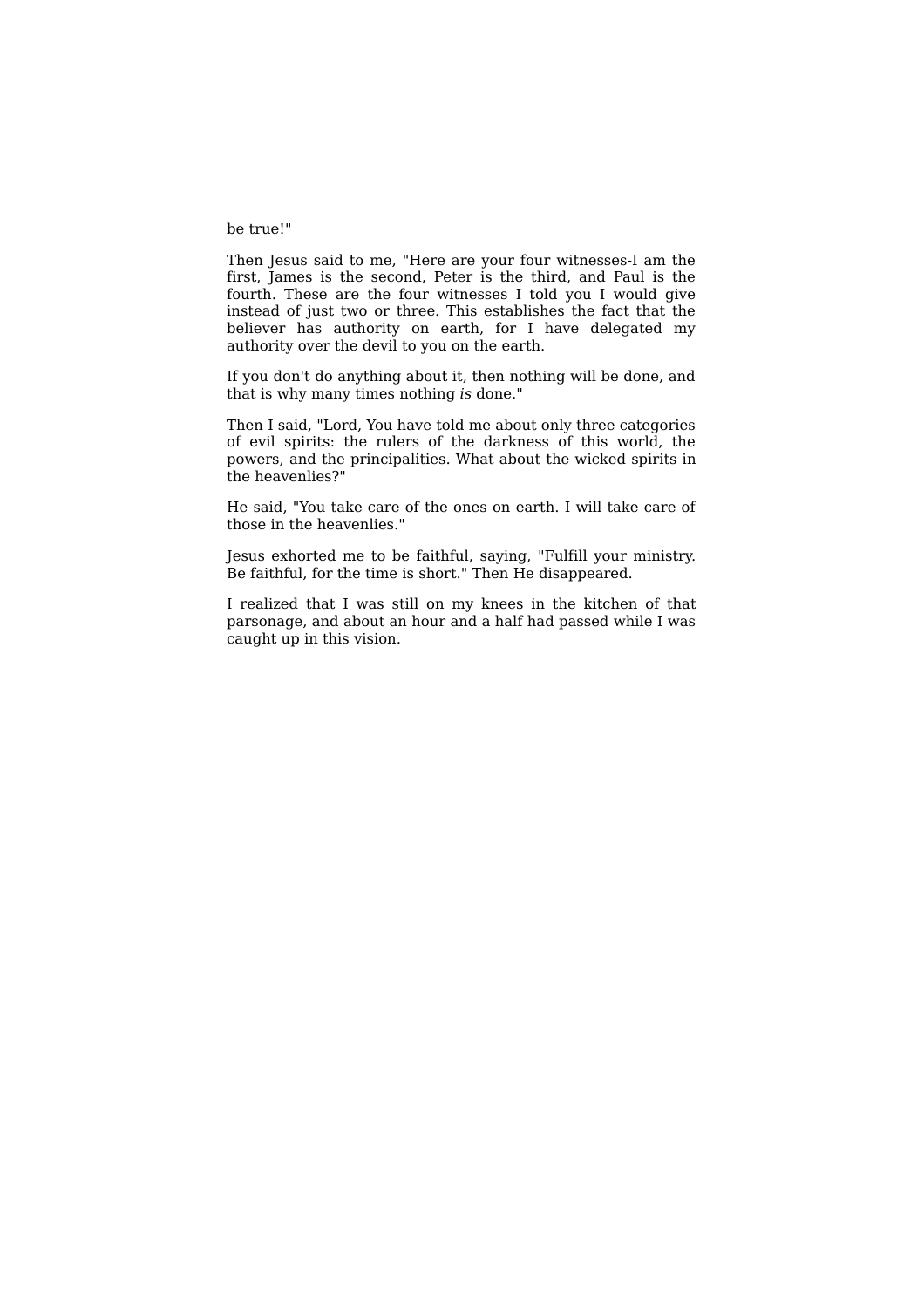# **Chapter 5**

I Have Come To Answer Your Prayer

It was nearly five years later, 1957, when the Lord appeared to me again in my fourth vision of Him.

My wife and I had just returned to our home in Garland, Texas, after spending 15 months in meetings in California. We then held a meeting for our home Full Gospel church in Garland. It was during the third week of this meeting that I had another supernatural visitation from the Lord.

At the close of my message one night, a spirit of intercession descended upon the congregation and we all gathered around the altar to pray. We prayed for quite some time.

After a while I got off my knees and sat on the steps to the platform. I was sitting there with my eyes open, singing in other tongues as the Spirit gave utterance, when suddenly I saw Jesus standing about three feet in front of me. He said, "I have come to answer your prayer."

I knew exactly what He was talking about. I had been praying for some time for my wife, who had a goiter. It was growing larger and larger until now she was having choking spells.

From the time we were first married I had sensed in my spirit that Oretha would die at an early age, and I thought that perhaps this time was approaching. I prayed the rest of the night about this and said to the Lord, "I have obeyed You and have done your will. I have left my church and my family and have been in the evangelistic field for many years. My wife has stayed at home and has been faithful to raise our children. I am still a young man (at that time I was in my 30s), and we have been married for many years. Please let me keep my wife."

In the vision the Lord said to me, "I have come to answer that prayer. Tell your wife to be operated on, for she will live and not die.

Although I didn't mention it to my wife, I had felt all along that if she were operated on she would die. She later told me that she had known for several years that she would die when she was operated on for this goiter.

But the Lord said to me, "She will live and not die. It was divine destiny that she should die, but I have heard your prayers and have come to answer them. She shall live.

Then Jesus said something that absolutely melted me, and I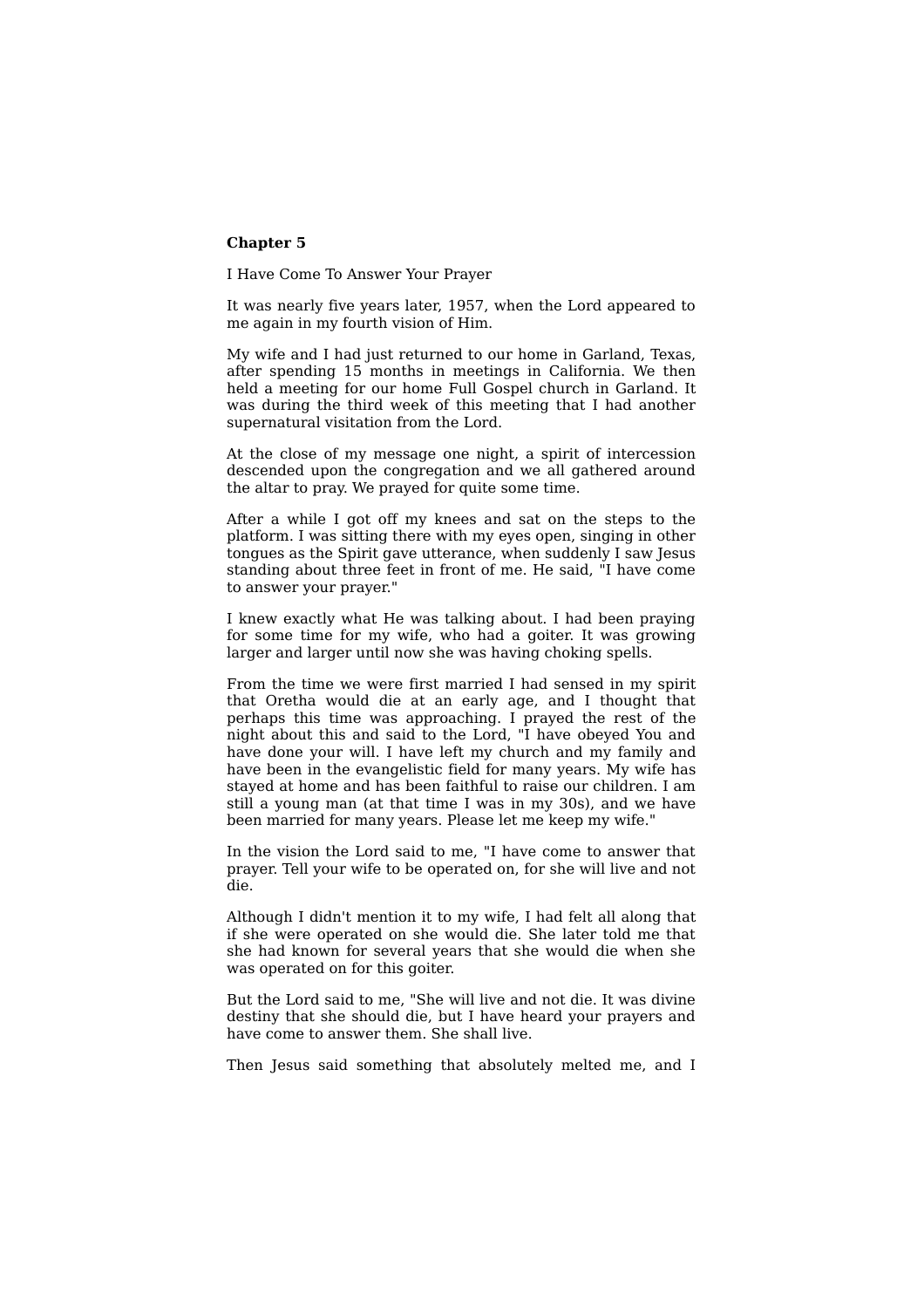have never been able to forget it. It blessed and helped me then, and it still blesses me.

He said, "I did this, son, just because you asked Me to. You don't know how I long to do for my children if they would only ask Me and believe Me. Many times they beg and cry and pray, but they don't believe. And I cannot answer their prayers unless they have faith, because I cannot violate my Word. But how often I long to help them if only they would let Me by taking Me at my Word and bringing Me their problems, trusting Me to undertake for them."

Again He said, "Tell your wife to be operated on, for she will live and not die." With those words He disappeared.

Even though the doctors were greatly concerned about my wife's condition, Oretha and I had great joy through it all because we knew the outcome in advance.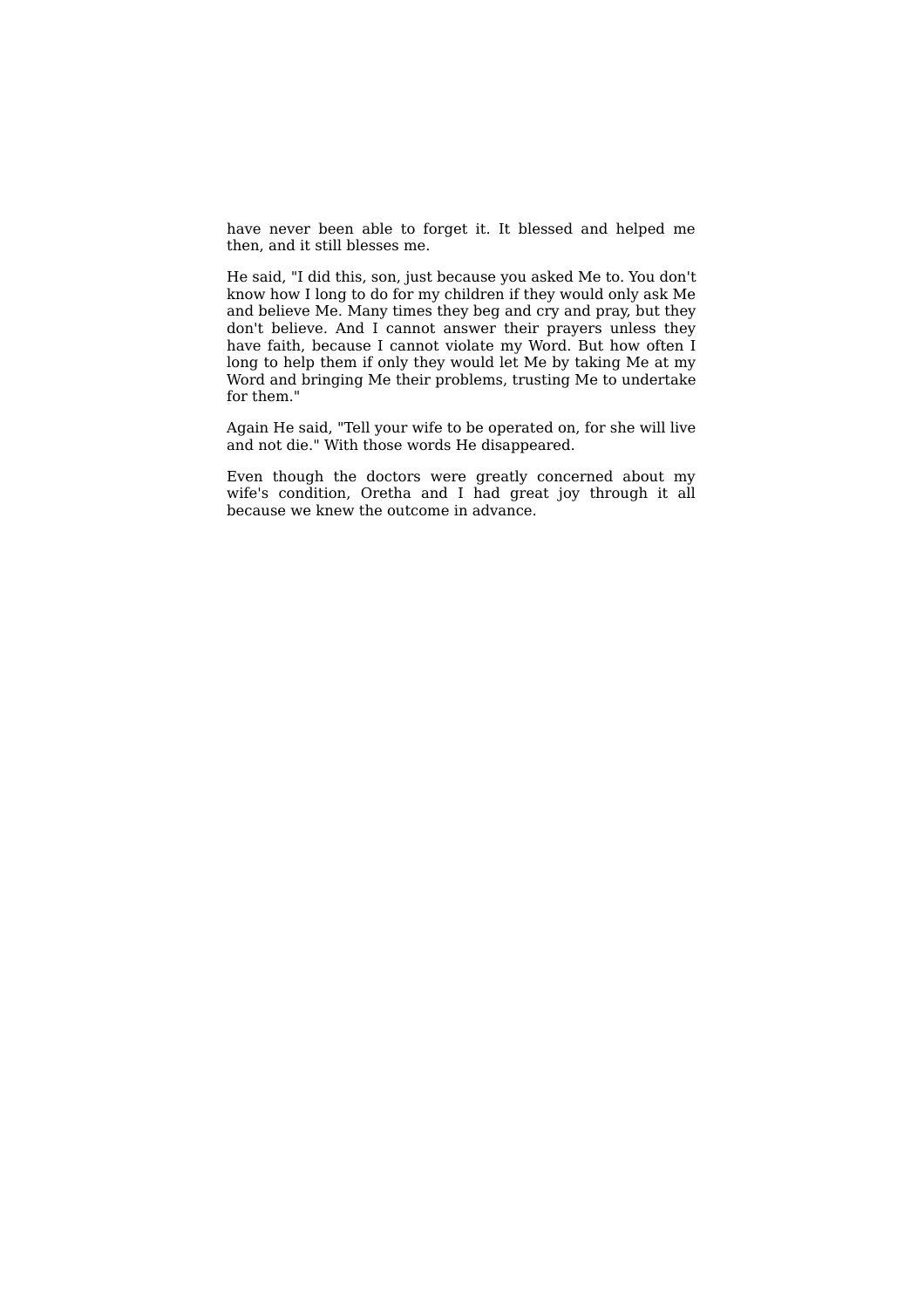# **Chapter 6**

## The Angel's Visit

My fifth vision occurred in 1958 in Port Neches, Texas, while I was holding a revival meeting. One night as we were praying around the altar, a great spirit of prayer and intercession seemed to come upon the whole church. We prayed together for quite some time, and then I got up and sat in a chair on the platform.

I was sitting there with my eyes open, singing in other tongues, when the Lord Jesus suddenly appeared on the platform — and about three feet behind him stood an angel!

Jesus said to me, "I sent my angel to speak to you nearly a year ago out in California." I remembered the occasion, and I remembered that I had not responded to him.That afternoon I had been lying across the bed in my house trailer meditating and reading my Bible, getting ready for the evening service. Suddenly I had the feeling that someone had come into the trailer. I looked, but I couldn't see anybody. But I was positive that someone had come through the door. It even seemed as if I had heard the door open and close. I sensed that someone was standing beside the bed. I reached out my hand to feel whatever might be there and said, "I know you are there.

Who are you?"

There was no response. Although I never saw anyone, I sensed that someone stood there for a few moments, turned around, retraced his steps around the foot of the bed, and went back through the trailer and out the door.

Then I seemed to be led of the Spirit to open my Bible and read about the ministry of angels. I felt that an angel had come to me, but I had not opened my heart to the visitation.

We continued our ministry in the state of California.

The children were traveling with us at that time, doing their schoolwork through correspondence courses which we helped them with. They had been with us for about a year, and we decided that it was just too hard on them.

They were doing a great deal of traveling, were in two services a day, and were trying to keep up with their studies.

Therefore, we decided to return to our home in Garland so they could attend the public schools.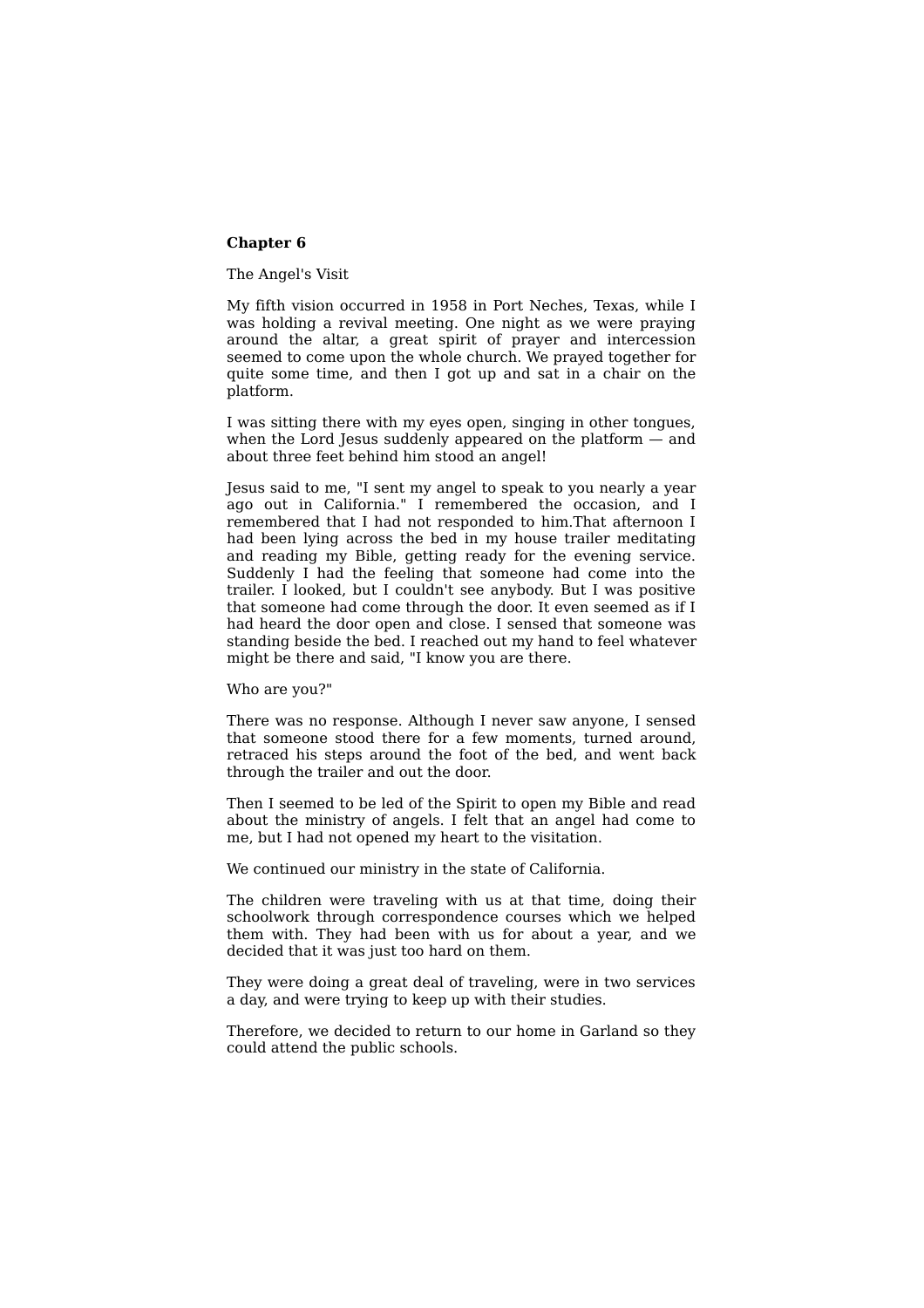The people who had been renting our house moved out so we could move back, but we had sold all our furniture when we bought the house trailer, so we had to buy a whole houseful of new furniture. Of course, we had to go in debt to do so. This made our monthly payments extremely high, because we still were making payments on the trailer house, and  $car - not$  to mention our living expenses.

For more than a year we lacked about \$100 every month in getting enough money to meet our budget.

Therefore, we had to go in debt that much: I had to bor-row \$100 each month just to pay expenses and keep operating.

Back in 1956 the Lord had spoken to me, warning me that a recession was coming  $-$  not a depression, but a recession  $$ and that I should prepare for it. The recession did come in 1957. Fifteen months later, when the Lord appeared to me in the vision in Port Neches, I still was bearing the consequences of not having gotten ready for the recession.

The Lord said to me, "I sent my angel to warn you again when you were out in California, because I saw that you hadn't listened to the leading of my Spirit and hadn't responded to the warning. If you had yielded to the Holy Spirit (we can't see angels with the natural eye unless God so wills, for they are spirits), you would have been able to see into the realm of the spirit. By the discerning of spirits you would have seen the angel, and he would have delivered his message to you. If you had received it, you would have been spared all this financial trouble."

As 15 months had passed since this time, and I was going into debt each month for \$100, my debt now totaled \$1,500.

The Lord continued, "I am going to help you, however, with your finances." And He did help me. We had been trying to sell the house trailer, but because the new ten-foot-wide models had just come on the market, it seemed no one wanted to buy our eight-foot-wide trailer. But with the Lord's help, it was sold within a month.

He also said, "I am going to help you in your ministry as well," and He talked to me further about my ministry, admonishing me to be faithful. Then, pointing to the angel standing beside Him, He said, "This is your angel."

"My angel?" I asked.

"Yes, your angel, and if you will respond to him, he will appear to you as I will at times; and he will give you guidance and direction concerning the things of life, for angels are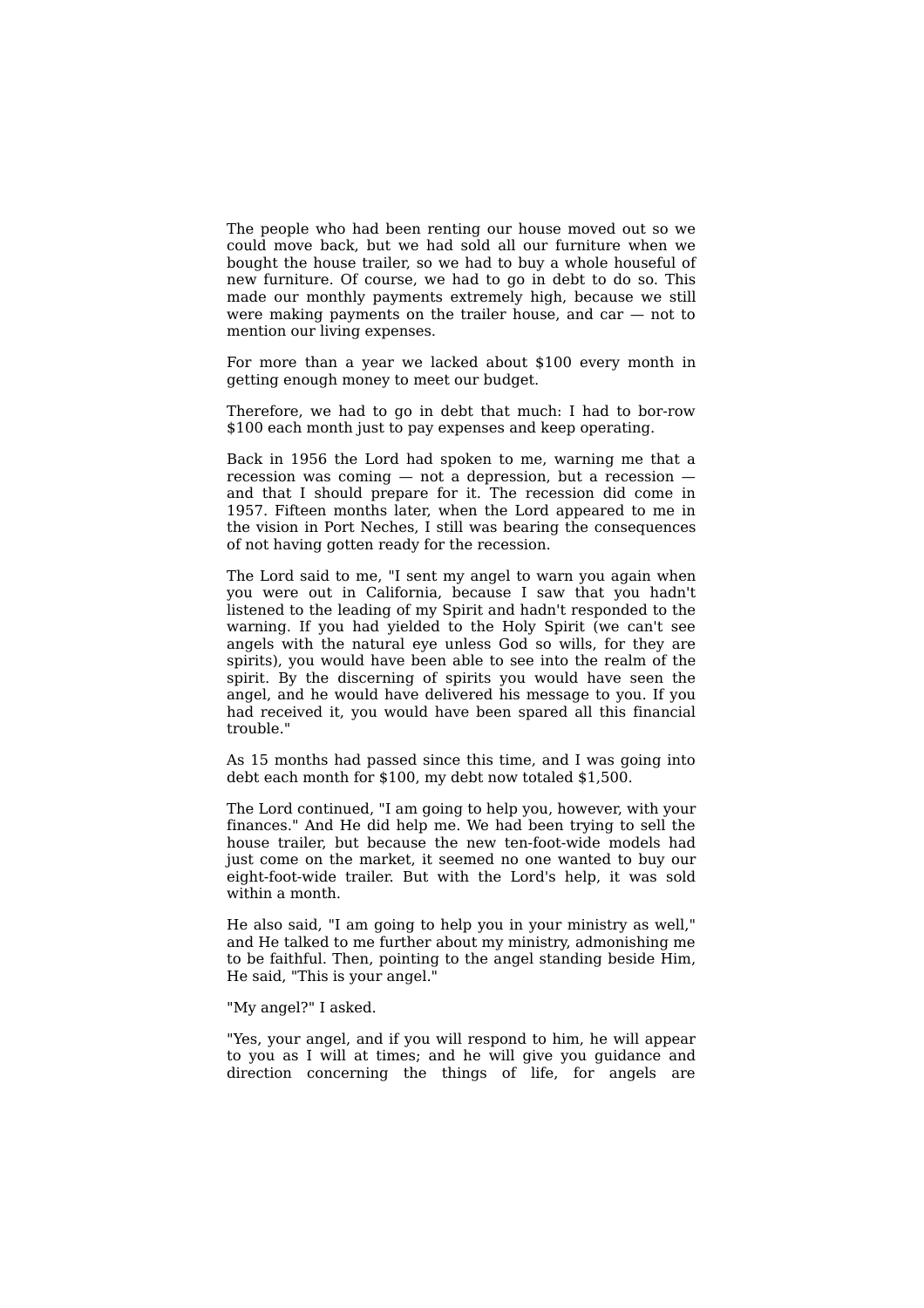ministering spirits who are sent to minister for those who are the heirs of salvation" (Heb. 1:14).

Everything that the Lord showed me in this vision concerning my finances and my ministry came to pass within 90 days.